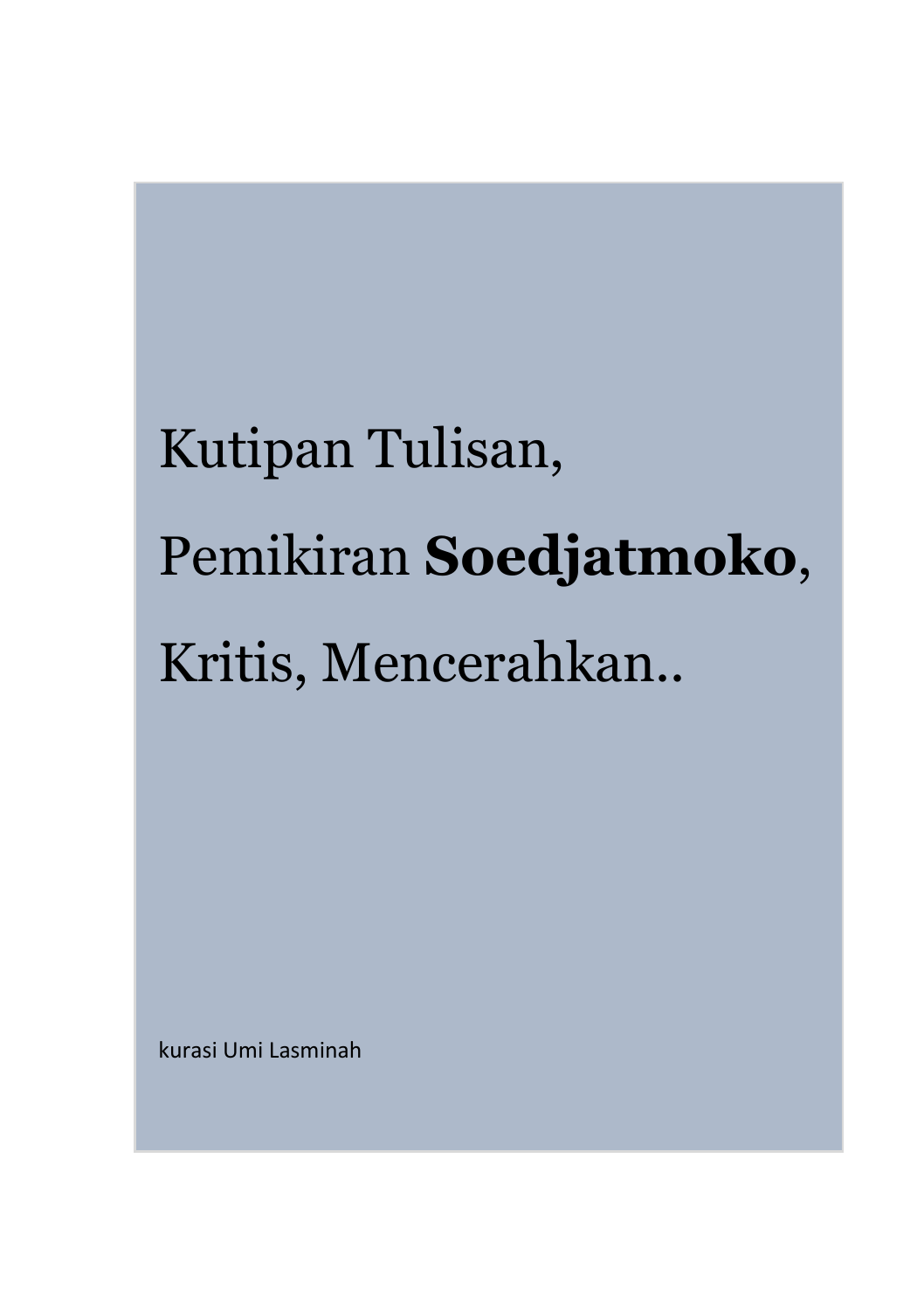**..***suatu strategi global mengenai pengadaan dan pemanfaat energi yang dapat memperlambat pemanasan bumi tanpa menghalangi usaha industrialisasi negara berkembang***. (Soedjatmoko, 1988)**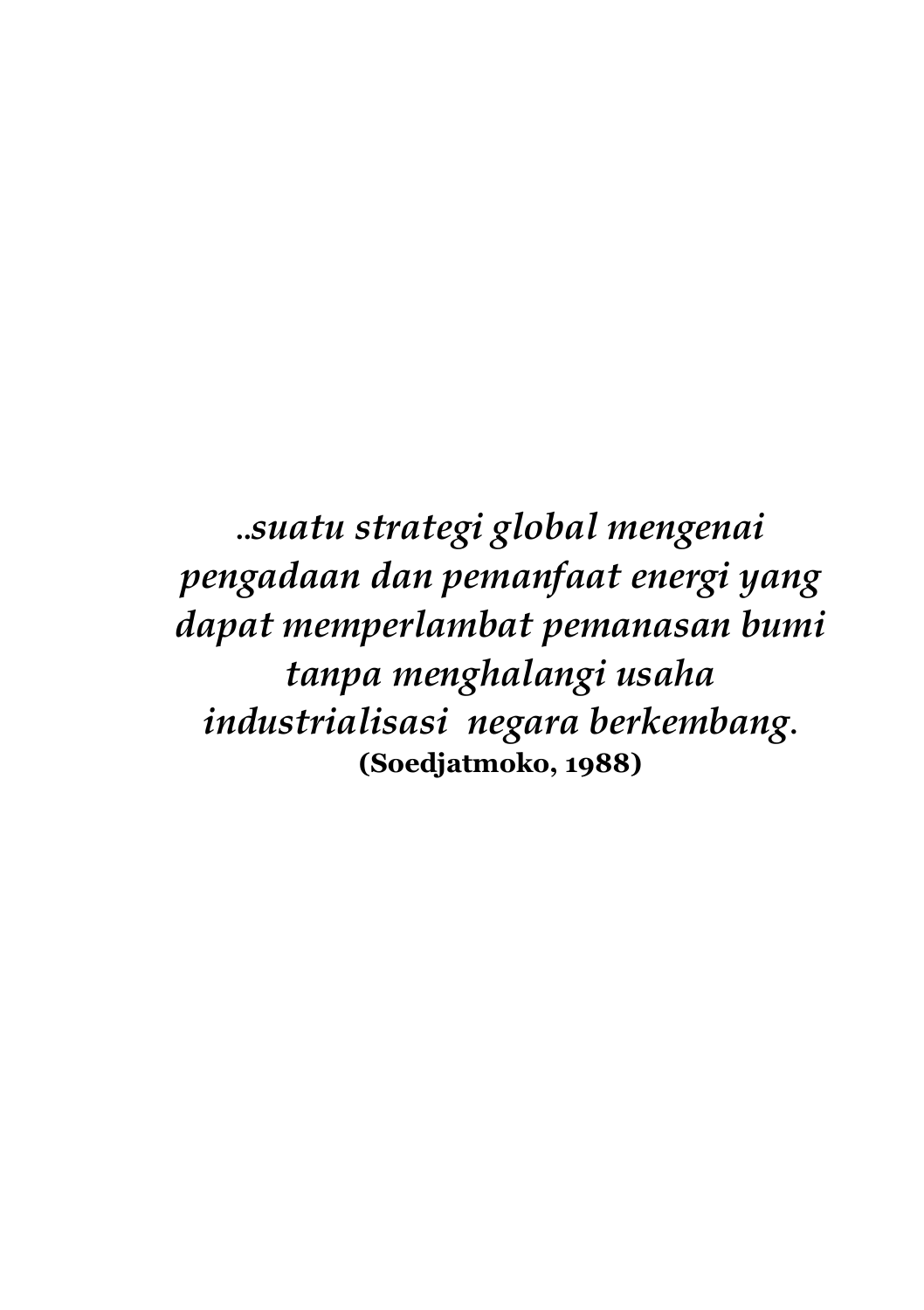## **Pengantar**

Kutipan pemikiran Soedjatmoko, dengan ejaan bahasa Indonesia terkini, diambil dari karya-karya yang dalam membacasoedjatmoko.com

Berbagai tulisan mengenai beragam hal. antara lain dapat menjadi inspirasi:

- 1. Bila jadi Duta Besar kenalilah Negara dimana Anda ditugaskan, sekaligus memperkenalkan Indonesia
- 2. Menjadi Guru atau pendidik hendaknya…
- 3. Membangun desa juga harus memikirkan sasaran kalangan marginal termasuk perempuan
- 4. Menjadi generalist yang mumpuni, dengan pilihan prinsip dan *value* tertentu.

*Generalists have a more diverse collection of knowledge to draw from, so they can see connections and correlations that specialists might miss. They tend to have a higher EQ, too, because becoming a generalist means interacting with many different kinds of people in all sorts of situations.* (Paul Genberg **Forbes Councils, Member Forbes Business Council**)

Jakarta, 20 Mei 2022

@umiasminah

(beberapa bagian teks telah diterjemahkan secara bebas)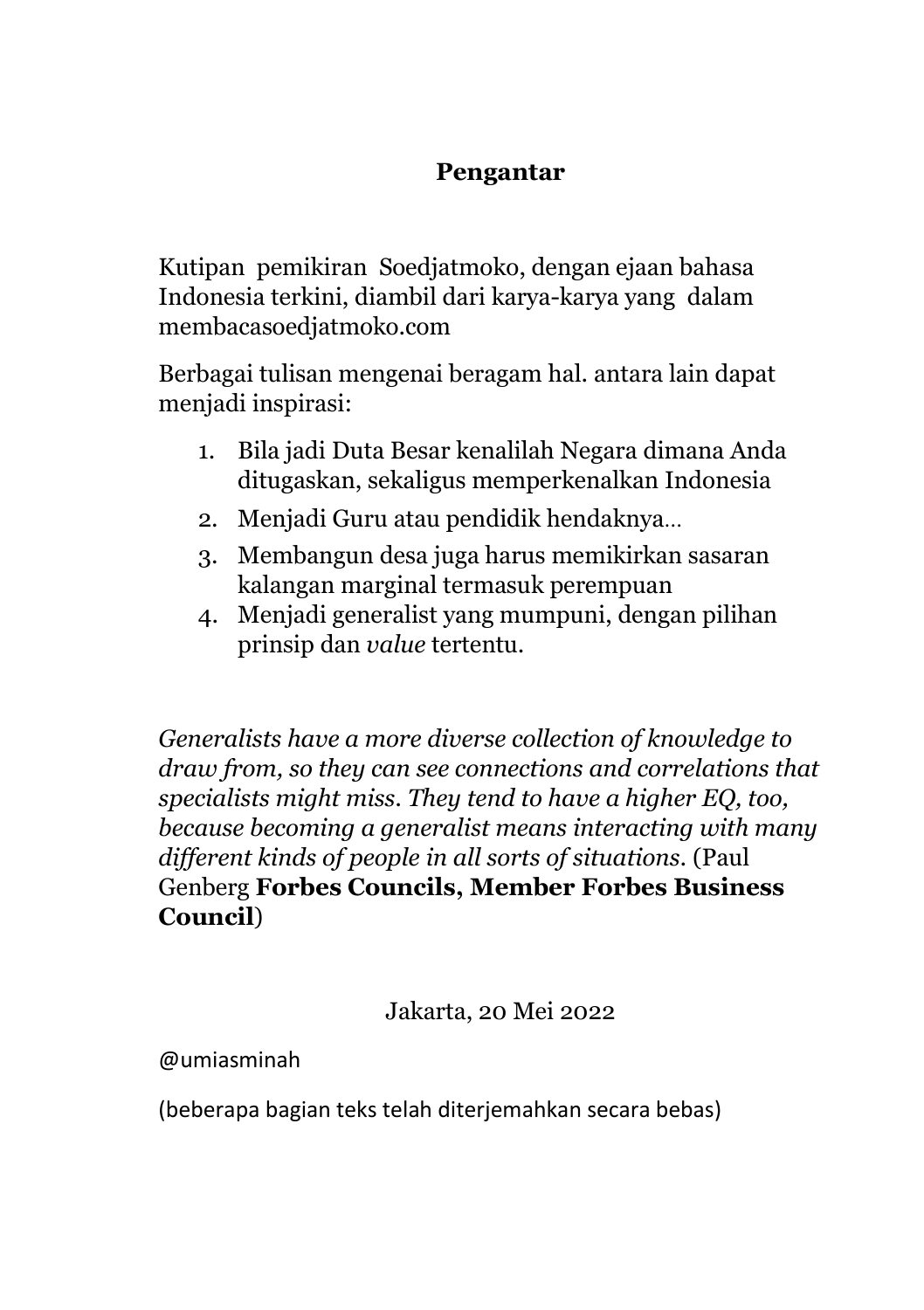Daftar Isi

- *1. Nationalism, Address Women's Federation Club, May 2o, 1949*
- 2. *Imperialism and Human Rights* Morgan State College Baltimore
- 3. *Indonesia on the threshold of freedom*
- **4. Agama dan Modernisasi**
- **5. Manusia dan Pergolakan Dunia Tantangan terhadap Universitas**
- **6.** *Colonial Nationalism*
- **7. Seni dan Modernisasi**
- **8. Etik dalam Perumusan Strategi Penelitian Ilmu- ilmu sosial**
- **9. Futurologi dan Kita**
- **10. Teknologi Pembangunan dan Kebudayaan**
- *11. Interpretasi dan Interdependensi Ekonomi nternasional*
- *12. A foreign Visitor's view of the U.S: Streotypes and Realities.*
- **13. Gerakan Wanita Indonesia, langkah Berikutnya?**
- *14. The Future and The Learning Capacity of Nations the Role of Communication*
- **15. Peranan Daya Cipta Dalam Pembangunan Semesta Konsepsi dan Institutionalisasi 1967**
- *16. Cultural Obstacle in Southeast Asia to Developmental Research, honolulu, Hawaii, 28-30, 1968*
- *17.* **Pola Kehidupan Desa dan Program PKMD**
- **18. Anak dalam Pembangunan, 1978**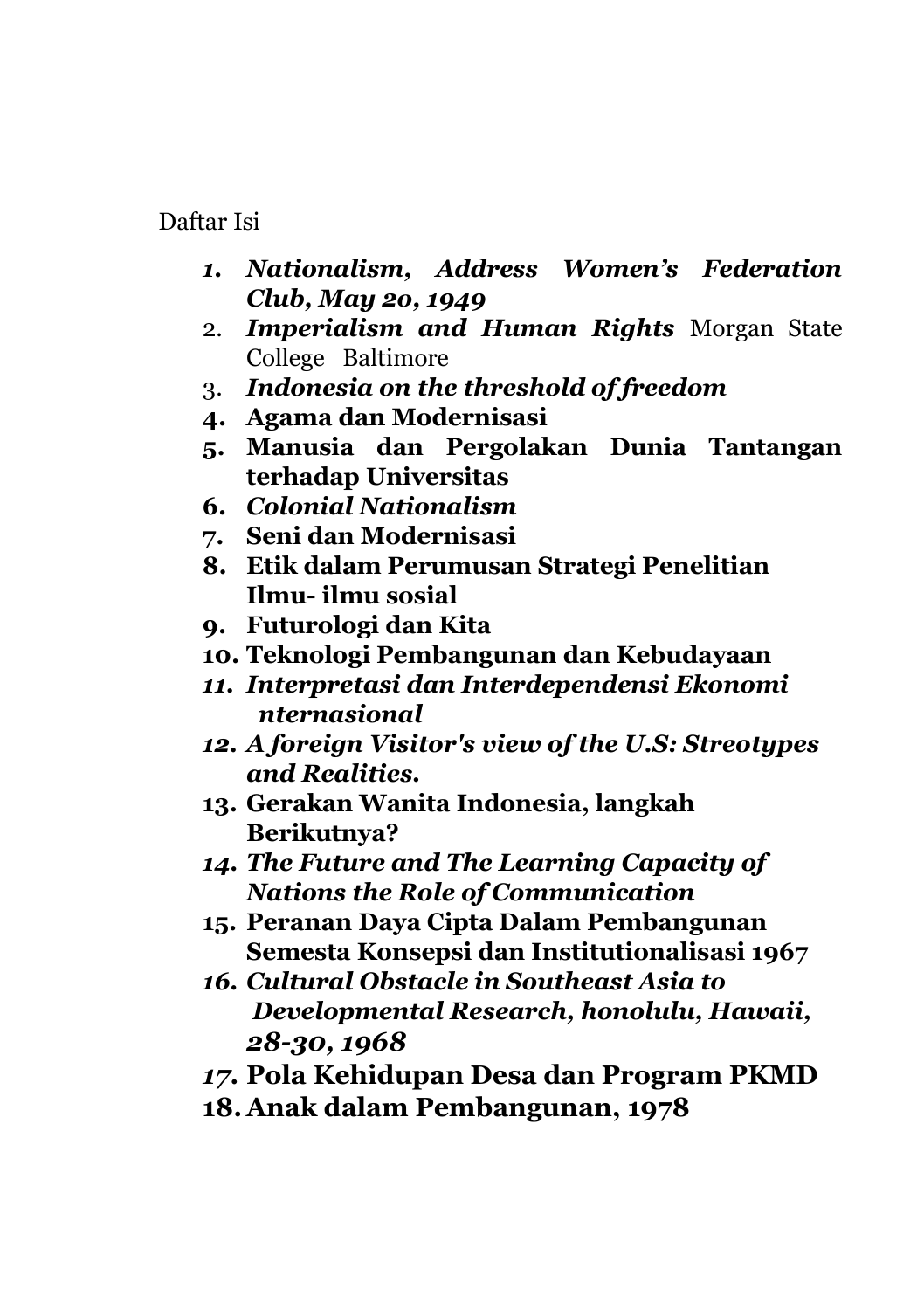- **19. Kebudayaan Nasional dan Mobilisasi mental 1960**
- **20.Pidato Saudara SoedjatmokoDalam Sidang Panitya Persiapan Konstituante , 1957**
- **21. Pembangunan Ekonomi sebagai Masalah Kebudayaan**

**(Konfrontasi September Oktober 1954)**

**22.1 Minute Radio Statement by Mr. Soedjatmoko for Foreign Policy March, 24, 1949 Philadelphia**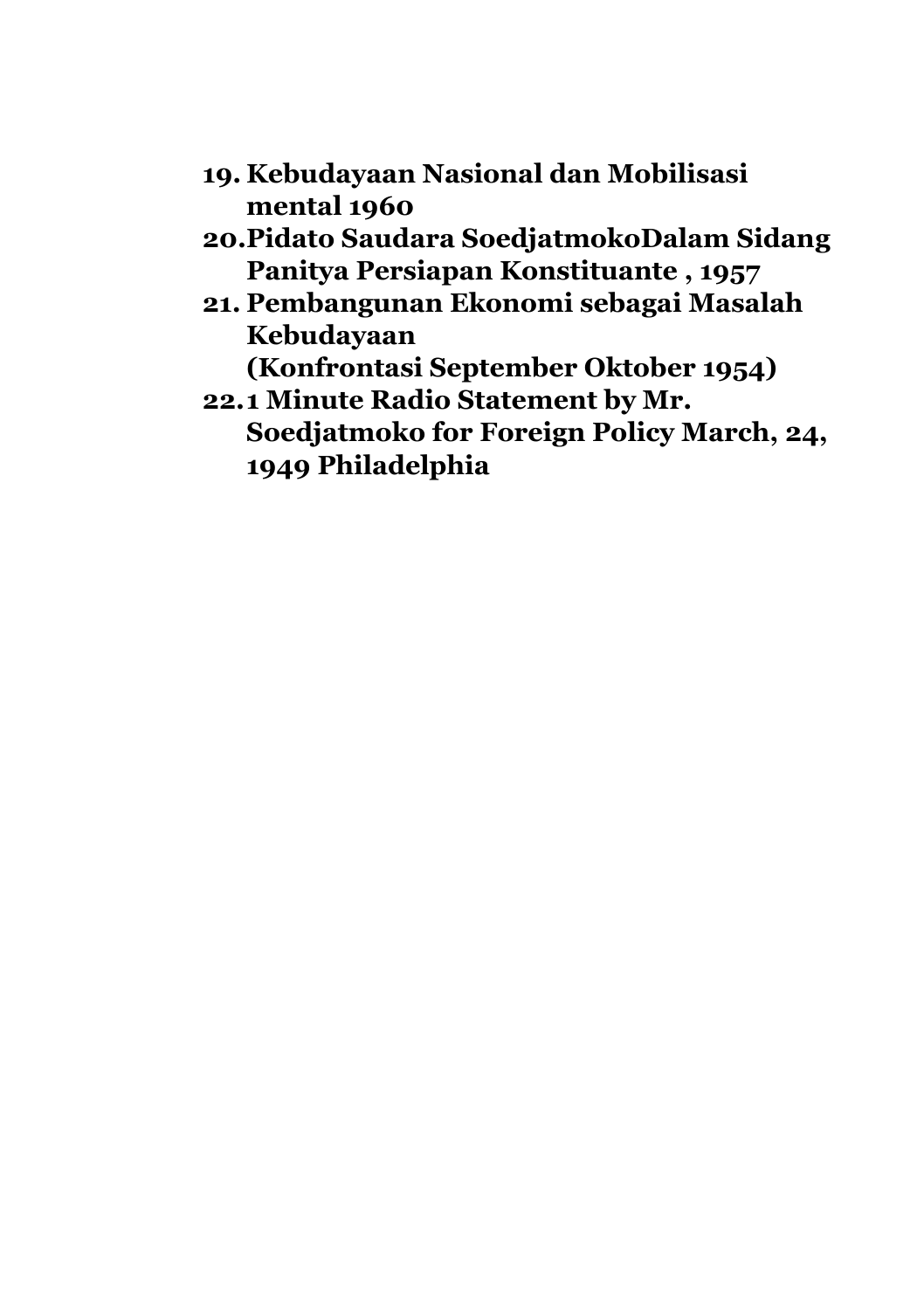The standard living in 1922 for native population in the rural areas was 3cent per person a day. In 1933 the amount drop to 1cent per day.

In all Indonesia, only 2.000.000 school children were enrolled in schools while New York City alon has a registration of over 2.000.000

The total national income of Indonesia, 65% went to agroup of people- the Europeann part of the population who comprises 1/2% of the total population.98% of the entire population- the Indonesian received 1/5 of the entire national income.

**Nationalism in colonial countries is a self -assertion of the people's right and responsibility to live their own life. It is a movement of renewal and renaissance, based on the rediscovery of human dignity as the touchstone of one's solemn treaties, but also by fact that ever since their military attack on the Republic, the Dutch have been setting up puppet stats in the areas they control militarily.**

# *(Federation of Women's Club May,20, 1949 address Garden City L.I)*

Standar hidup bagi penduduk asli pada tahun 1922 di wilayah pedalaman 3sen per hari. Tahun 1933 jumlahnya turun lagi menjadi 1 sen per hari. Di Indonesia, hanya 2000000 anak sekolah mendapatkan pendidikan di sekolah, sementara di New York saja murid terdafar jumlahnya lebih dari 200000 .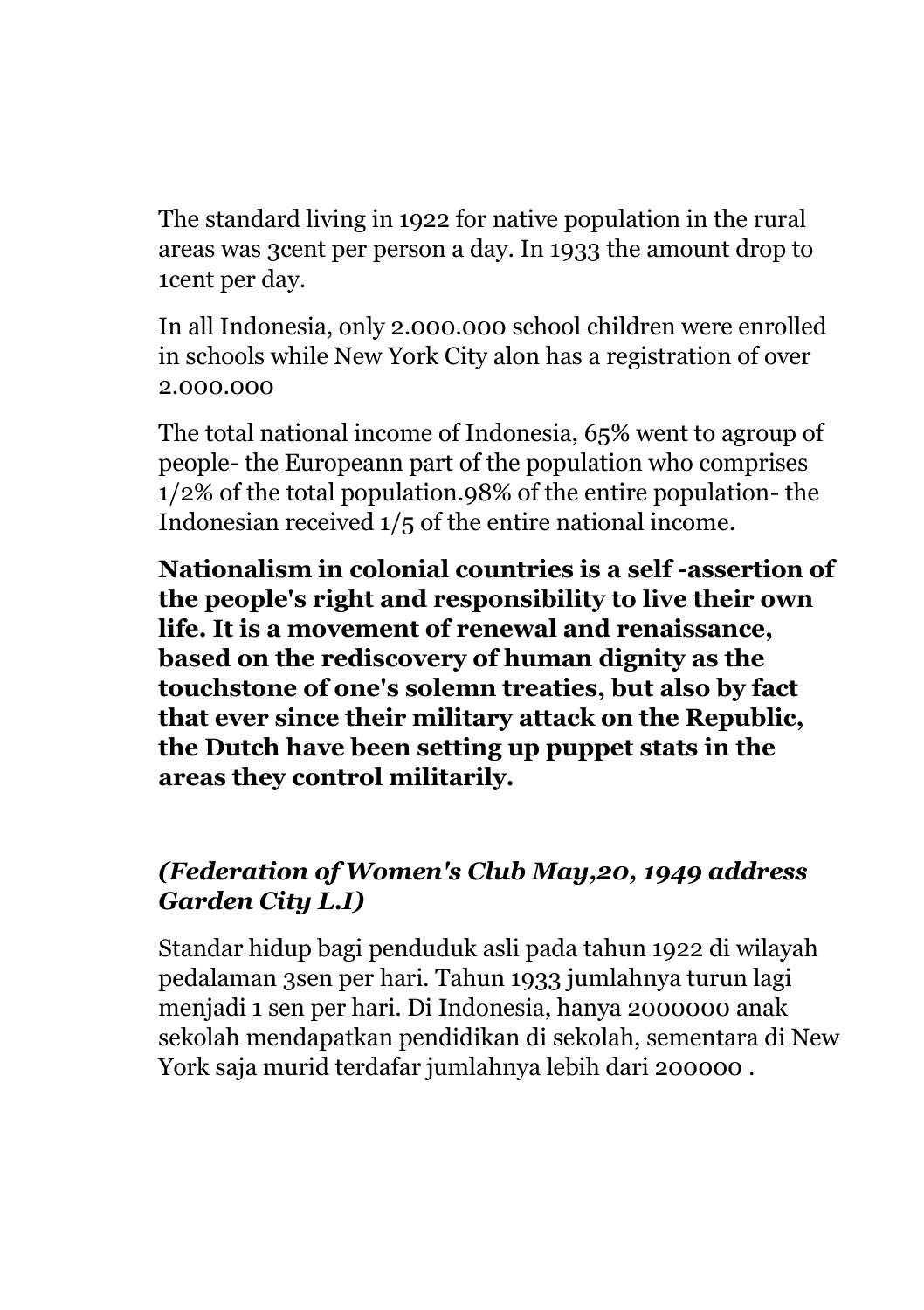Pemasukan Total Indonesia 65% pergi ke kelompok orang-Bagian populasi Eropa yang terdiri ½% dari populasi keseluruhan. 98 % dari populasi sisanya orang Indonesia menerima 1/5 dari keseluruhan pemasukan nasional.

Nasionalisme di negeri koloni adalah sebentuk keyakinan hak rakyat dan tanggungjawab hidupnya sendiri. Inilah gerakan perbaharuan dan pencerahan, didasarkan atas penemuan kembali kemuliaan manusia sebagai titik tolak perjanjian formal, juga sebagai fakta bahwa sejak agresi militer mereka ke Republik Indonesia, belanda menetapkan negara boneka di wilayah yang dikontrol mereka secara militer.

-0-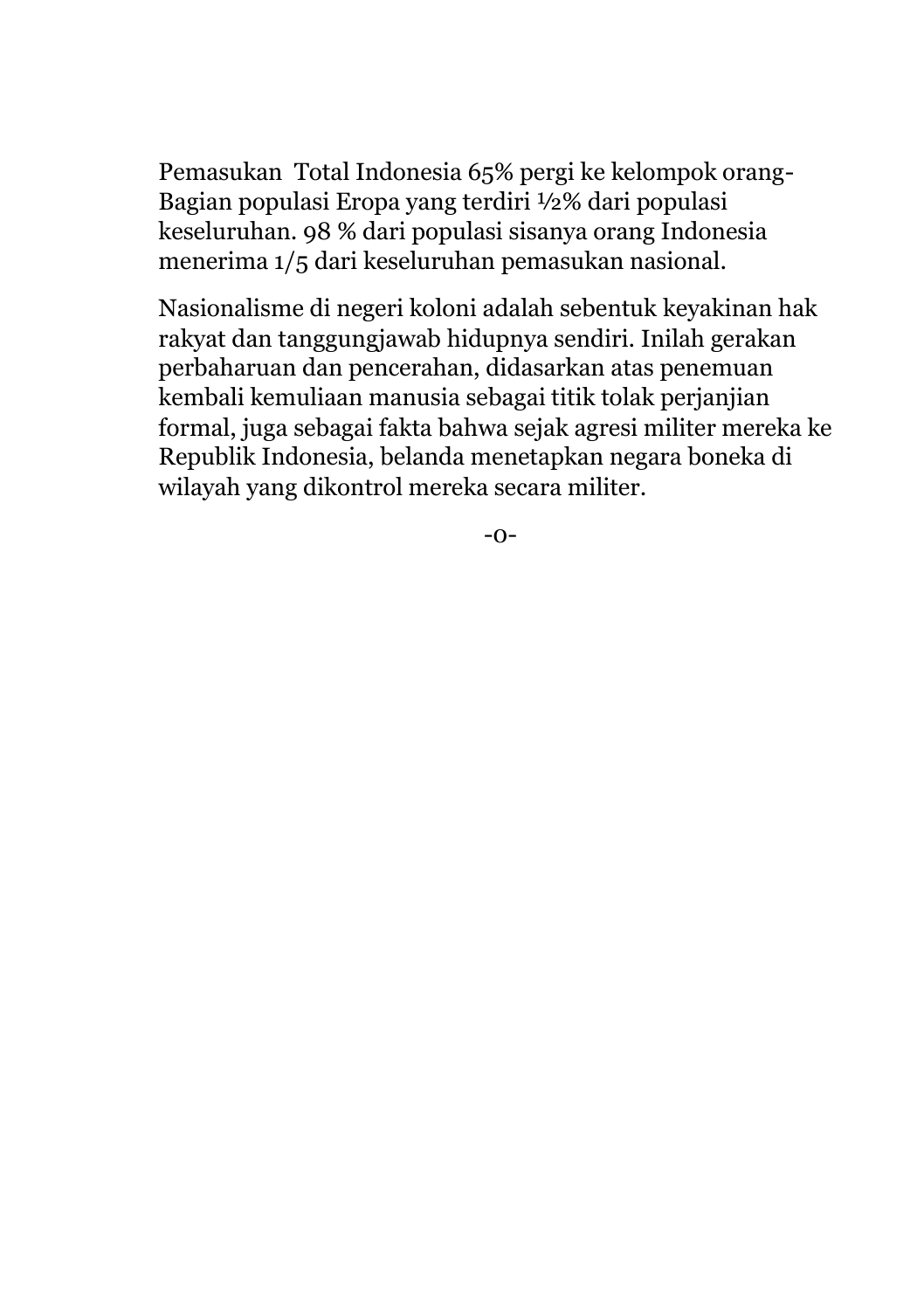# **Imperialism and Human Rights**

Therefore, imperialism ends not at the moment that the imperialist power grants freedom, but at the moment that the colonial people themselves discover their potential ability to assume to themselves the responsibilities which until then were the exlusive right of their master.

**Colonial nationalism is, in essence, a reaching for renew participation in life, out of the passivity of the past, out of the despair and dejection of living a life which is not one's own... a responsibility for their own life and for their own part in the general picture of society. It isthe element ini the nationalist movement which has evoked again the creative abilities of the people. ..the colonial nationalism has brought about the spiritual renewal of the people, their spiritual renaissance based on the rediscovery of their own creative resources, because they have rediscovered their own dignity.**

From the daily reports which were beamed all over the world, dealing with proceedings of the San Fransisco Conference, **it became gradually very clear that after the war the colonial situation would not be changed, at least not on the basis of the United Nations Charter. If anything was going to be changed in our relationsip with our former masters, that change would have to be made by ourselves**.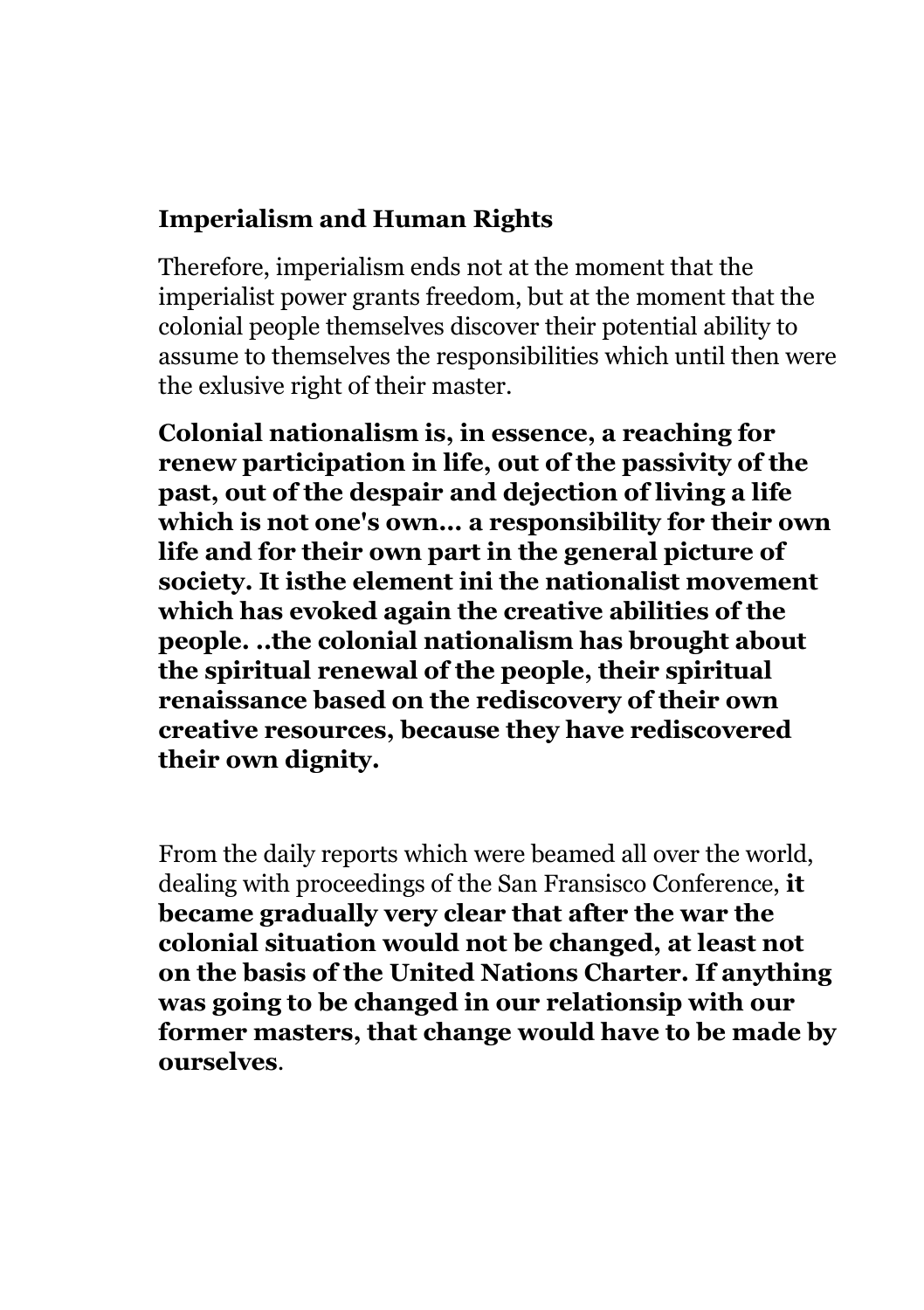#### **MORGAN STATE COLLEGE Baltimore, 1949**

Dari laporan harian yang muncul dari berbagai dunia, terkait prosiding Konferensi San Fransico, menjadi jelas secara bertahap bahwa setelah perang situasi kolonial tak berubah, paling tidak berdasarkan Piagam Perserikatan Bangsa-bangsa. Pun jika terjadi perubahan adalah hubungan kita dengan bekas penjajah, yang berubah dimana kita mengubahnya sendiri .

In view of the low standard of intellectual development of our peasants, and the weakness of our middlep-class in many respects the state will have to provide the necessary stimulation for capitalization, and in some case even participate therein. At the same time, the state will have to embark upon a program of arrangement for social security, wage regulation, working hours, things unheard of in the colonial society.

And this all constitutes the social substance of the freedom of our people, our answer to the problem of freedom.

#### **To find justice, it took resource in the Security Council, which is dominated by the same western democratic countries which are, at the same time, the colonial countries.**

Dalam pandangan standar rendah pembangunan intelektual dari para petani, dan kelemahan dari masyarakat kelas menengah dengan segala respeknya Negara akan harus memberikan stimulasi yang dibutuhkan untuk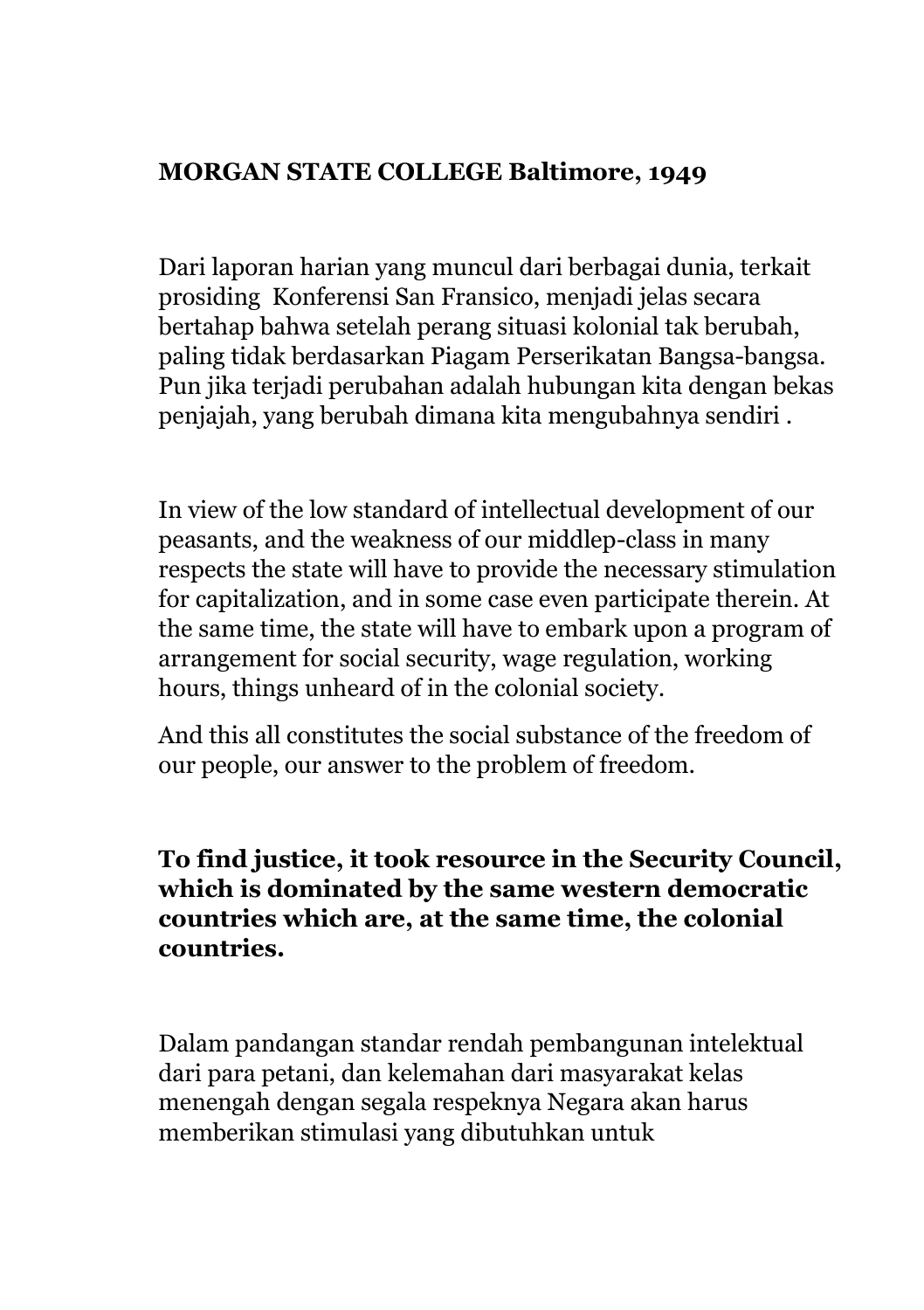pengkapitalisasian, dan untuk beberapa kasus akan dimulainya suatu program yang mengatur pengaman sosial, regulasi upah, jam kerja, hal-hal yang tidak terdengar pada masa kolonial.

Dan ini semua mengesahkan substansi sosial dari kebebasan rakyat kami, jawaban kami atas masalah kebebasan

Untuk menemukan keadilan, memerlukan sumber Dewan Keamanan PBB, yang mana didominasi oleh negara-negara demorkasi barat yang pada saat yang sama adalah negara kolonial/penjajah.

====

What are the feature of coloniali imperialist rule from the viewpoint of human right? Under colonial rula the needs and the interest of the colonizing metropolitan power were decisive in determining the final economic structure, social organization and political status of the colony since that rule was in the first place inteded to serve and safeguard the interest of the metropolitan power.

**We now know that there is no "surprise free" projection into the future were decisive in determining the final economic structure, social organization and political status of the colony since that rule was in the first place intended to serve and safeguard the interest of the metropolitan power**.It could not but be based on the denaial of democratic rights to the indigineous population. It could not be based on serving the interest of the indigenous population nor could it aim at stimulation activities ..that of in any field, economic industsrial, for fear they might clash with the final interest of the metropolitan power. **Therefore, there was no industry to speak of--only a one -side of agricultural economy to keep labor wages low.**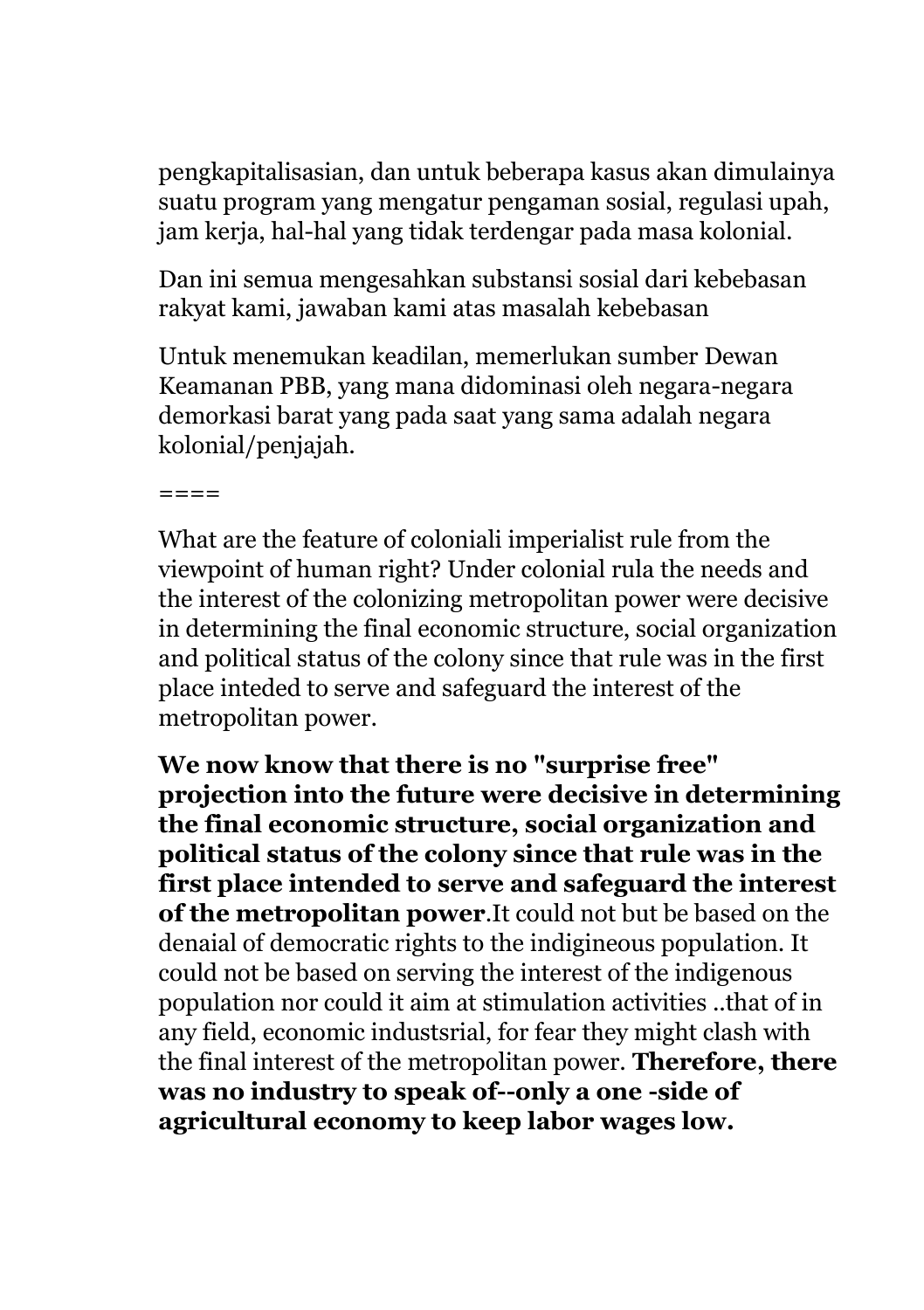# *Indonesia on the threshold of freedom 1949, 13 Maret Copper union forum*

Apa ciri-ciri pemerintahan imperialis kolonial dari sudut pandang hak asasi manusia? Dibawah kekuasaan kolonial kebutuhan dan kepentingan kekuasaan metropolitan koloni adalah keputusan untuk menentukan struktur ekonomi akhir, organisasi sosial dan status politik dari koloni sejak pemerintahan dari awalnya adalah untuk melayani dan menjaga kepentingan kekuasaan metropolitan.

Kita tahu sekarang bahwa tidak ada "kejutan kebebasa" proyeksi ke masa depan yang diputuskan dalam menentukan struktur ekonomi akhir, sosial organisasi dan status koloni pemerintahan dari awalnya adalah untuk melayani dan menjaga kepentingan kekuasaan metropolitan. Itu tak bisa, tetapi didasarkan atas pengingkaran hak-hak demokrasi dari penduduk asli, itu tidak bisa didarakan pelayanan kepentingan penduduk asli juga tidak bisa menuju aktivitas yang menstimulasi…yang apapun bidangnya, ekonomi industrial, karena takut nanti akan bertabrakan dengan kepentingan akhir kekuasaan metropolitan. Sehingga, tidak ada industri yang berbicara—hanya satu sisi- ekonomi agraris untuk tetap menjadikan upah buruh rendah.

-0-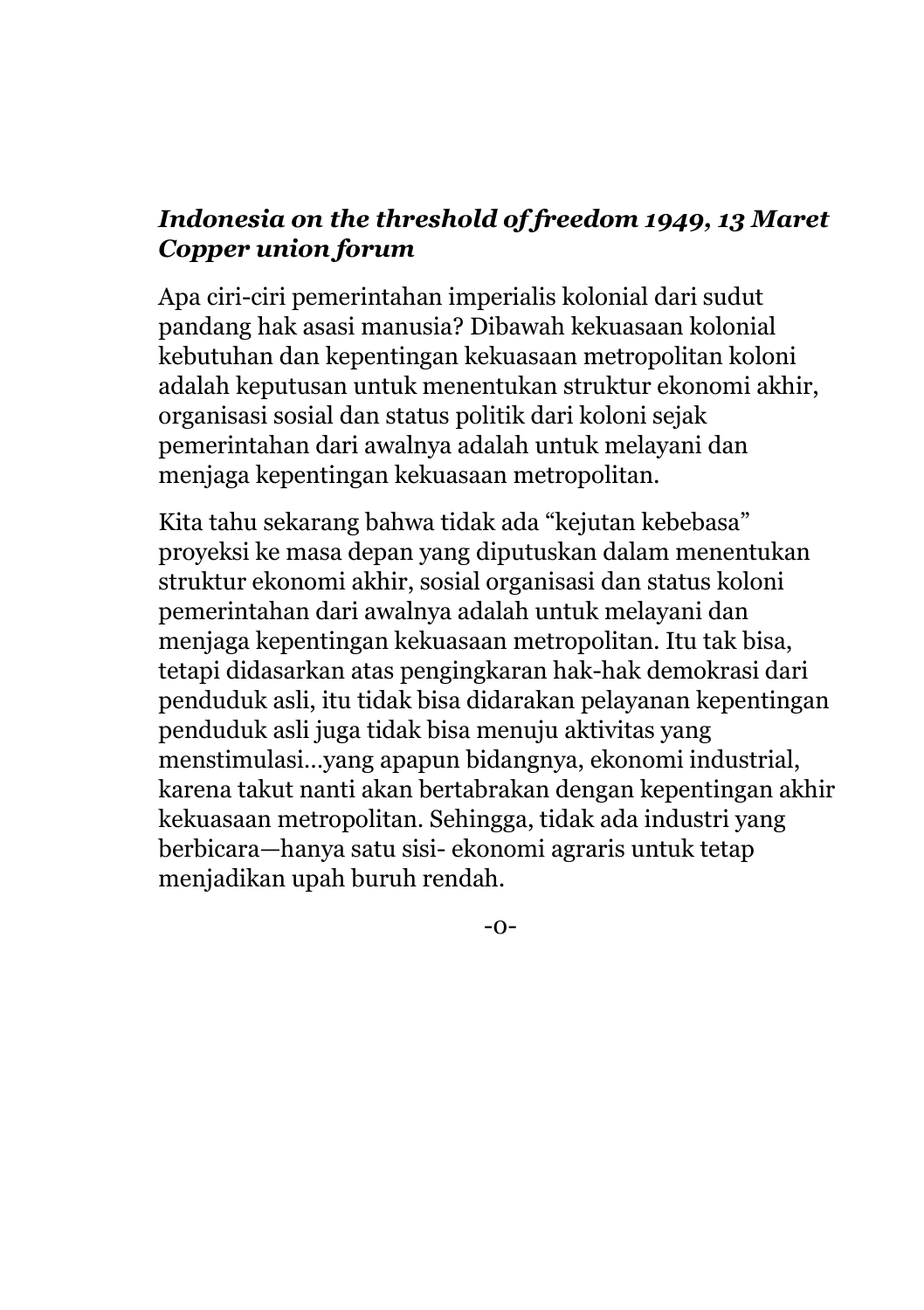#### **Agama dan Modernisasi**

**Masalah hubungan antara agama dan modernisasi memang sangat suli, dan tidak mudahlah untuk mengadakan generalisasi apapun tentang hubungan itu dari konteksnya;konteks sosial, konteks politik, konteks ekonomi, dan konteks sejarah, karena sepanjang kita lihat bahwa sepanjang sejarah, pola interaksi itu berbeda-beda, bukan saja diantara agama-agama, melainkan juga didalam suatu agama tertentu, hubungan itu tidak sama sepanjang masa.** Adanya barang industri negara tersebut... yang diharapkan oleh negara yang miskin ...kita pernah melihat di daerah Pontianak dimana tidak ada listrik, tetapi ada lemari es yang dipakai untuk menymipan baju (status simbol)

Kalau kita mulai mencari pola pembangunan alternatif dri bawah, secara otomatis identitas kebudyaan, kontinuitas kebudayaan menjadi pangkal tolak dan sumber kekuatan didalam usaha pembangunan.

Sampai dimana kita mampu untuk memperkembangkan suatu pandangan mengenai masyarakat yang transendental sifatnya, yang mampu melihat dan menangani masalah-masalah yang kita hadapi sekarang, termasuk ilmu dan teknonologi dari sudut penglihatan yang dihayati oleh suatu spritual sosial dan politik yang baru.

Menjadi tantangan bagi kita dalam mencarisuatu tingkat spiritualitas yang lebih tinggi yang mampu melihat dan menangani masyarakat, termasuk kemiskinan, kesengsaraan manusia dan ketidak adilan di dlam masyarakat dari suatu persepsi yang tidak materialis tidak seculer, tapi transendental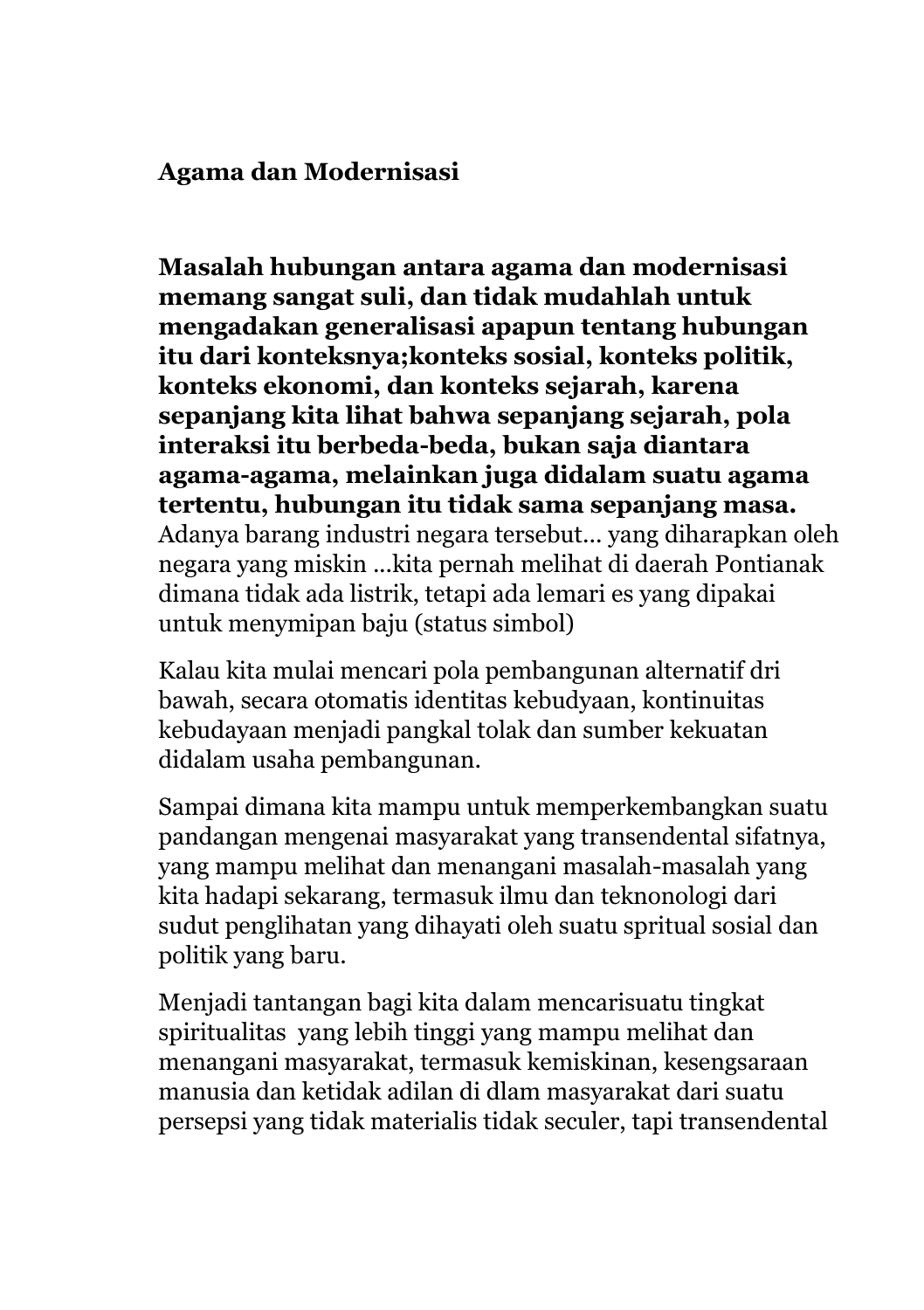Tetapi kalau dalam penghayatan agama itu masalah yang menghinggapi umat manusia dan mengancam kehancurannya secara fisik atau sebgai mahluk spiritual, agama pun tidak akan dapat menyelamatkan umat manusia

Justru konteks landasan dan tujuan ilmu pengetahuan sekarang tidak dapat dilepaskan daripada pencarian tingkat speiritual yang lebih tinggai, dimana keperibadian mansuia tidak dapat dilepaskan daripada di bertakwa kpd tuhan

Menganjurkan semua golongan intlelektual di Indoenesia, mulai mengkaji, mempelajari secara lebih sistematis dan lebih seksama, baik sosiologi, sejarah dan agama-amga yang ada di Indoensia, tapi juga sejarah dan sosiologi ilmu pengetahuan agar supaya kita dapat membebaskan diri dari nilai2 yang implisit didalam sejarah umat manusia yang membawanya ke arah materialilsme yang berlebih lebihan,m agar suipaya pengertian kita menenai agama mapun ilmu pengetahuan dihayati oleh kesadaran akan speritualtas pokok daripada kehidupan manusia dan kebihduapan masyarakat(ceamah pada badan litbang dept agama jakarta 6 maret 1980

 $=0$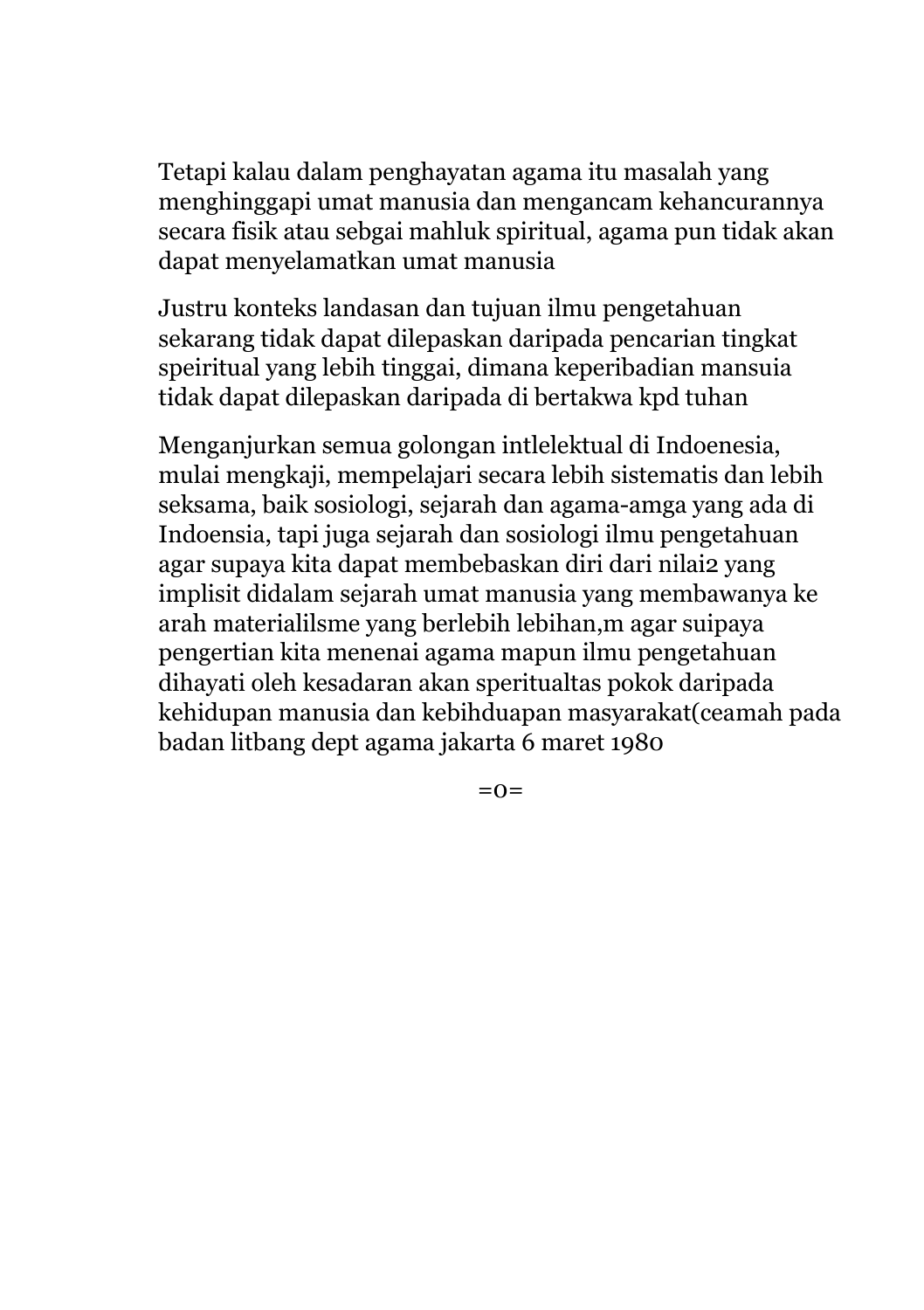# **Manusia dan Pergolakan Dunia Tantangan terhadap Universitas,1988 IKIP SEMINAR NASIONAL KEPENDIDIKAN**

Konteks usaha pendidikan dan beberpa segi pengaruhnya atas materi dan metoda penditidikan tinggi untuk guru dan dosen

pesatnya perubuahan sosial budaya...selian itu juga mendalam sifatnya. Globalisasi ekonomi dunia disertai gejolak2 yang sulit dikendalikan: pola kekuasaan di dunia turut berubah. Titik berat sedang bergeser dari kawasan atlatnik ke asia pasifik, Struktur produksi dan perdagangan dimana2 telah berubah.Begitupun kaitan yang erat antara pdouksi dan kesempatan kerja sekarang pada pasasnya sudah lepas.

Manusia akan harus belajar hidup dengan perubahan terus menerus, dengan ketidak pastian dan "upredictability" (ketidak mampuan untuk memperhitungkan apa yann akan terjadi) didorong oleh 3 fatkor utama, yaitu 1) perkembangan ilmu pengetahuan dan teknologi. 2) faktor kependudukann 3) faktor ekologi atau lingkungan hidup.

Negara2 yang tidak mampu ikut revolusi industri mutakhir ini akan ketinggalan dan berangsur2 kehilangan kemampuannya mempertahankan keduludukan di pasaran dunia, dan akhirnya akan kehilangan otonominya sebagai negara yang merdeka

Kakunya sistem dan tradisi universitas pada umumnya dalam beberapa kasus telah menyebabkan masa sahut (antisipasi *ed*.) terhadap keperluan-keperluan baru ini terlalu panjang, sehingga tidak mampu kejar kemajuan ilmu pengetahuan keperluan industri.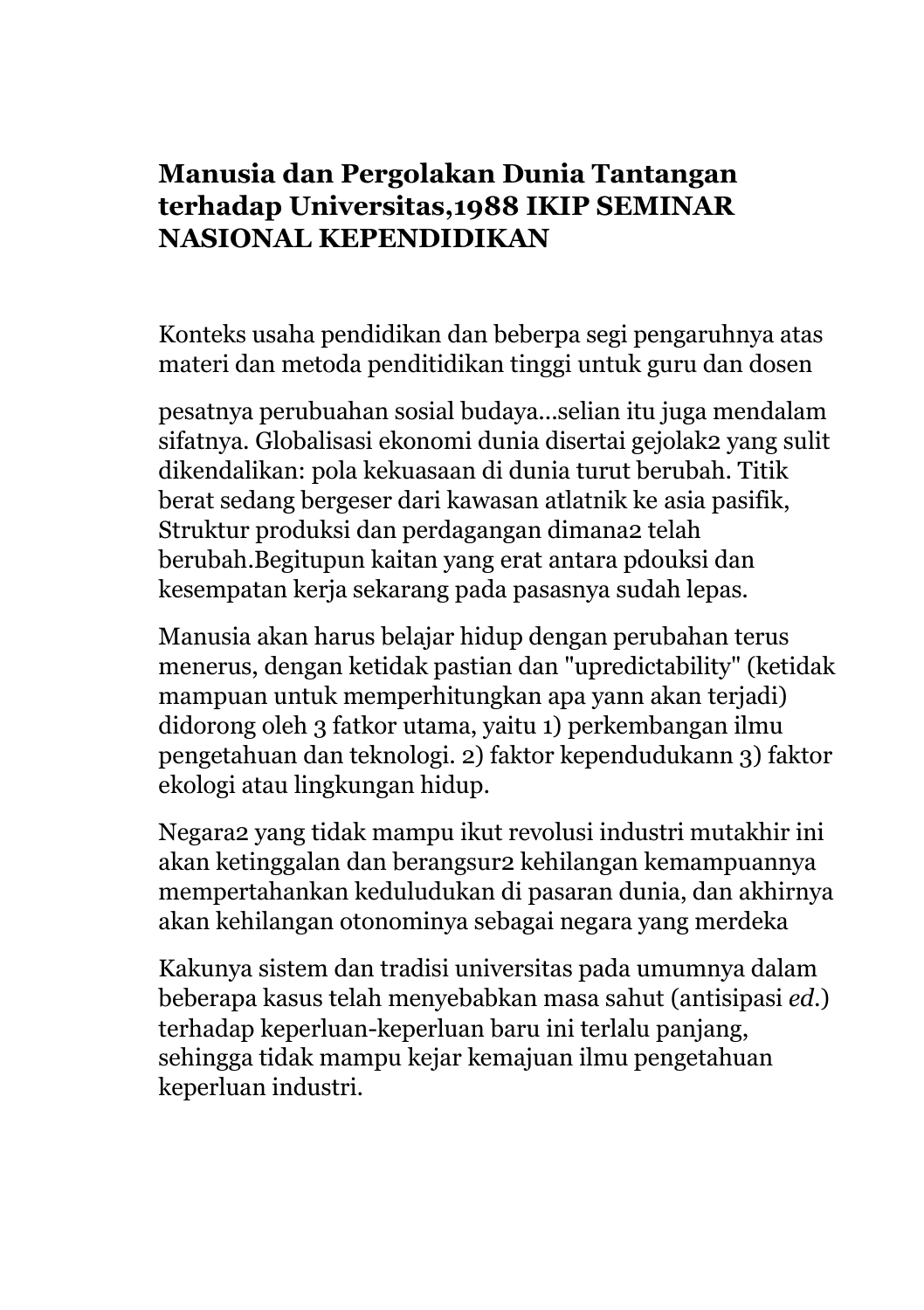Gejala ini menunjukkan dengan jelas betapa besar bahaya yang mengancam dunia universitas apabila ia meleng, atau kurang peka dan kurang cepat reaksinya terhadap keperluan baru yang timbul di masyarakat. Kekosongan yang diakibatkan kelambanan sahutan dari pihak universitas dan pemerintah, akhirnya diisi oleh kekuatan2 masyarakat lain.

Kita akan perlukan pakar2 yang diantaranya mampu menjaga kepentingan nasional kita pada perundingan2 internasional yang, pada suatu ketika, akan diadakan untuk menentukan **suatu strategi global mengenai pengadaan dan pemanfaat energi yang dapat memperlambat pemanasan bumi tanpa menghalangi usaha industrialisasi negara berkembang.**

**Pola berpikir konformis dan konvensional sering sudah usang dan tidak relevan. Maka kemampuan menelurkan gagasan baru, mengadakan inovasi, menangani teknologi canggih, dan menciptakan barang-barang baru serta kemampuan mengintegrasikan ini semuaanya didalam sosial budaya dan nilai kita sendiri merupakan tanggung jawab utama dunia universitas.**

**Di dalam dunia modern celakalah masyarakat yang para pakar sosial budaya dan etikanya buta huruf tentang IPTEK, dan para pakar IPTEK buta huruf mengenai masyarakat, budaya dan nilai.**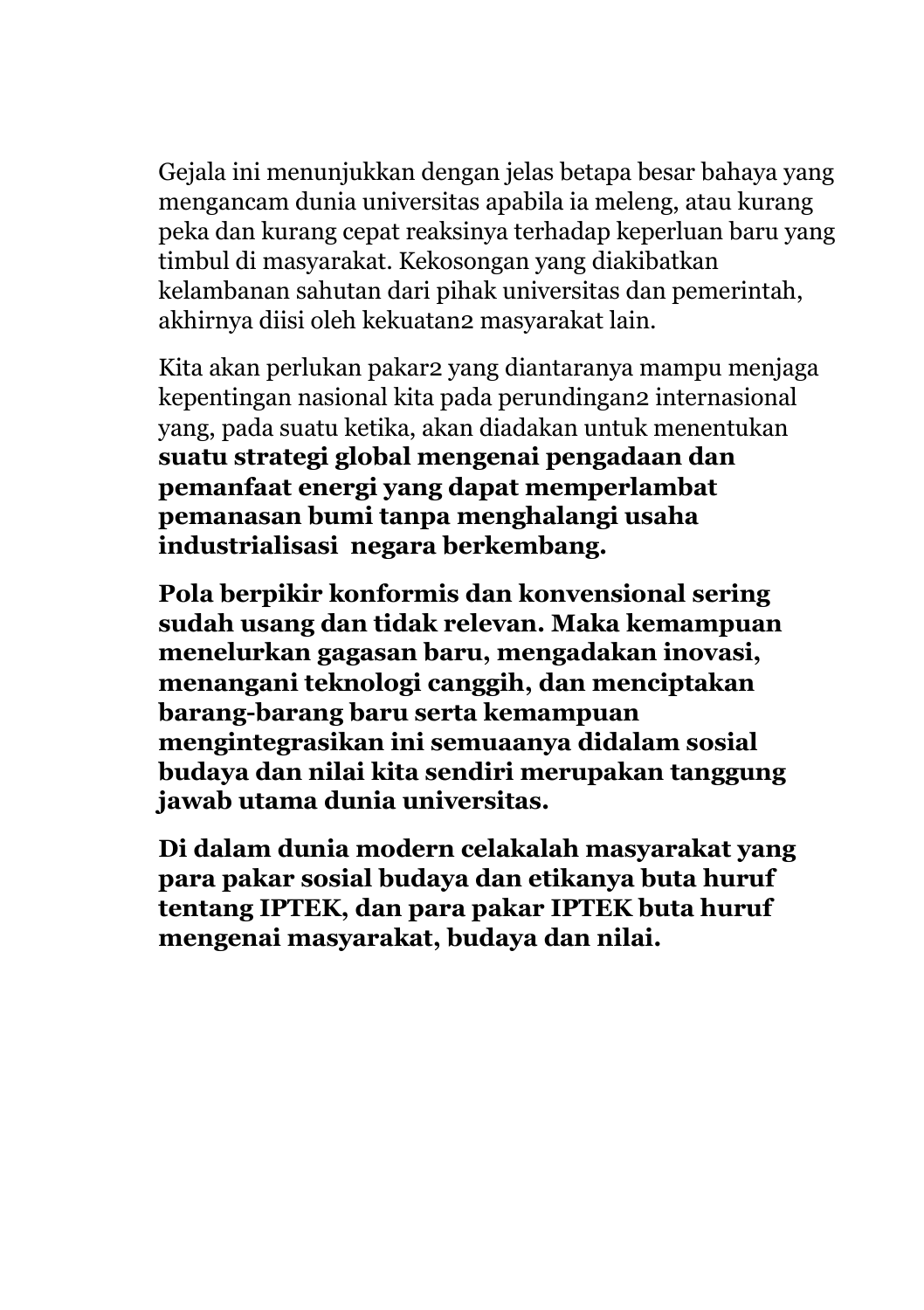# *Harvard Speech April 27, 1949*

Therefore the nationalist movement in Asia is a movement of renewal and renaissance, bas on the discovery of the fact that human dignitiy is the only basis of one's life and base on the rediscovery of the creative resources of the people. It is a spiritual movement born out the despair and dejection of people who can no longer acquisced to a way of life imposed upon them from outside

Colonial nationalism is fundamentally different from what is generally meant by the term of nationalism. The twentieth century nationalism with has developed in the free country bears within itself the claim for universal validity and application of the spiritual and political standards it lives by. As such it could be considered an imperalist nationalism

**Colonial nationalism it has olny a limited objective, a means for the achievemente of national indepedence. Political independence is the only basis on which the achievement of nationhood is possible, or the achievement of the national expression of the people equality an dhuman dignity.**

## **Colonial nationalis is a resistance against colonial relationship.**

...question to be answered in view of prevailing lack of ideological coloring in nationalism. **What then is function and poistion of the ideologies by which the political faction guided themselves?**

**The political ideologies are riding the crest of the great wave of the Nationalist upsurge.** These ideologies are not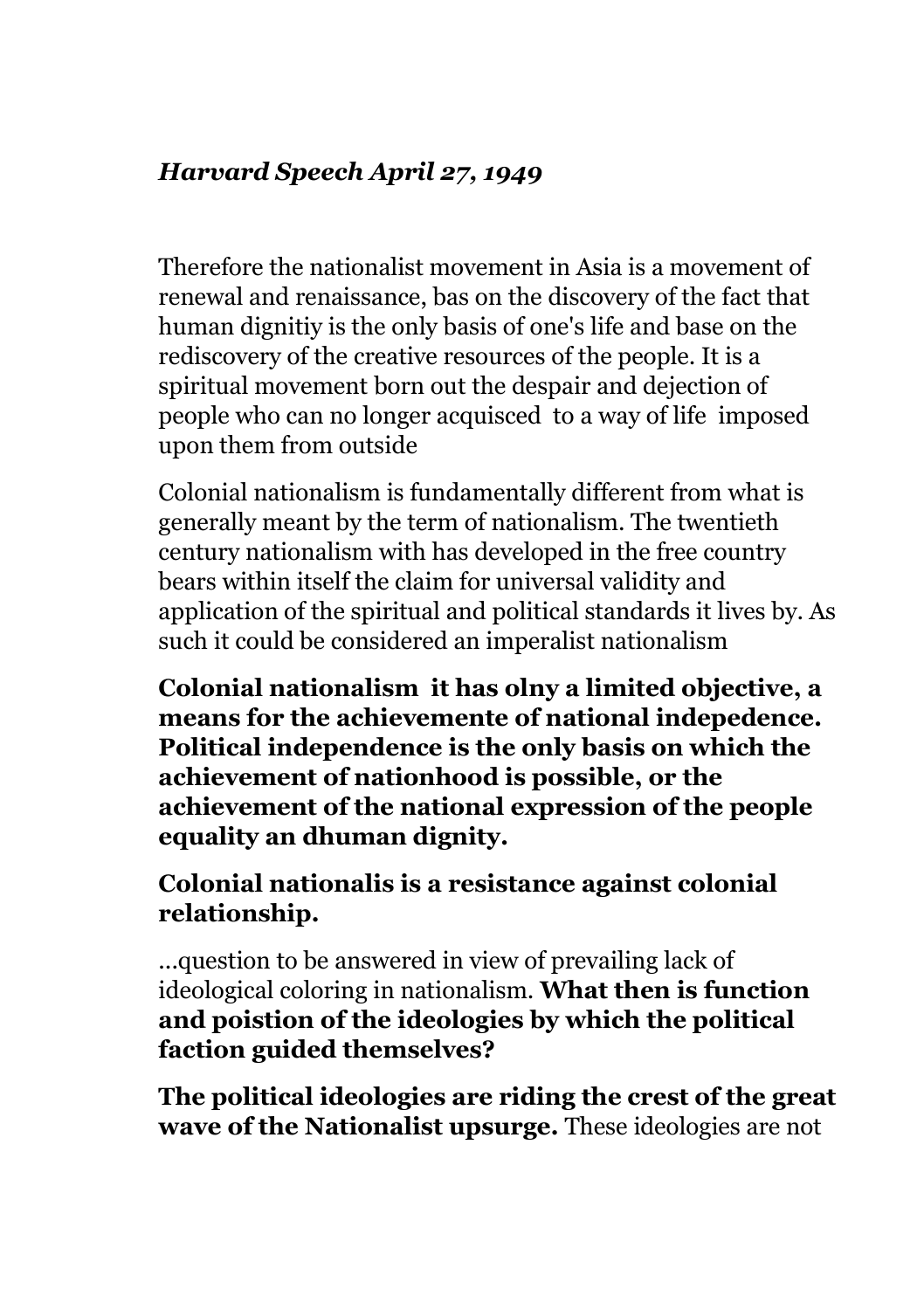substantially a part of that upsurge. The Wave of the nationlist feeling derives its strength and impetus from the elementary force of the desire for freedom, the only feeling which pervades the entire population...men who have risen to leadership in the nationalist movement very often derived their approach to the analysis of the colonial situation from the existing political ideology. But none of them could allow himself to ignore the fact that mass support was essential and that therefore the tactics to be used had to be adopted to the elementary feeling pervading the masses

..and in the various political ideologies appeared valid only insofar as they appeard to offer better and speedier means of reaching the nationalist goals.

Sehingga gerakan nasionalis Asia adalah gerakan pembaharuan dan pencerahan, berdasarkan aata penemuan fakta bahwa martabat manusia adalah hanya didasarkan pada hidup seseorang dan didasarkan pada penemuan kembali sumber kreatif rakyat…..

-0-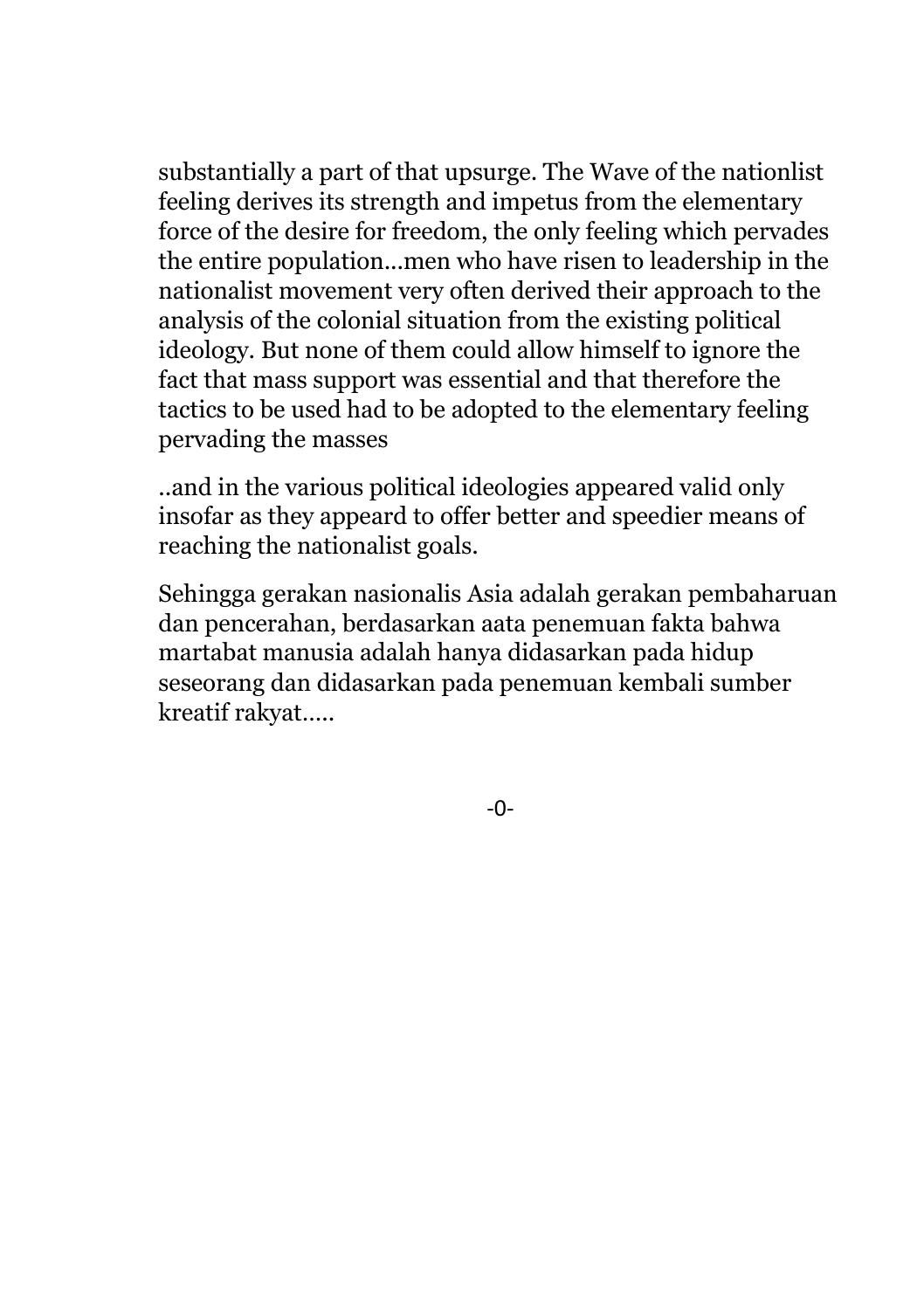# **Seni dan Modernisasi**

Jadi yang pokok bukan modernisasi seni, melainkan persoalan sampai dimana seni mampu mencerminkan perobahan, pergoalakan dalam rasa hayat itu, baik dalam kekacauan, ketegangan, keretakannya, maupun dalam dinamik dan harapan masa depannya. Disinilah kejujuran seniman menentukan sifatnya. Dalam cara-cara pengucapan artistiknya itu si seniman pada dewasa ini mempunyai kebebasan yang besar, sebab pilihan modalitet pengucapannya, cara dan gaya perwujudannya tidak lagi terbatas pada cara-cara tradisional

Oleh sebab itu, **didalam segala pergolakan dan kekacauan yang merupakan ciri masa peralihan didalam proses modernisasi ini si seniman ini hanya bisa selamat sebagai seniman selama dia jujur dan berani. Seterusnya, terserah, kepada sejarah, kepada masyarakat, kepada publiknya, jika tidak sekarang, mungkin di hari kemudian**.

Diskusi Seni Rupa, Jakarta 17 Desember 1967

-0-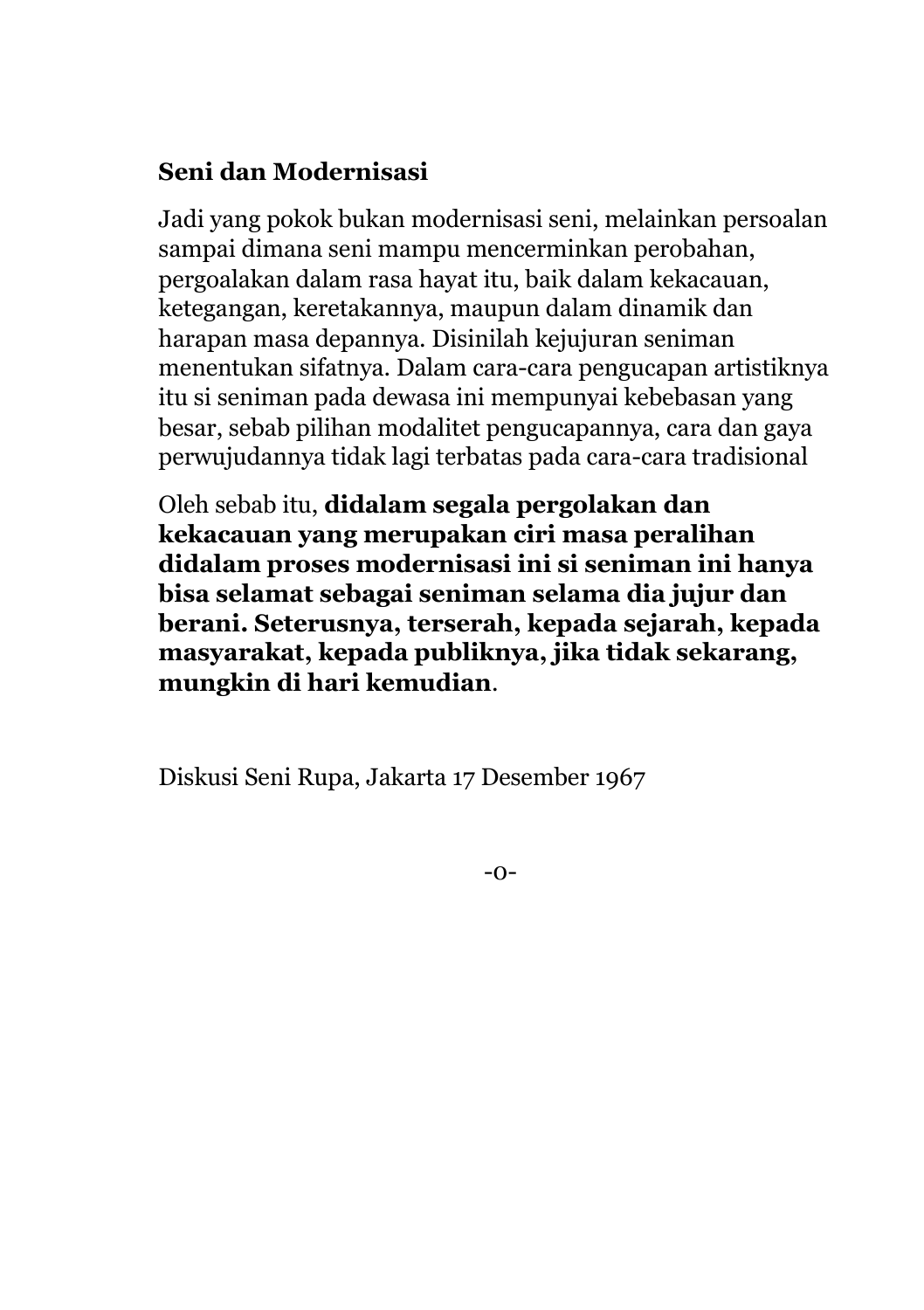# **Etik dalam Perumusan Strategi Penelitian Ilmu-ilmu sosial Seminar Etik Ilmu Pengetahuan dan Peningkatan Mutu Kesarjanaan, oleh Himpunan Indonesia untuk Pengembangan Ilmu-Ilmu Sosial, Medan 6-8 Januari 1977**

Sebagian perkembangan teknologi baru bersifat "technology of convenience", yang tertuju kepad golongan-golongan umat manusia yang paling tinggi tingkat kehidupan materilnya, sedangkan masalah2 pokok hampir tak terjamah--sampai dimana dan sebagai bagimana ilmu pengetahuan sangguh merubah - atau dapat dirubah haluan perkembangannya, dan mampu untuk melayani kepentingan umat manusia seluruhnya, dan tujuan2 sosial yang sehubungan dengan itu

banyak sekali sekarang penelitian suruah yang fungsinys sekedar untuk menambah gengsi daripada kebijaksanaan2 yang sebenarnya sudah ditentukan lebih dahulu, atu untuk memancing proyek2 berikutnya. Hasil penelitian sering tidak terbuka untuk penilaian oleh rekan-rekan ilmiawan sosial lainnya menghilangkan perangsang untuk menjaga kualitas, data dan pengetahuan baru, tidak memperkaya pengetahuan ilmiah tentang masayarakat kit dan tidak dapat dijadikan bahan pengajaran di universitas2.

Ini dapat memukul kembali penelitian ilmu2 sosial karena mereka yang mengambil keputusan (decicion makers) mau tak mau akan kecewa dan beranggapan rendah terhadap sumbangan ilmu2 sosial, Akhirnya timbul keraguan apakah peranan ilmu sosial di bidang pembangunan hanya pengumpul data primer untuk instansi-instansi pemerintah dalam rangka REPELITA.

Sangat perlulah kita meningkatkan kemampuan kita di bidang ilmu-ilmu sosial, untuk mengerti dan untuk menarik pelajaran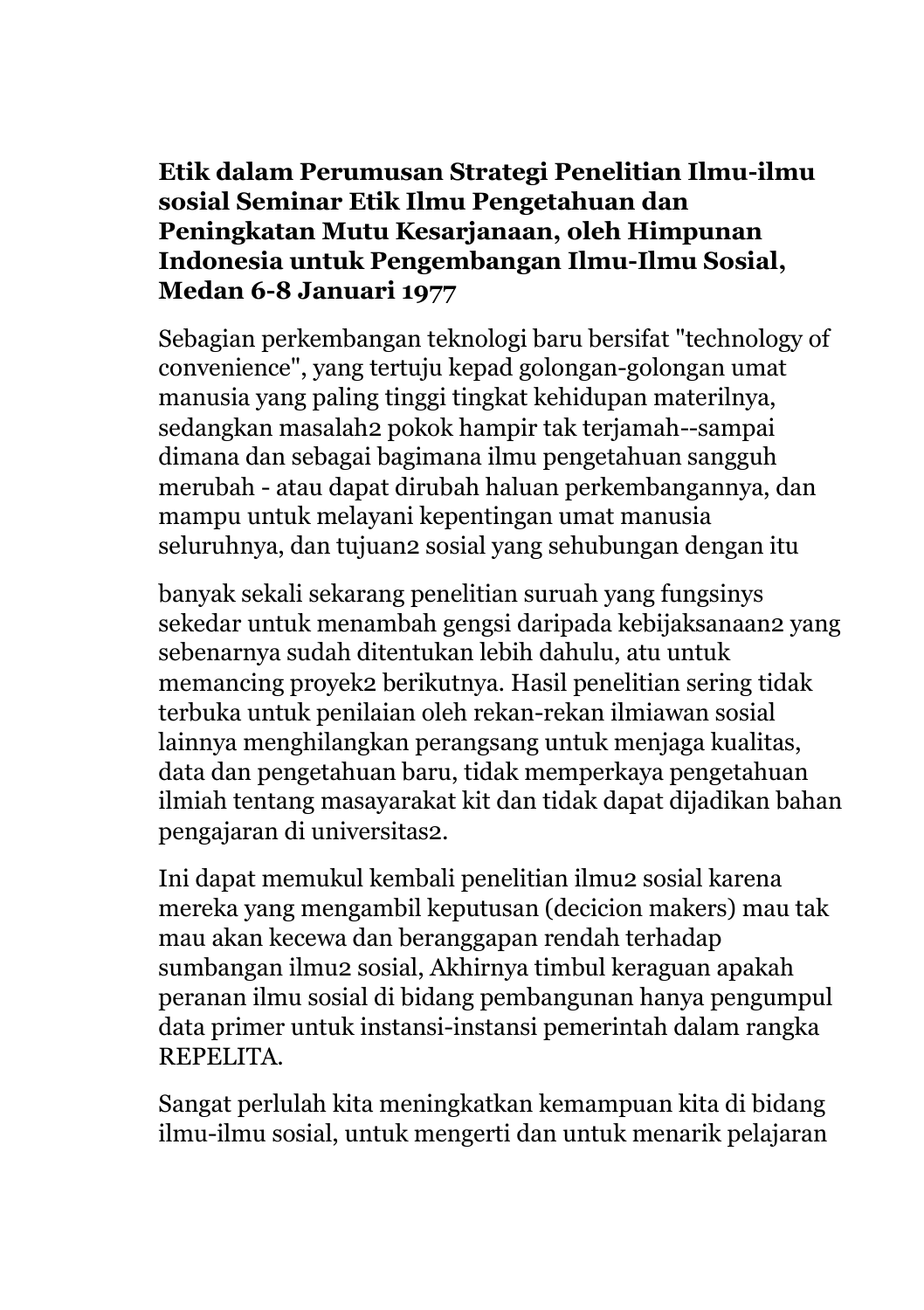daripada "historical discontinuities" ini, yang dapat membantu kita dalam merencanakan jalan yang harus kita temput menjelang hari ke depan.

..betapa sedikitnya pengetahuan kita tentang masyarakat kita sendiri, betapa kurangnya pengertian kita tentang perubahanperubahan yang kita alami secara terus menerus. Hampir semua streotype yang pernah kita pegang tentang negara kita, tentang desa, tentang kota, tentang berbagai daerah yang pernah diajarkan kepada kita dan yang masih sering diajarkan kepada mahasiswa-mahasiswa kita, sudah lama tidak berlaku lagi.

Potensi ilmu sosial membantu usaha pembangunan: meningkatkan penelitian yang lebih "problem oriented", memperkembangkan "policy research, yaitu penelitian yang dapat membantu pemerintah dalam merumuskan kebijaksanaan-kebijaksanaan pembangunannya yang secara optimal mencapai sasaranya

Etik ruang lingkup tanggung jawab ilmiawan sosial dalam tiga bidang

1. Tanggung jawab terhadap integritas profesionilnya

2. Bertanggung jawab terhadap keberhasilan usaha pembangunan, baik didalam rangka perioritas-prioritas kebijaksanaan-kebijaksanaan darn program2 pemerintah maupun di luar kerangka itu

3. Bertanggung jawab terhadap bangsa serta perjuangan bangsa untuk menyoroti secara ilmiah, usahanya ntuk merealisasikan tujuan-rujuan (nilai2) nasional yang tertera di dalam Pancasila dan UUD 1945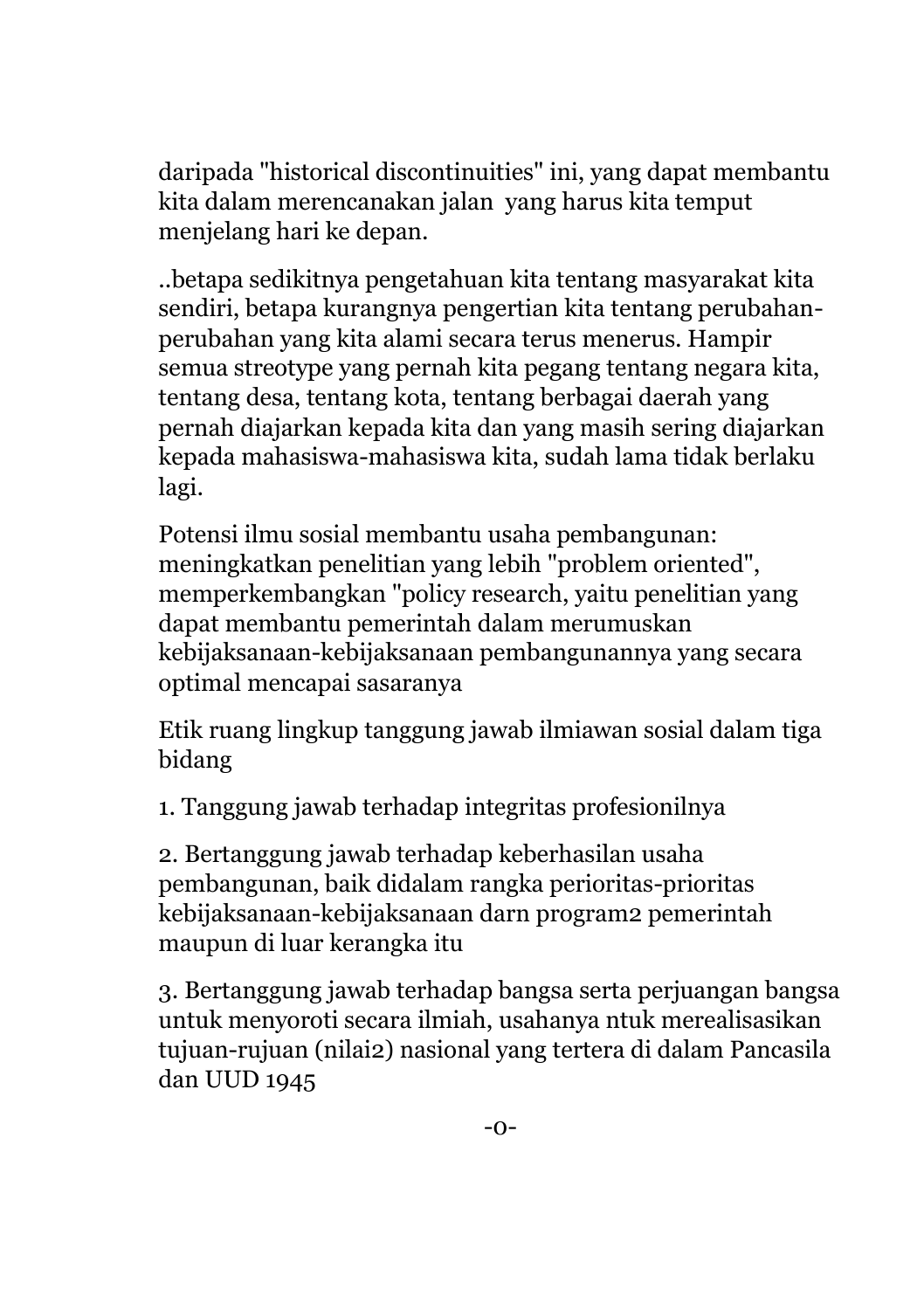# *Futurologi dan Kita***, Kuliah yang diberikan pada non-degree course wartawan, Universitas Indonesia, 18 Desember 1974**

**Usaha memikirkan hari depan yang jangkanya agak jauh bukan sesuatu yang asing bagi manusia.**

#### **Laporan mihajlo mesarovic dan eduard pestel**  *Mandkind at the turning* **point ke Studi Club Rome dianjurkan supaya laju pertumbuhan negara2 industri diperlambat, sedangkan lajunya negara2 yang sedang berkembang dipercepat, untuk mengurangi jurang antara Utara dan Selatan**

...dalam 25 tahun kita akan menghadapi suatu dunia yang lain sama sekali. Begitu pula situasi dalam negeri akan menunjukkan ciri2 yang baru sama sekali karena efek komulatif daripada interaksi-interaksi macam-macam faktor perubahan sosial. Boleh dikatakan bawha semua masalah besar masa kini memerlukan analisa jangka panjang serta kebijakan jangka panjan. Persepsi hari depan kita sendiri, maupun yang diperkembangkan negara-negara lain akan mempengaruhi secara mendalam geopolitik hari ini. Negara-negara yang sedang berkembang tidak boleh membiarkan negara2 industri besar saja yang memikirkan hari depan jarak jauh, jikalau kita mau menghindari keadaan mengenai masalah jarak jauh yang menyangkut tata susunan internasional, secara konsionil saja kita sudah akan terdesak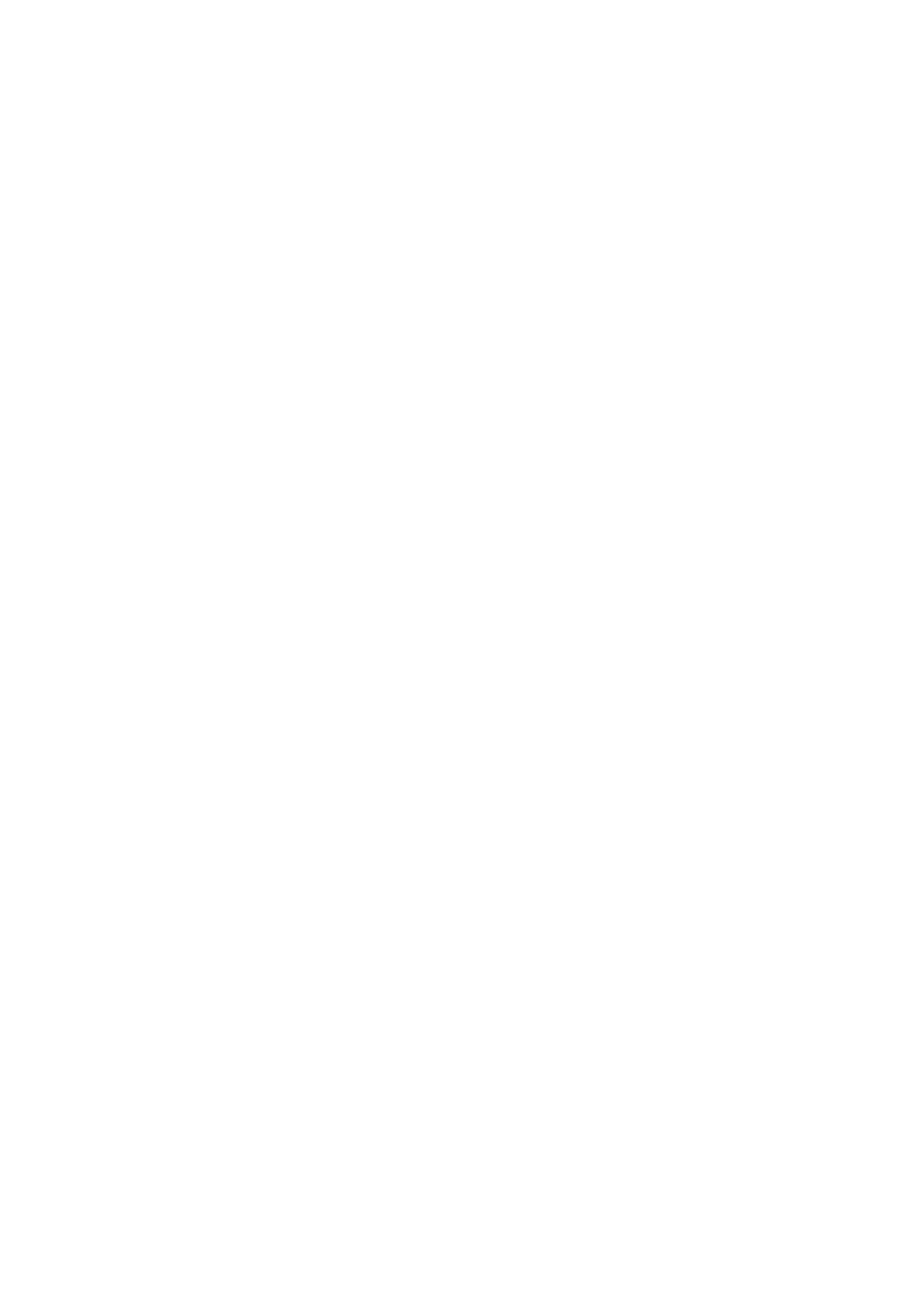# **Teknologi, Pembangunan dan Kebudayaan**

...sistem pendidikan itu sendiri mungkin secara tidak disadari telah membantu memperderas arus kaum muda yang pergi dari desa-desa ke pusat kota besar. Karena sistem pendidikan tersebut malah mendidik orang untuk menjauhi kerja yang diperlukan di desa-desa, dan mencari kesempatan kerja yang dimpikan di kota-kota. Juga sistim itu membangkitkan harapan-harapan yang bersifat urban kekotaan.

..padahal seharusnya di desa-desa justru harus dirangsang kegiatan2 non agraris yang dipenuhi sendiri

..kebutuhan untuk menyusun pola2 pembangunan yang bukan merupakan pengulangan belaka dari apa yang pernah dijalani oleh negara2 maju

Memaksa kita untuk meninjau kembali hubungan antaara peradaban dengan alam.

Krisis bahan menth telah mulai menjulang tinggi sebagai akibat daripada ekonomi-ekonomi yang rakus dari masyarakat industril, serta nafsu mereka untuk mengejar perkembangan secara terus-terusan.

Dengan bantuan pembagian peghasilan yang merata serta peluang yang adil guna mendapat kesepatan2 dan sumber2, maka ethos tadi dapat membantu mengatasi ketegangan sosial yang tidak bisa seluruhnya dihindari, sampai proporsi yang bisa dikendalikan. Padamula kebijaksaan demikian agaknya harus ditujukan pada kecukupan materiil bagi semua, dan bukan kemakmuran rapuh bagi segelintir kaum elite.

kebutuhan untuk mencukupi diri sendiri tidak selalu segaris dengan efisiensi optimal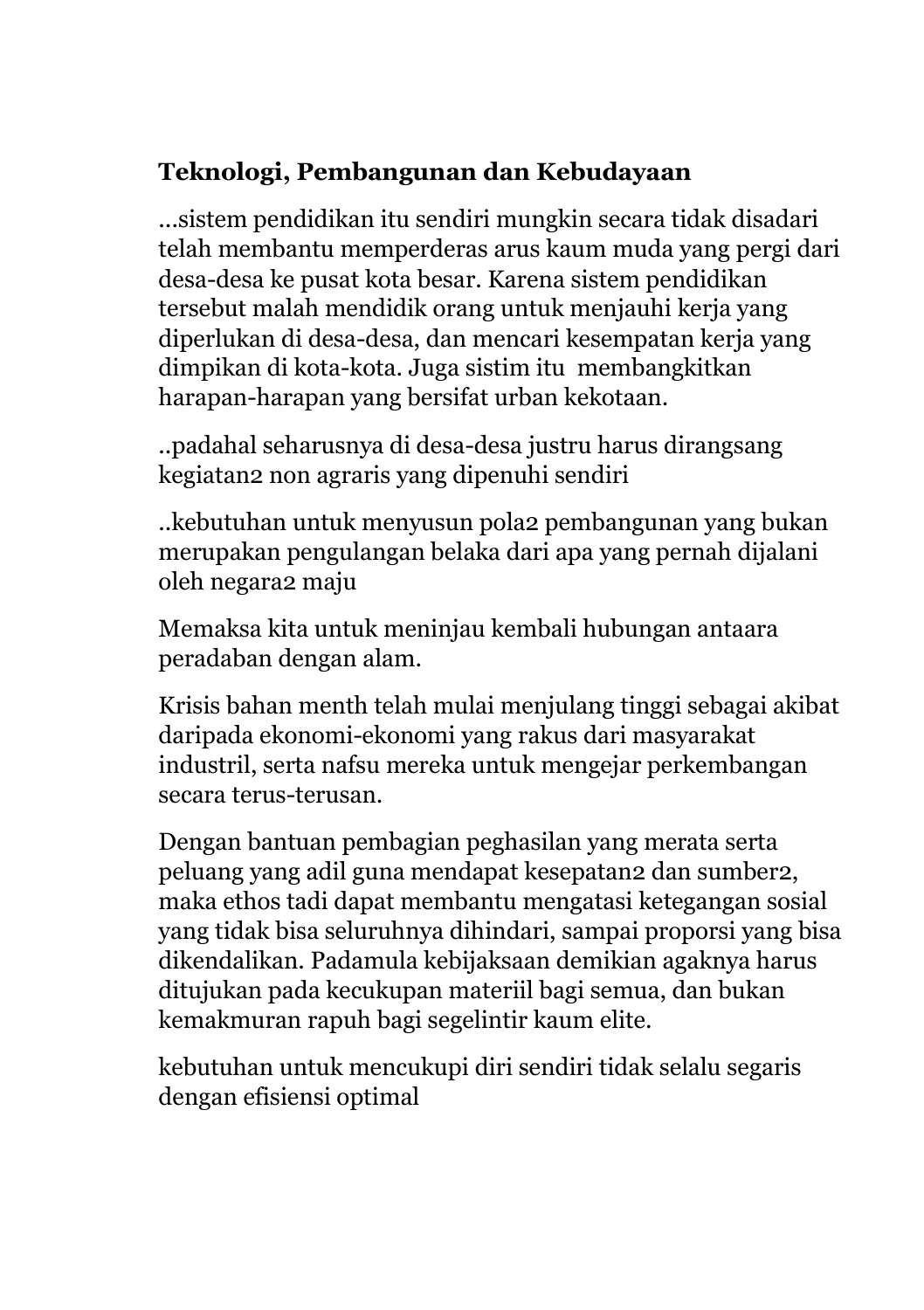Pesan2 hampir sembarang yang sampai pada penduduk negara kurang berkembang lewat radio, TV, film, buku majalah cendrung untuk menimbilkan berbagai hal yang tidak diinginkan. Dapat ditimbulkan harapan2 yang tak mungkin dicapai, sikap serta gaya hidup yang sama sekali tidak ada hubungannya dengan **situasi negara itu sendiri, dan lebih buruk lagi, juga mengancam untuk menindih dan mencekik kreatifitas kulturil asli.**

...banyak negara berkembang menghadapi resiko bahwa statusnya secara berangsur akan susut menjadi konsumen belaka dari produk pabrik maupun peradaban lain.

Kemungkinan terbesar adalah bahwa justru dalam kerangka kebudayaan2 serta agama2 tradisionalislah manusia dapat menanggulangi pertanyaan2 tertinggi yang dihadapkan kepadanya, seperti kehidupan, maut, tujuan dan makna. Dengan faktor ini maka lingkup sempit dari kecakapan manusia yang terlibat dalam peradaban modern dapat diperlebar, isi pengalaman manusia modern dapat diperkaya, dan kreatifitasnya dirangsang dengan cara yang baru.

**Yang dicari seharusnya suatu peradaban baru. Ialah yang tidak terlalu menghambur hamburkan sumber bumi dan yang menuntut hubungan yang berbeda antara teknologi dan dengan alam...amat mungkin pula bahwa hal itu akan membutuhkan suatu perimbangan baru antara gagasan hak2 asasi manusia dengan kewajiban2 sosial manusia, guna menjamin kelangsungan ummat beserta aneka macam kebudyaannya.**

(*Pusara majalah Pendidikan, Ilmu dan Pegetahuan* Mei 1973 tahun ke-12) -0-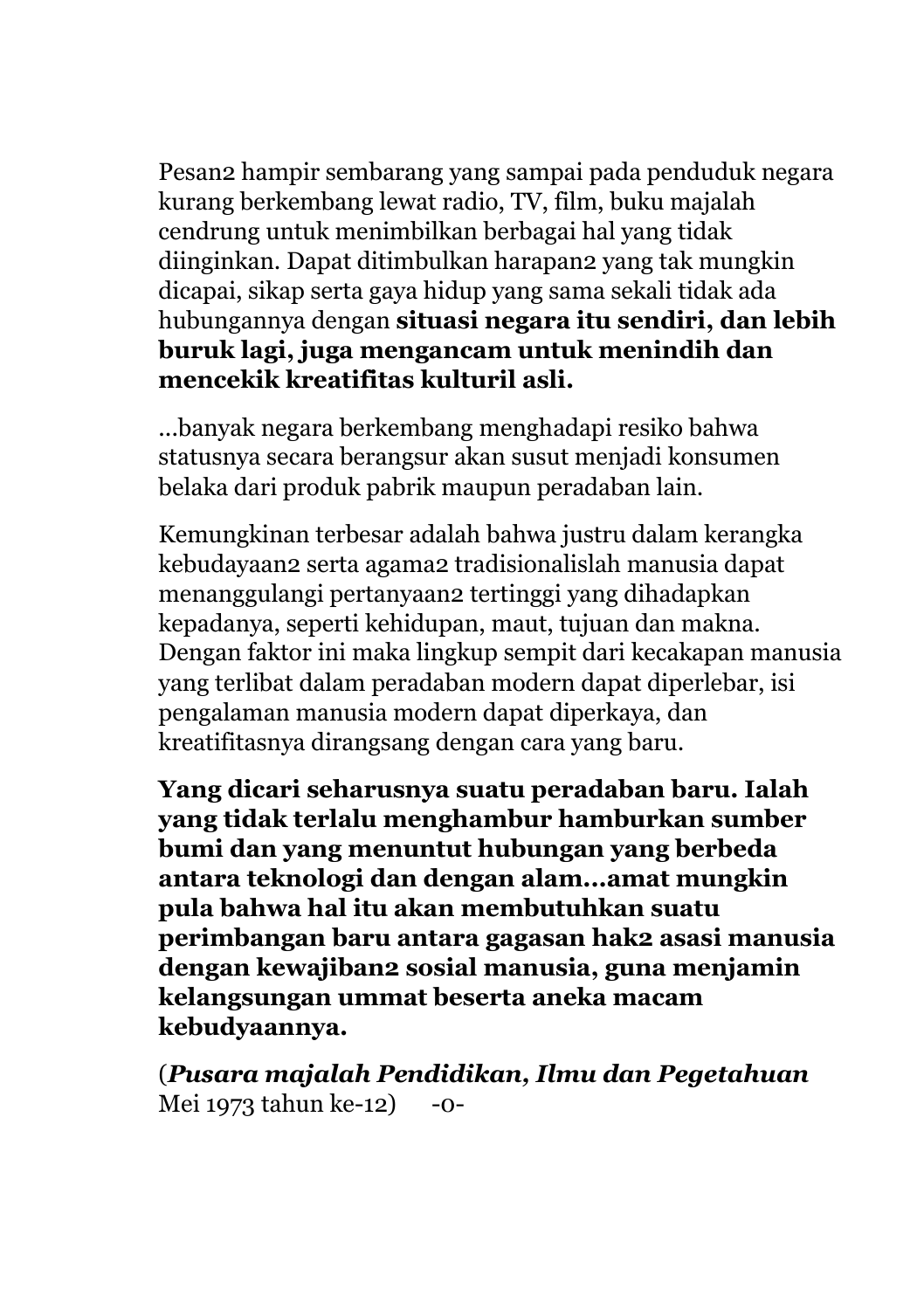### **Interpretasi dan Interdependensi Ekonomi Internasional**

Sistem Internasional dan Organisasi-organisasi Internasional

>Hubungan negara-negara kaya dan negara-negara miskin

- Dualisme strukturil dan ketimpanan didalam imbangan kekuatan antara Utara dan Selatan ketergantungan dari Selatan ke Utara

-Faktor sumber-sumber alam dalam perubahan perimbangan kekuatan Utara-Selatan

>Sistem Internasional: Sistem Moneter Internasional

-hancurnya sistem Brettonwoods

-floating exchange rates

- mencari sistem moneter internasional baru SDR.

-UNCTAD

-Perdagangan international dan pembangunan

-Pasaran inustril untuk dunia

-Perdagangan antar Dunia Ketiga

> International Division of Labor:

- Industrialisasi dunia Ketiga

- Redistribusi industri

- Penanaman Modal asing dan berdiri di atas kaki sendiri (self reliance)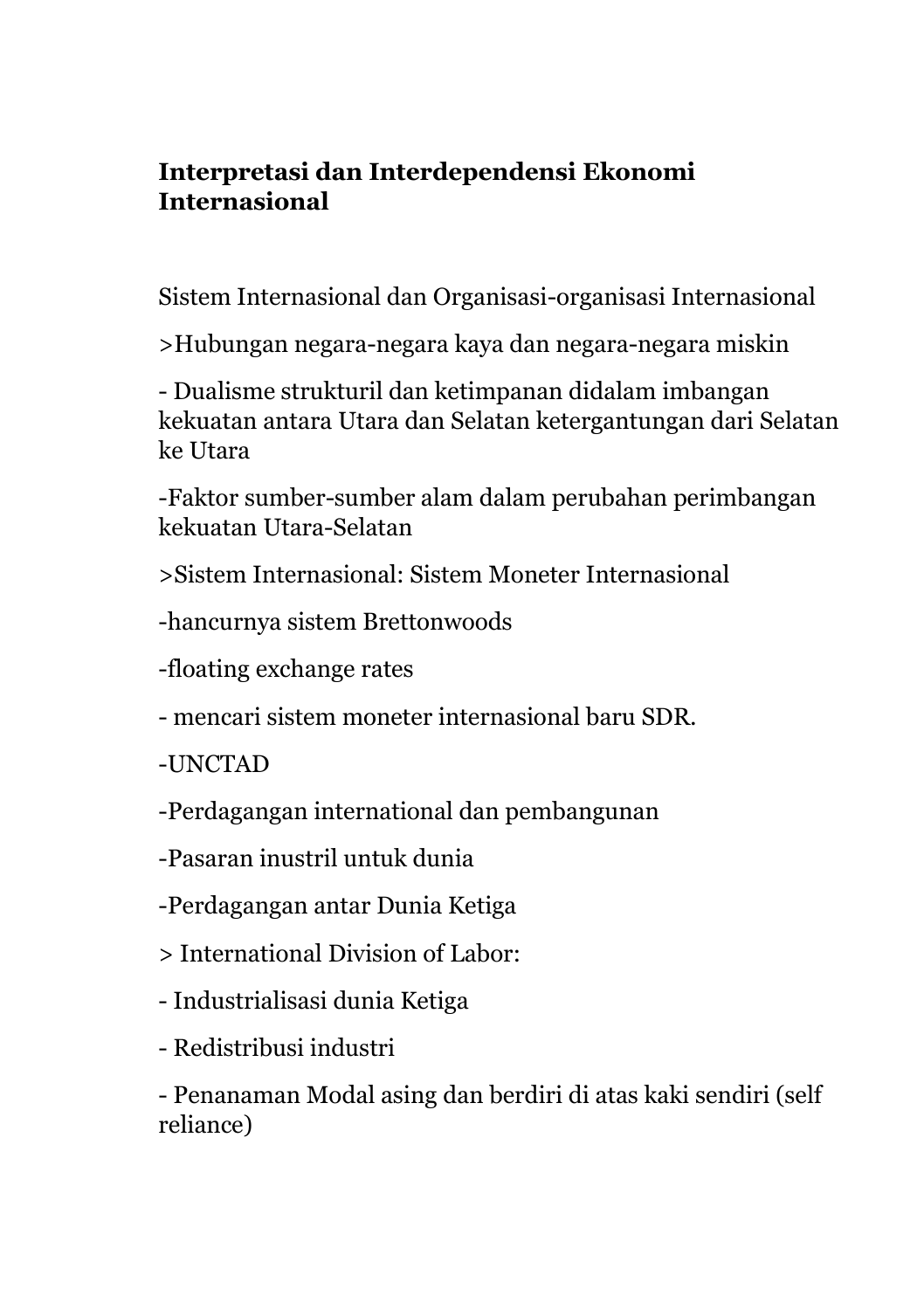> Bantuan Luar Negeri:

-jumlah dan arah bantuan Luar Negeri;

masalah hutang; kelesuan negara donor, kecendrungankecendrungan baru dibidang bantuan Luar Negeri.

- masalah-masalah bagi negara Penerima

> Organisasi internasional; kepentingan dunia ketiga dalam suatu yang sistem international yang adil dan efektif

- penggeseran orientasi nilai dan politik internasional

- peranan negara-negara kecil dan menengah

- PBB , Non-Alignment, Organisasi-organisasi regional, organisasi, organisasi fungsional yang bersifat transnastional

**1973**

**-0-**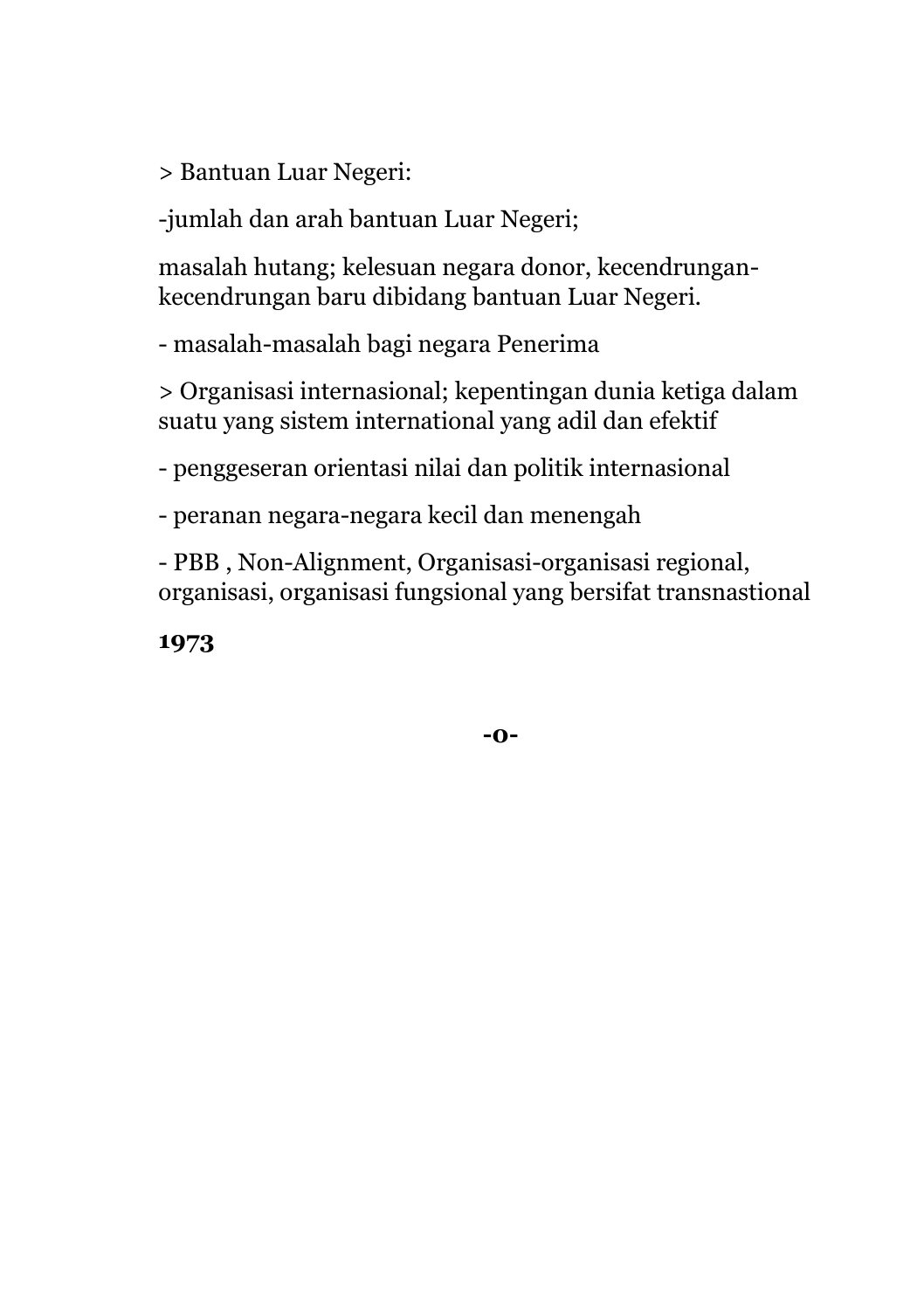# *Indonesian News and Views 1969 (bill gates bikin window 01. 1985*

#### *A foreign Visitor's view of the U.S: Streotypes and Realities.*

# **address by His Excellency Soedjatmoko Ambassador of the Republic Indonesia, at the Second National Conference of The national council for community services to International Visitors Washingto Hilton Hotel**

...for Ambassador truth is a difficult community to handle when it concerns the country to which he accredited, and where he is supposed to make friends. Ambassadors, likechildren in olden times, should in this respect bee seen, but not heart, at least not in public... what is friendship without the accolade of candor?

One might say that all streotypes about America are true, up to a point, and also untrue, up to the point. A short stay in this country only strengthengs the foreign visitor in the prejudices and preconceptions that he brings to this country, for it is not difficult for him to rind those characteristics that seem to bear them out and to ignore other that tend in the opposite direction.

But if he stays here a little longer... .He will also discover how rapidly America as a whole, as well as it its different subsocieties keeps changing. He also bound to be struck by the multitude of offisite extremes; of weath and poverty; idealism and crass, even unscruplous commercialism; the greateest intelltual sophistication side by side with ignorance and bigotry; highly effective philantrophic and charitable institutions on the one hand, and on the other the indifference of man to his fellow man in the big cities, as well as the erosion of compassion in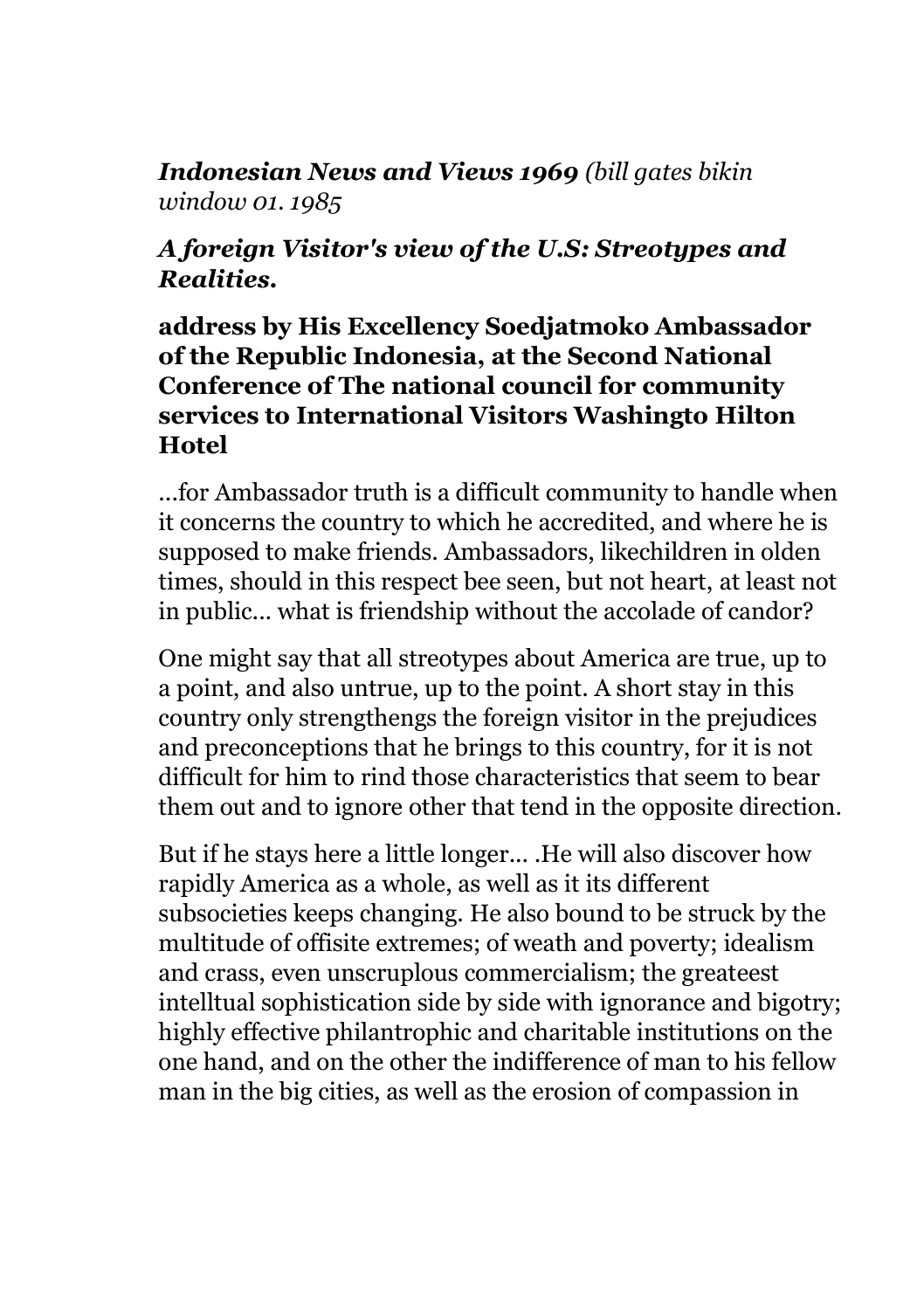person to person relationship; the continuing concentration of power, and simultaneously the increasing loss of authorithy.

There are the paradoxes: of friendliness of its people as individuals and the violence of American society; the fantastic technology and palnning in getting man on the moon and the lack of application of planned technology to simple problems of living like snow removal and garbage disposal. ..more sophisticate urban planning, but the ghetto, the junk yards, endemic traffic jams seem olny to be getting worse.

...the capacity for social social engineering on the one hand and the destruction of man's environment for living on the other; the rationality, corporate as well individual, in the the pursuit of immidiate goals, and almost irrational concern with their relationship to the broader purposes of society and the uality of life; the vigorous devotion to the ideals of justice and freeom and the persistence of glaring inequality.

Coming from a culture where silence needs no explenation (datang dari budaya dimana arti diam tak perlu dijelaskan , Jawa?), one of the first things that struck me, for instance, was not merely higher level noise-level but still more the verbally American culture, the need and compulsion even, to put everything into words.

Some point two things: firstly that very few of these problem perflex and vex jo, are absent from his own society. These problems may take a different shave or have different level of intensity, but essentially they are, more often than no. A great difference, of course, is the scale on which thing happen in this country. And of its openess, the high visibility of everything that happens here.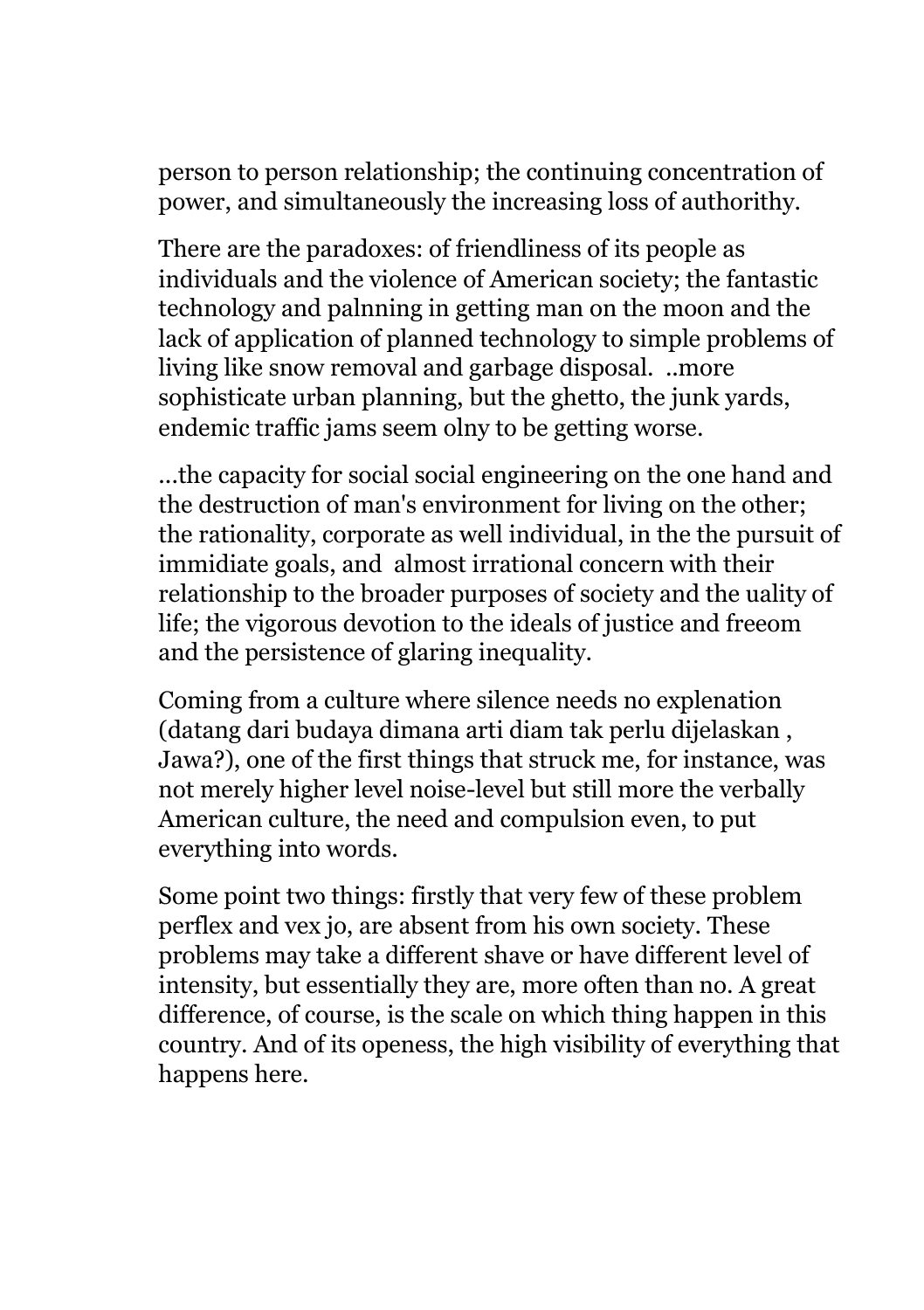Secondly, in some important respects American society constitute to many people outside the U.S a window on the future.

No one who has gone through colonial struggle for independence can avoid being struck by the similarity it has with movement for black power in this country. There is the same quest for identity, dignity, equality and the political economic power to buttress them; the same opposites of reasoned idealism and nihilistic hatred; the openes and trust in the ultimate prevalence of universal human value on the one hand and the almost tribal xenophopic introversion on the other. In this respect the problem is similar in the character to integration or assimilation of racial or ethnic minorities in many Asian countries.

To this foreign observer, the present crisis in the United States semms to be characterized by the confluence of three distinct but interrelated processes.

The first: resultBagi pihak pengunjung luar

-0-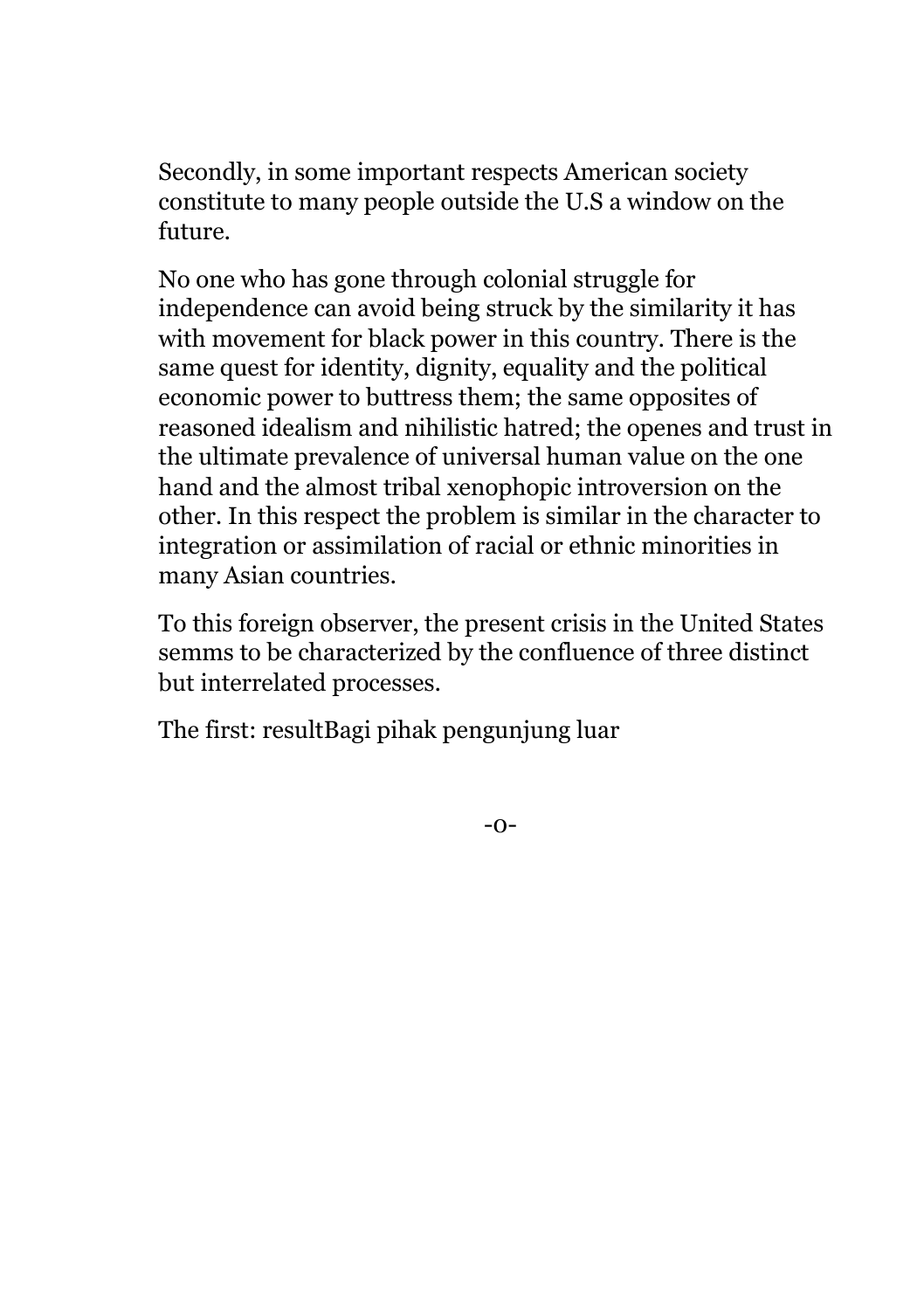# **Gerakan Wanita Indonesia, langkah Berikutnya?**

Sejarah gerakan wanita Indonesia sendiri telah menunjukkan bahwa apapun asal-usulnya, akhirnya kesadaran berorganisasi daripada wanita sendiri,militansinya dan keperluan efektifitas organisasi itu sendiri mendorong perkembangannya ke arah pola berorganisasi daripada wanita yang merupakan hasil perjuangan emansipasinya, yaitu pola memilih pemimpinpemimpinnya sendiri.

Karena kesadaran diri dan tingkat emansipasi wanita Indonesia yang sudah cukup itu, maka wanita-wanita Indonesia tidak menganggap dirinya hanya sebagai buntut suaminya, m elainkan sebagai suatu unsur perjuangan bangs Indonesia yang sama kemampuan dan hakknya dengan unsur-unsur lain, dan yang kemampuan dan kewajibannya tidak terbatas pada lingkup suaminya.

Maka lebih tepatlah bagi gerakan wanita untuk melihat organisasi-organisasi isteri-isteri ini tidak sebagai saingan, melainkan sebagai pengluasan barisan pejoang wanita, yang dengan dynamiknya sendiri dapat meperkuat perjoangan wanita Indonesia.

hendaknya para wanita di dalam organisasi–organisasi baru itu dilihat dan diperlakukan sebagai sekutu, sebagai kawan perjuangan potensial, yang membuka kemungkinan untuk bersama-sama memperluas gelanggang perjuangan gerakan wanita indonesia. Dan adapun saingan fasilitas, memang sudah waktunyalah bagi gerakan wanita untuk membebaskan diri dari ketergantungannya pada fasilitas-fasilitas yang di dapat oleh sang suami atau pemerintah dan untuk memperkembangkan kemampuannya untuk mengumpulkan dana-dana sendiri.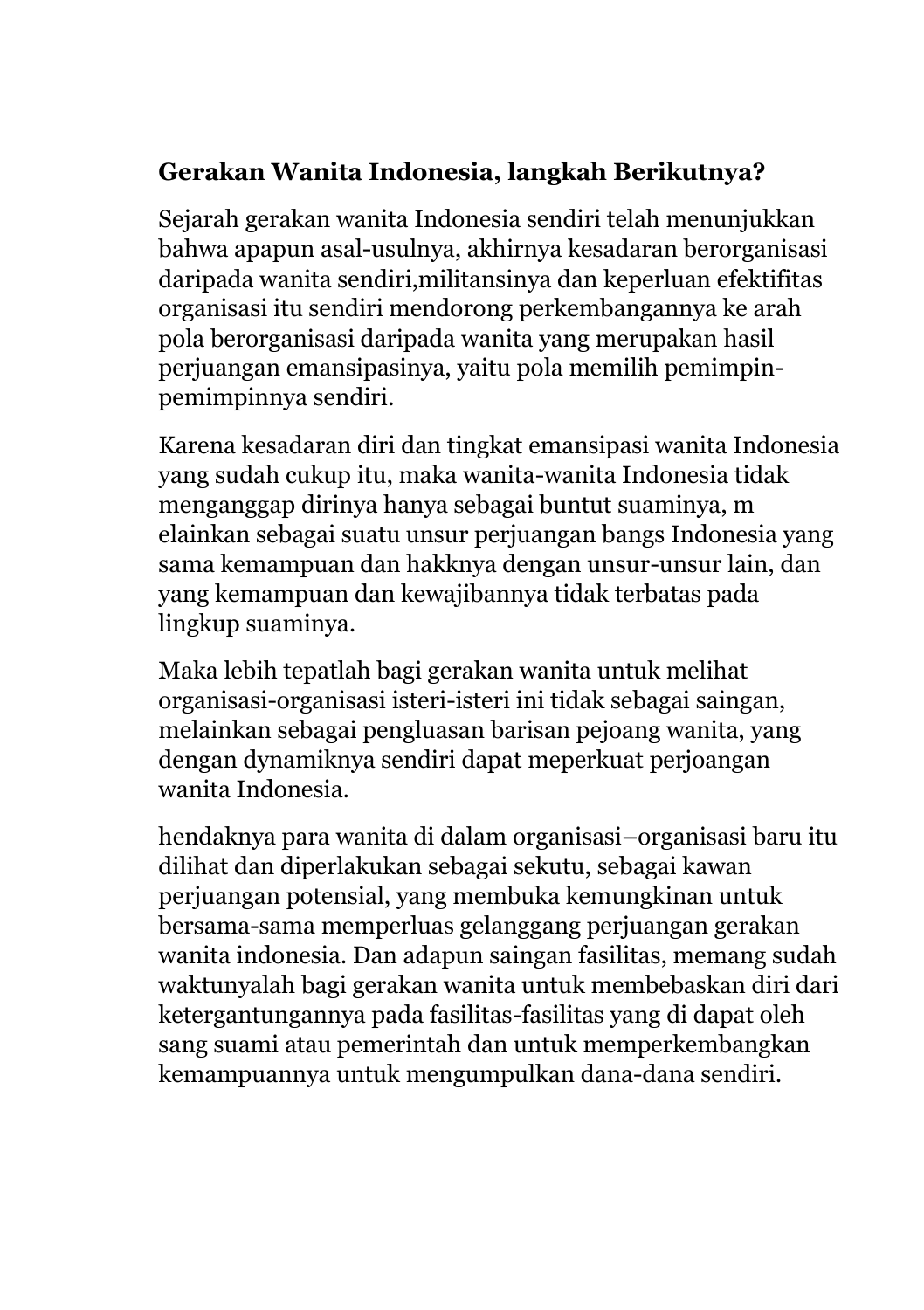..pembagunan nasional pada umumnya mau tak mau disertai oleh perubahan-perubahan sosial dan budaya yang sangat besar, yang juga menimbulkan berbagai masalah moril. Sering tidak mencukupi patokan-patokan moril yang belaku pada masa kita sendir masih muda atau yang kita warisi dari orang tua kita. ., maslah moril memerlukan rumusan dan penegasan kembali daripada inti dari pada moralitas suatu bangsa

Gerakan wanita dapat memberi sumbangan penting, dalam menjernihkan masalah ini dan membimbing keluarga serta pemuda, termasuk wanita yang sudah lepas dari ikatan keluarga, dalam mencari jalan yang benar. Suatu bangsa tidak bisa berkembang dan terus berjuang, jikalau tidak punya keyakinan bahwa dia memang pada jalan yang benar.

Dimasa pembangungan ndan perobahan sosial yang cepat ini, gerakan wanita, disamping idealisme, commitment dan militansi itu, juga memerlukankemampuan untuk turut membimbing pembharuan masyarakat, untuk menangkap konsekswensi dan airti daripada perubahan sosial untuk wanita Indonesia, dan untuk membantu wanita Indonesia memberi response yang tetap terhadapnya. Gerakan wanita akan harus mampu memperkembangkan berbagai type organisasi baru, sesuai keperluan baru. Tetapi akan diperlukan organisasiorangaisai yang secara massa akan dapate menggelombangkan usaha-usaha tertentu, tapi juga akan diperlukan tipe organisasiorganisasi khusus untuk tujuan yang khusus pula, yang memerlukan cara2 spesifik, sesuai juga dengan keahlian tertentu.

#### **Paper untuk Kongres Kerja Perwari ke XII 16-21 April 1973 Jakarta, Lokakarya Kedudukan wanita dan Keluarga Berencana**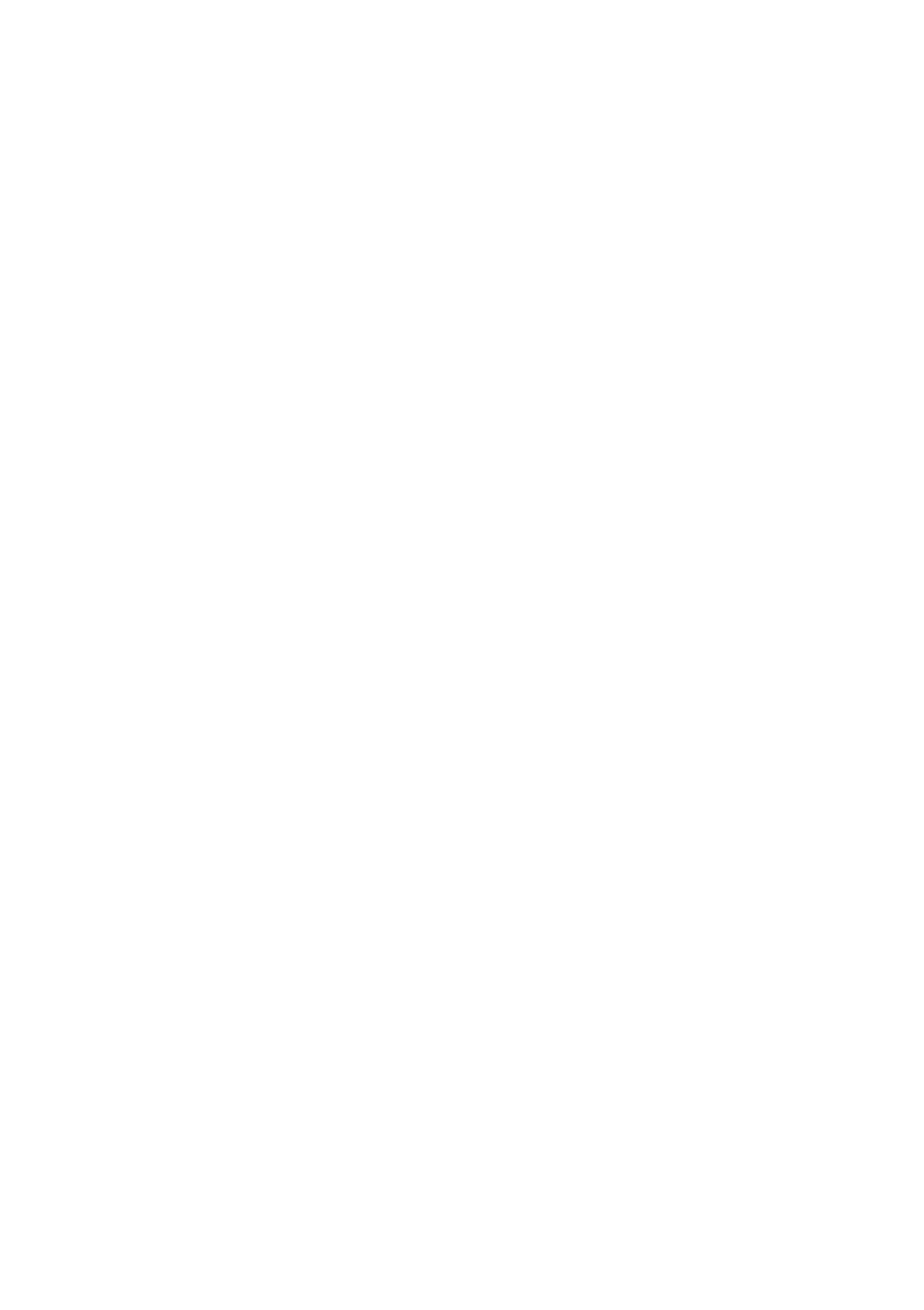#### **The Future and The Learning Capacity of Nations the Role of Communication**

.. the interdependence f the world has become common place. We know the industrial world is rapidly moving into a postindustrial

Dengan interdependensi dunia menjadi tempat bagi semua. Dunia industri cepat beranjak ke post industri, dengan phase intensif informasi. Juga sebagai akibat dari pemindahan aggregate dari suatu penyesuaian yang dibuat. Konsekswensi revolusi industri setelah dua abad mencapai hemisper Selatan dunia kita; menyebabkan permintaan untuk akses pasar negara industri. Pembagian kerja internasional lebih rasional dan kapasitas distribusi industrial lebih setara dan pekerjaan di seluruh dunia. Proses redistribusi kekuasaan global juga dimulai dengan munculnya skema ekonomi global baru juga kekuasaan politik regional/

The crux of the problem is whether they can redirect the expansion of the knowledge and technology, including communications, to better serve the goals of human survival and peace in justice, as well as the eradication of hunger, disease, illeteracy and backwardness in the larger parts of the world.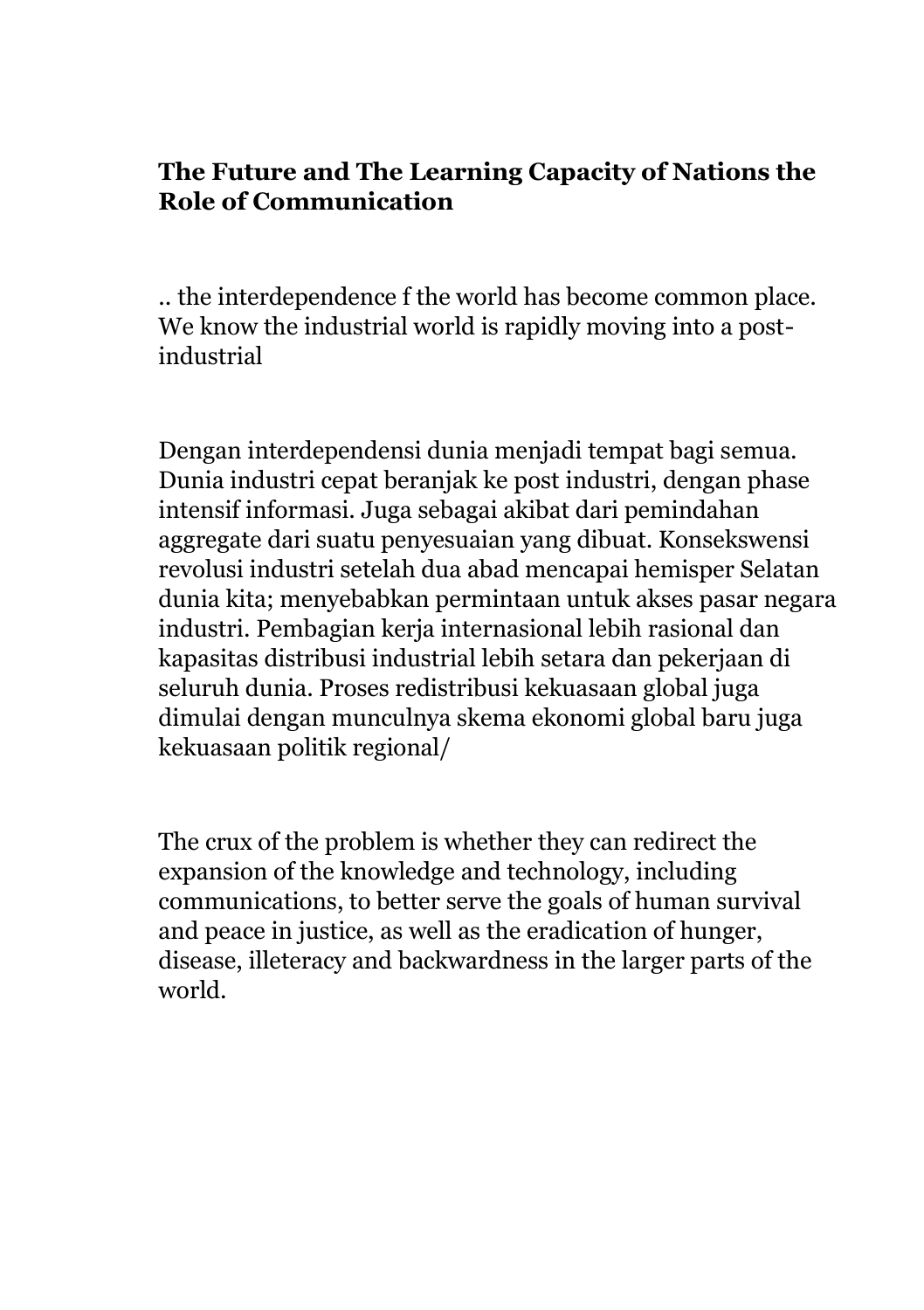#### **Peranan Daya Cipta Dalam Pembangunan Semesta Konsepsi dan Institutionalisasi 1967**

Anjuran-anjuran umum tidak cukup untuk membangkitkan jawaban yang memuasakan daripada masyarakat, jikalau anjuran2 itu tidak disertai kebijaksanaan tegas yang bertujuan untuk memungkinkan respon yang berguna:

-Pemekaran daya cipta suatu bangsa bukan saja untuk memampuan serta kejadian individuil, melainkan juga suatu proses sosial, yang ditentukan oleh faktor2 sosial (social conditions) pula.

Lembaga2 serta kebijaksanaan2 (institutionalisation and policies( yang diperlukan untuk mencapai perkembangan daya kreatif dalam pembangunan masyarakat

..Suatu sistem kordinat yang menggariskan gerakan sejarah terpenting pada masa sekarang inim dan yang bersama-sama menentukan bentuk dan sifat dunia yang akan kita diami dihari depan.

Kedua gerak sejarah itu: Pertama revolusi bangsa-bangsa yang terjajah serta usaha pembangunan ekonominya, dan Kedua revolusi Ilmu Pengetahuan (scientific revolution) di dunia.

Tiap tindakan dibidang ekonomi menggerakan faktor2 lain itu, dan sering mereka itulah, dan bukan faktor2 ekonomi, yang terutama menggerakan langkah berikutnya. Proses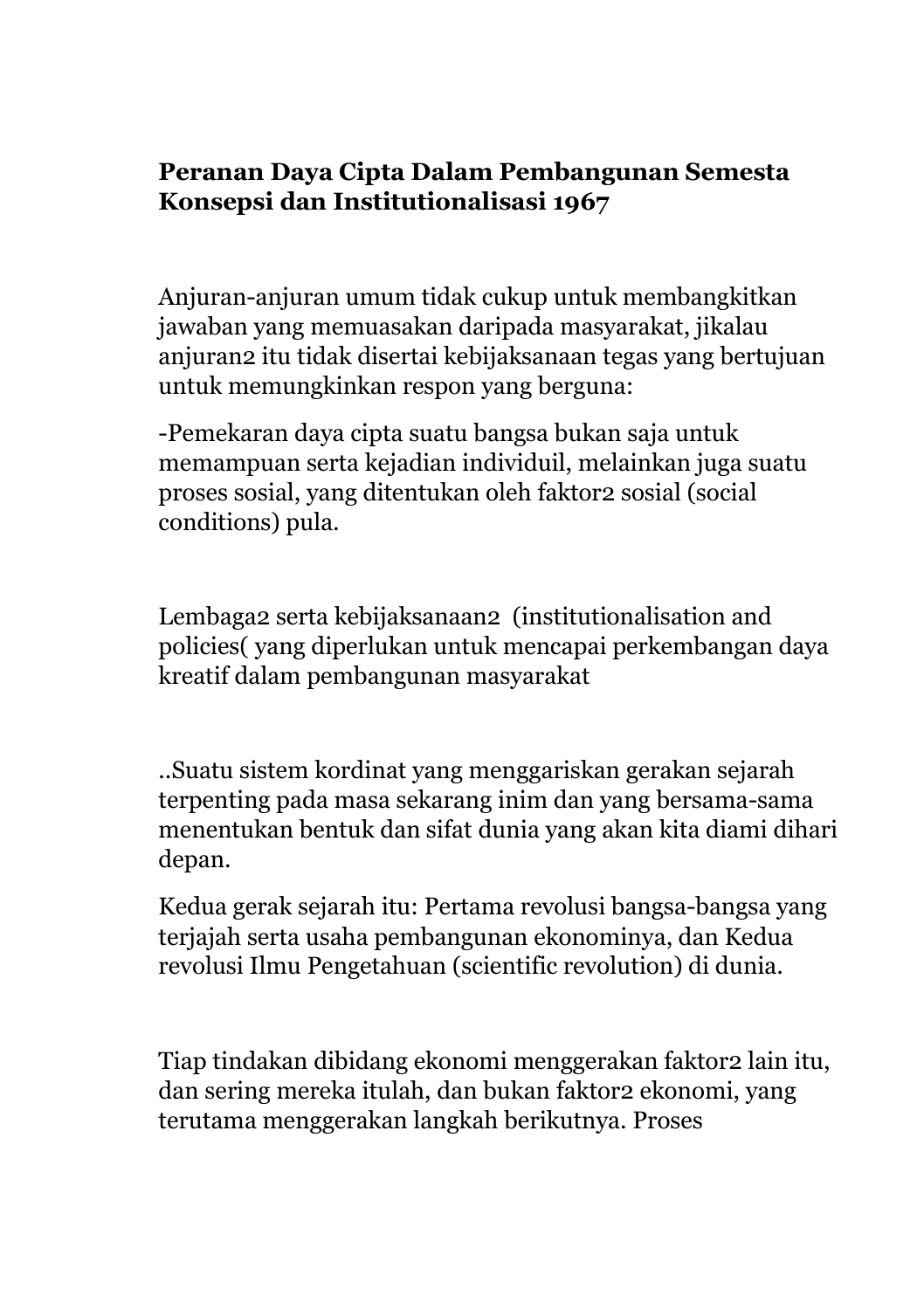pembangunan bukan suatu proses yang lineair dan continue melainkan dinamis dan dialektis. KIta mencari dan menentukan aspek2 dinamis dan strategis daripada prose pembangunan ini, agar supaya kita dapat membebaskan dynamik sosial yang terpendam dan meluncurkan proses pembangunan tadi.

Lebih bermanfaat agaknya bagi usaha kita untuk menjalani intisari daripada usaha pembangunan ekonomi, apabila kita mendekati persoalan itu sebagai suatu proses, suatu proses sosial. Pada tiap tingkat kemajuannya proses pembangunan ini bergandengan erat dan secara timbal balik dengan faktor politik dan kebudayaan.

Ada lagi satu akibat lain daripada "scientifc revolusi

" ini, yang tidak dapat diabaikan tannpa kerugian besar bagi kita sendiri. Kemajuan dibidang pembuatan barang2 syntetis, seperti karet, plastic, bahwa juga dalam pembuatan dekblad tembakau secara mekanikal, dibakingkatn sumber2 tenaga alternatif dengan menggunakan fissionary material, akan, dan dibeberapa bidang sudah mulai mengubah pola perdagangan bahan2 mentah yang untuk negara kita demikian penting itu."

-0-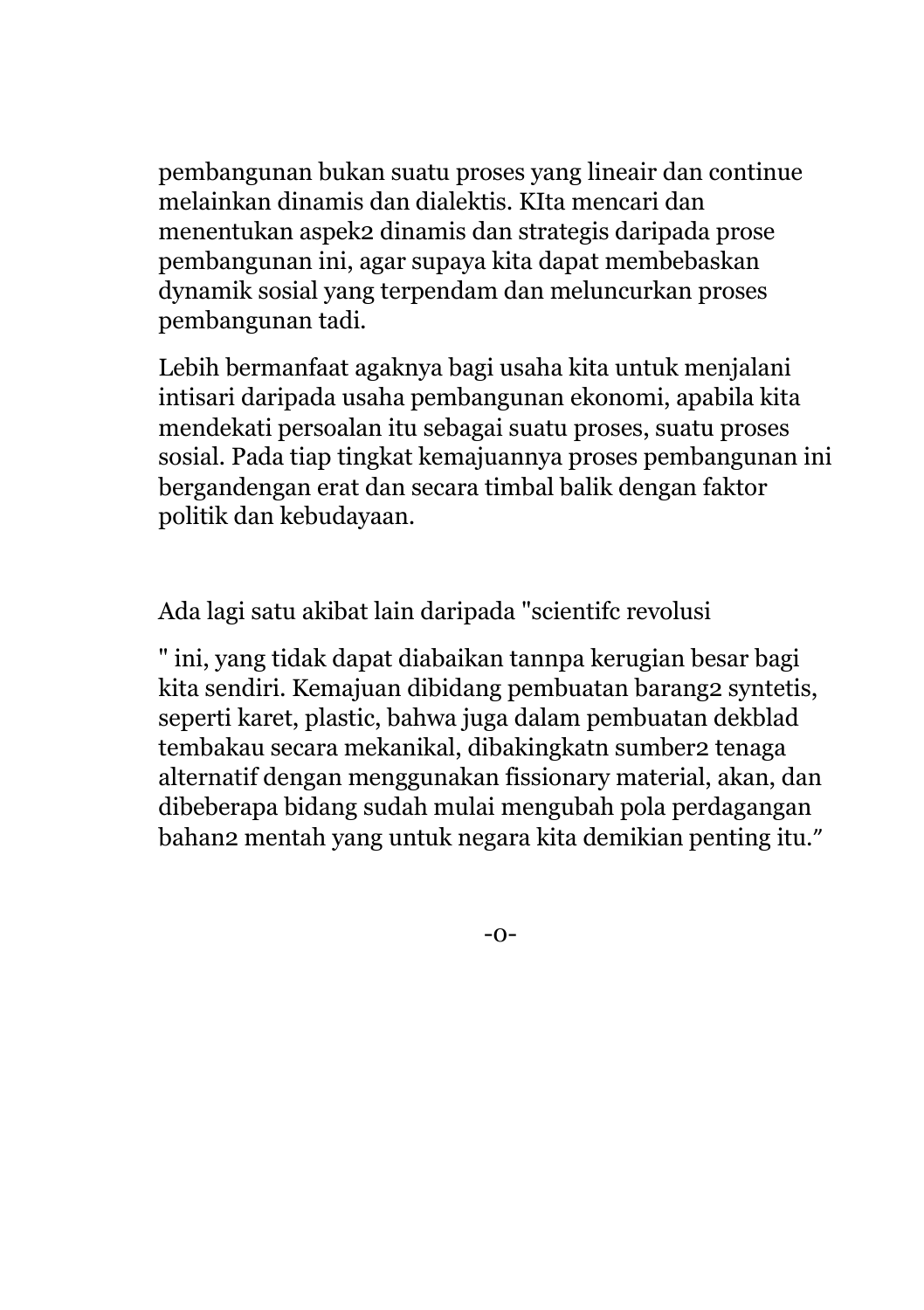# **Cultural Obstacle in Southeast Asia to Developmental Research, honolulu, Hawaii, Januari 28-30, 1968**

In some of the cultures in SeA, though certainly not in all, the social graces, the maintainance of social harmonious relations is more important than the search for an objectivatifiable kind of truth.

If researcher, unaware of theses attitudes, starts in a rather aggressive way probing for answers which he needs to fill out his questionaire, then he will soon reach a point where the answers are not made any more in order to give honest reaction but to please interviewer. And quite often the data which are collected in this way, lead to false conclusion.

Also techniques like these have a way shifting certain problem, .. or on the periphery of the political consciousness of particuar community into a more central position. And quite often then we find social scientists being accused of political interference because of the question they raise. This is epecially in culture where the process of social adjustment often takes place on non-verbal level,in non verbal way. The verbalization of certain problems crates the very condition which traditional techniques of social accomodation are trying to avoid.

Human folly shows itlself in many ways, but I think its negative impact could to some extent be remedied or reduced by some organization in which social scientists could debriefed after their field researches.. in which their experiences could be collected and looked at.

There are really no cultural factors in the Southeast Asia cultures which are by themselves impediments to sustain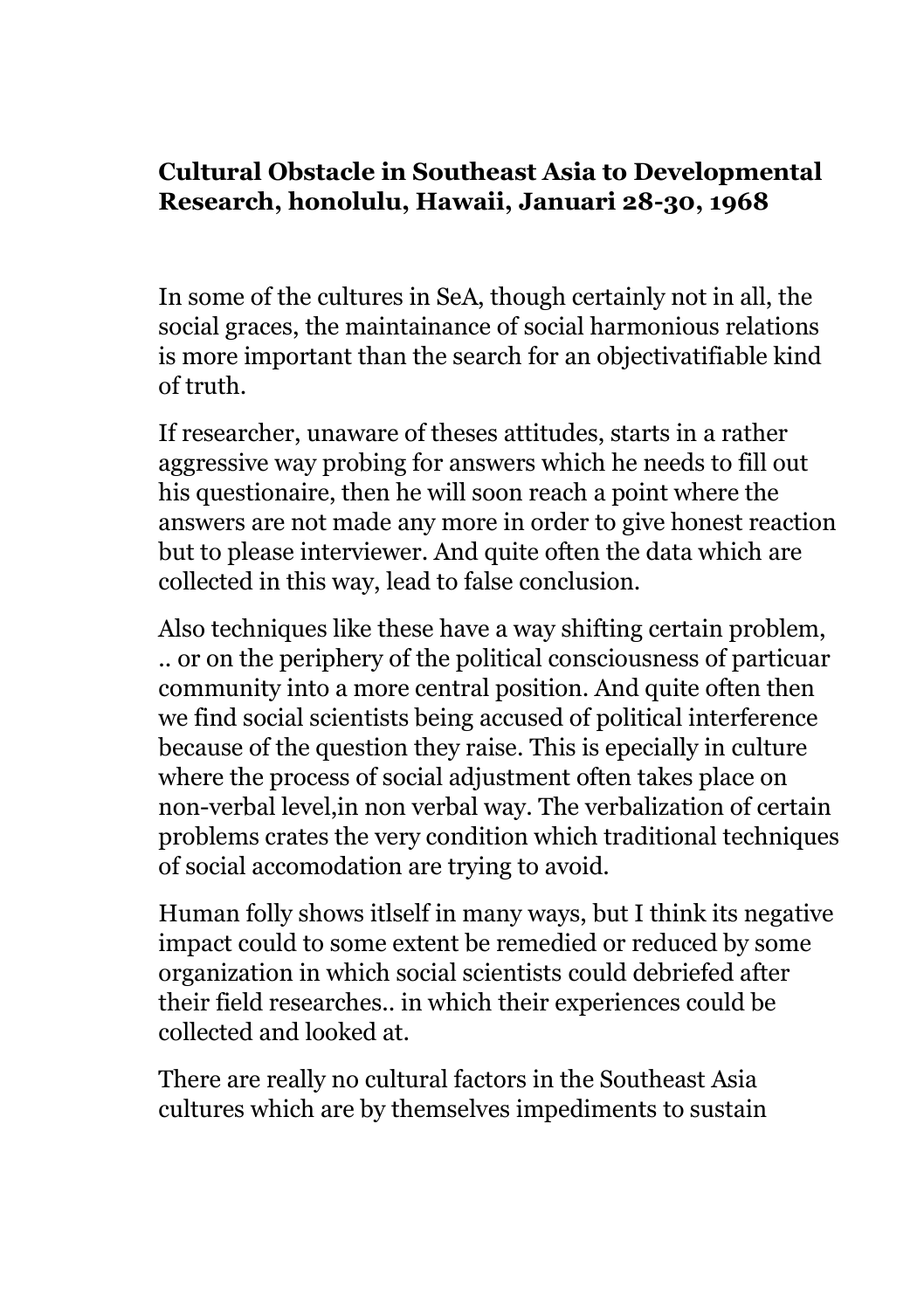development research. Insofar as there are problems, they are indefiable, they researchable, and therefore open to understanding, and it's possible to overcome them.

We cannot avoid speaking of the unspoken purposes of the society, of the deepest motivation for social action, which are embedded in our traditional cultures, in their religio-cultural matrix. We cannot avoid speaking of symbols, the images, the myths, and in modern sense of the ideology,i.e. the emotive elements that go into the creation of new structures of meaning, which are essential in providing a new sense of direction for social action, for action in a society.

...Much of anthropoogical research, often quite brilians in itselft, bears little relevance to the development process and the problem that arise from it. Quite often, most of a descriptive, analytical nature, which is alright; these studies Are instructive, but to someone who is directly involved in the process of development and the problem that accompany it, they are quite often unduly pessimistic in their conclusion. The reason is because too many of these anthropological studies are made within narrow compass, without relating them properly to the processes of change that already taking place in these countries.

There is the will to modernize in these countries, and therefore studies on values, on motivation, and on relating goals to present institutions and on general process of social change are, very much in order.

Very useful role that individuall research outside the institution could play and here include US's research,because there is the interesting phenomenon in many of the underdeveloped countries that quite a number of important changes are taking place which are not observed, and which are beyon the political and social awareness of the people of the country concerned.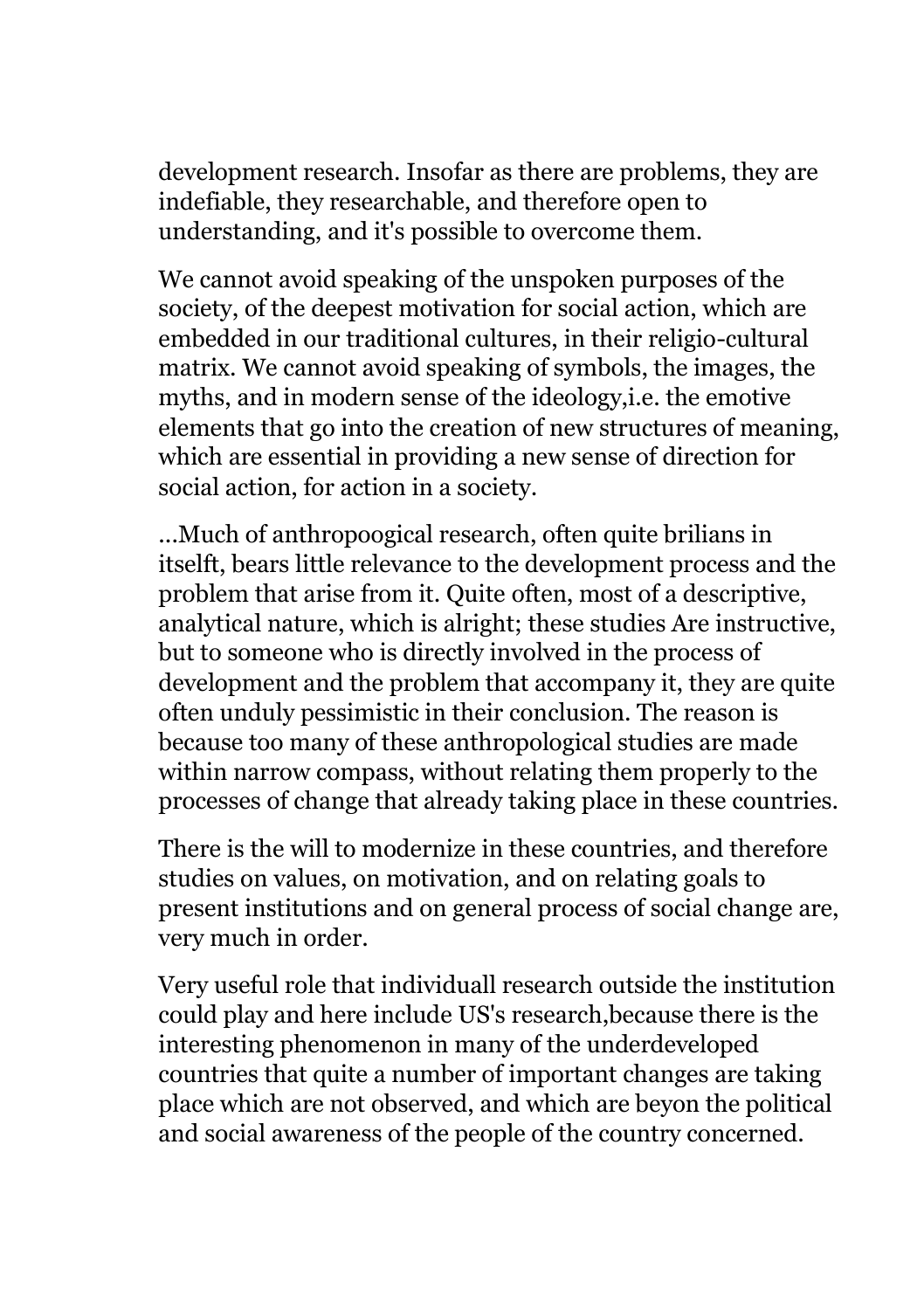## **Pola Kehidupan Desa dan Program PKMD**

..mengapa seing berbagai program pemerintah dibidang pembangunan daerah pedesaan mengalami kesulitan da1am menyambung kepada kehid.upan desa, sehingga misalnya d.ibeberapa tempat kita dapat nelihat sekolah SD Inpres dan PUSKESMASatau sub-PUSKESMAS yang kosong, dan kreditkrediit untuk pengusaha kecil yang tidak dipakai oleh orangorang yang semestinya.

masih tercermin dalam piaato-pidato resmi dan di dalam pikiran-pikiran para

perencana pembangunan, ternyaa tidak tepat lagi. Di dalam gambaran kita itu desa seoiah-olah masin merupakan suatu

keutuhan yang serasi dan harrionis, dimana suasana gotongroyong kebiasaan bantu mernbantu, serta senantiasa menghiraukan nasib sesama penduduk desa, masih kuat, dan hubungan-hubngan timbal balik masih nenguasai poia kehiJupan bersama. Realitas keadaan desa ternyata tidak demikian lagi.

Ibu ktor utama dalam proses perubahan selama I00 tahun yang akhir. ini ialah lajunya peningkatan j umlah penduduk. Pada tahun 1815 jumlah penduduk di pulau Jawa hanya 5 - 6 juta jiwa; sekarang sudah BO juta. Ha1 ini telah mempengaruhi hubungan antar golongan di dalam lingkungan pedesaan. Model kLasik suatu masyarakat patrimonial seperti di pulau Java ini , menunjukkan

stratifikasi dalam 2 lapisan, yaitu golongan feodal di atas, dan golongan petani d.i bawah. Pada waktu kepadatan penduduk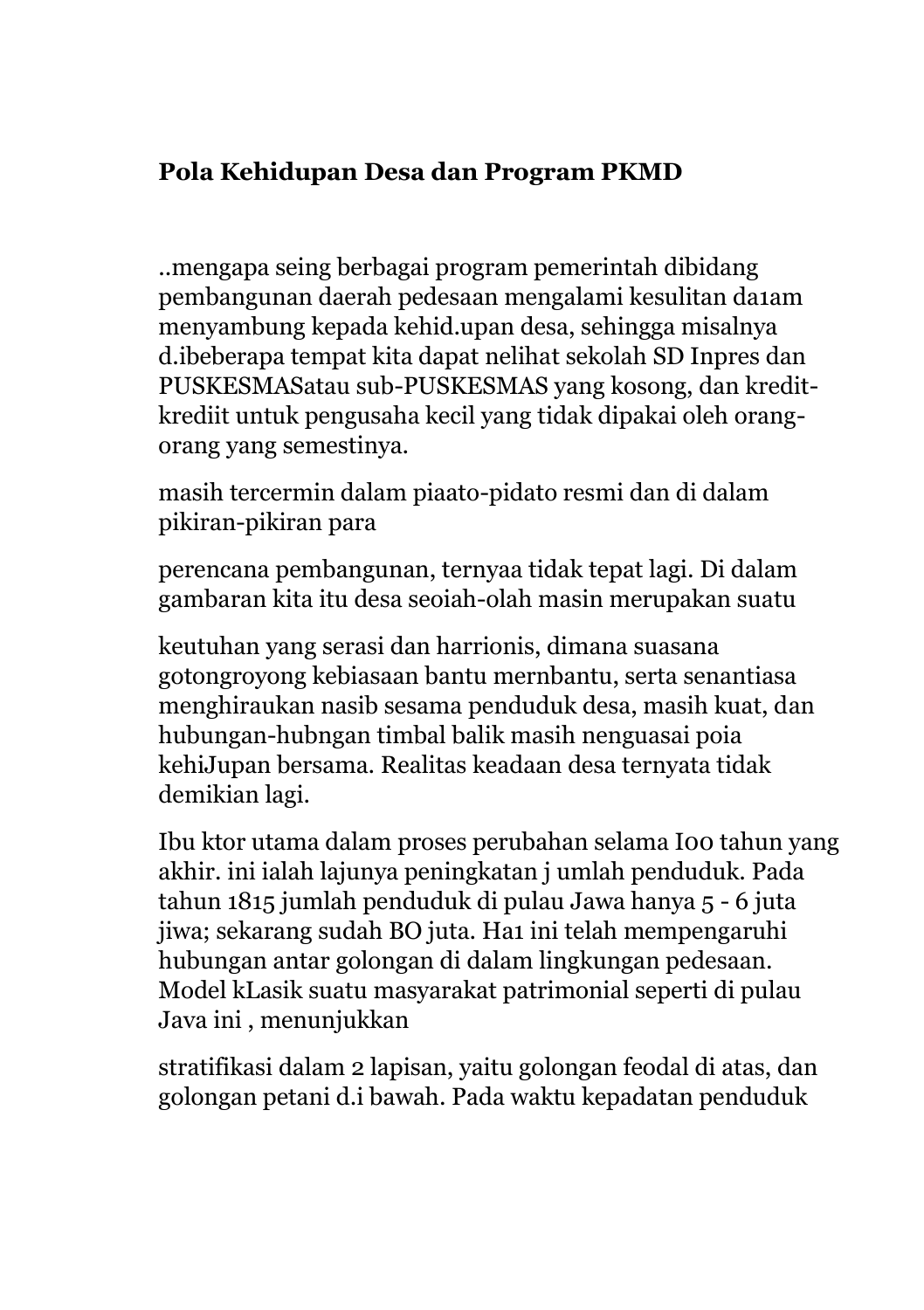masih rendah, terdapat keseimbangan antara kekuatan para petani dan golongan feodal itu" Golongan terakhir ini selalu memerlukan buruh untuk mengerjakan bernacam-macam hal, namun pada waktu itu para petani cukup kuat untuk menolaknya kalau upahnya atau kondisi kerjanya tidak diianggap memuaskan, karena pada waktu itu pasaran tenaga buruh memang langka sekali. Lagi pula si petani senantiasa dapat pinda tempat apabila dia tidak suka kepada Raja atau Bupatinya. Di dalam sejarah

Java d"an cerita-cerita kuno Java kita sering menemukan geiaIa ini . Orang tidak senang dengan rajanya, kemudian pindah

ketempat -lain, lalu menebang hutan untuk reendirikan desa baru. Artinya pada masa langka penduduk terdapat keseimbangan dalam bargaining power antara masyarakat petani dengan golongan feodal. Peningkatan kepadatan penduduk telah merubah imbangan itu. Tambah pula politik kolonial pada abad ke 19 secara sistematis memperkuat kedudukan golongan feodal untuk memudahkan pelaksanaan politik ekonomi kolonialnya, dan dengan demikian telah memperbesar ketinpangan ini. Banyak desa di Java sekarang sudah dekat dan di beberapa, tempat sudah melampaui - batas daya tampungnya untuk memberi kehidupan kepada warganya. GejaIa yang menuniukkan hal- itu ialah urbanisasi atau penduduk desa yang naik gunung untuk menebang hutan di lereng-lerengnya dengan segala akibat erosi dan banjir.

Perubahan-perubahan yang dialami desa juga disebabkan pengaruh ekonomi modern. Masuknya uang ke desa, yaitu proses monetisasi ekonomi desa, menyebabkan ikatan dan tanggung jawab timbal balik tradisional diganti eara-cara yang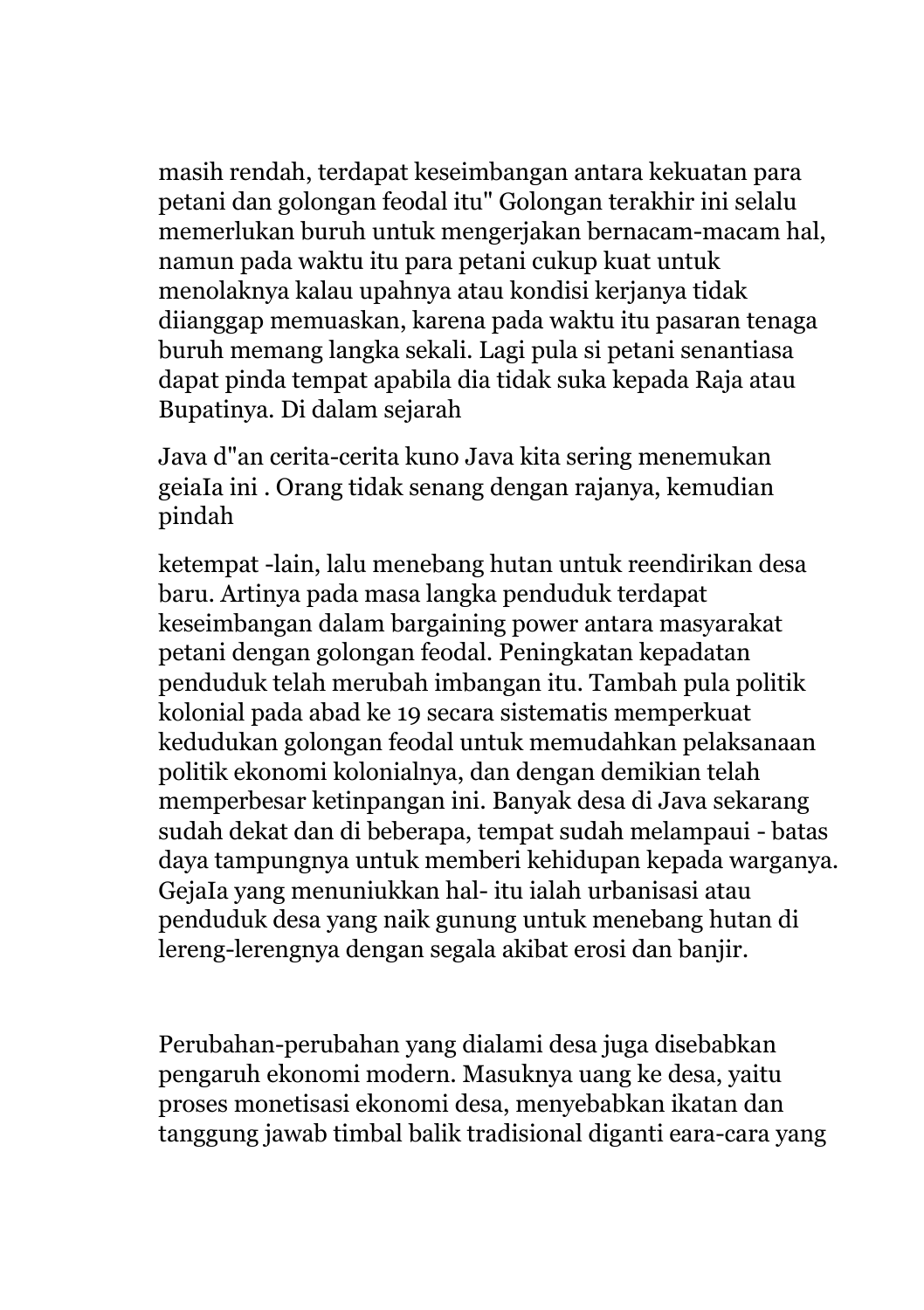berdasarkan bayaran. Komunikasi modern iuga merupakan faktor penting di dalam perubahan-perubahan tadi, karena bertambah banyaknya jalan telah membuka isolasi desa, dan tidak periu lagi - dan secara berangsur-angsur memang tidak mampu lagi - desa memenuhi segala keperluannya sendiri. Ia telah masuk kedalam pola kehidupan ekonomi yang lebih luas. Namun akibatnya juga bahwa kekuatan ikatan adat dan pengaruh lembaga-lembaga adat berkurang pula. Demikian pun akibat masuknya teknologi baru desa. Masuknya huler dan dibeberapa tempat, traktor keci1,pada satu pihak dapat mempertinggi produktifitas, namun pada pihak lain memukul golongan yang paling lemah di desa, di antaranya golongan wanita. Pola panen tradisional misalnya dibeberapa tempat sudah diganti dengan pola tebasan. Panen tebasan itu menggunakan orang dari luar desa yang membava pekerjapekerjanya sendiri tanpa melibatkan penduduk desa itu, perkembangan ini ialah eontoh proses kornersialisasi yang akibat-akibatnya tidak merata untuk seluruh penduduk desa, bahkan ia nemperbesar perbedaan antar golongan di desa itu.

..perlunya kita mneliti struktur sosial d.esa sebelum programprogram pembangunan kita dilaksanakan. Mau tak mau kita harus memperhitungkan adanya stratifikasi yang jelas di dalam pola kehidupan desa, yang diberbagai tempat sudah mengurangi atau merusak pola kerukunan dnan ikatan timbal balik tradisional. Kebanyakan desa telah menunjukkan pembagian dalam tiga golongan. Golongan pertama ialah yang memiliki tanah yang eukup besar untuk nenjamin kehidupan yang cukup, piarpun sed.erhana. Golongan kedua terdiri dari petani-petani yang meniliki atau menguasai tanah yang luasnya atau kwalitasnya marginal, sehingga kehidupannya sangat tergantung d.ari faktor iklim dan perubahan harga. Kalau ada hama wereng, banjir atau musim kemarau yang panjang,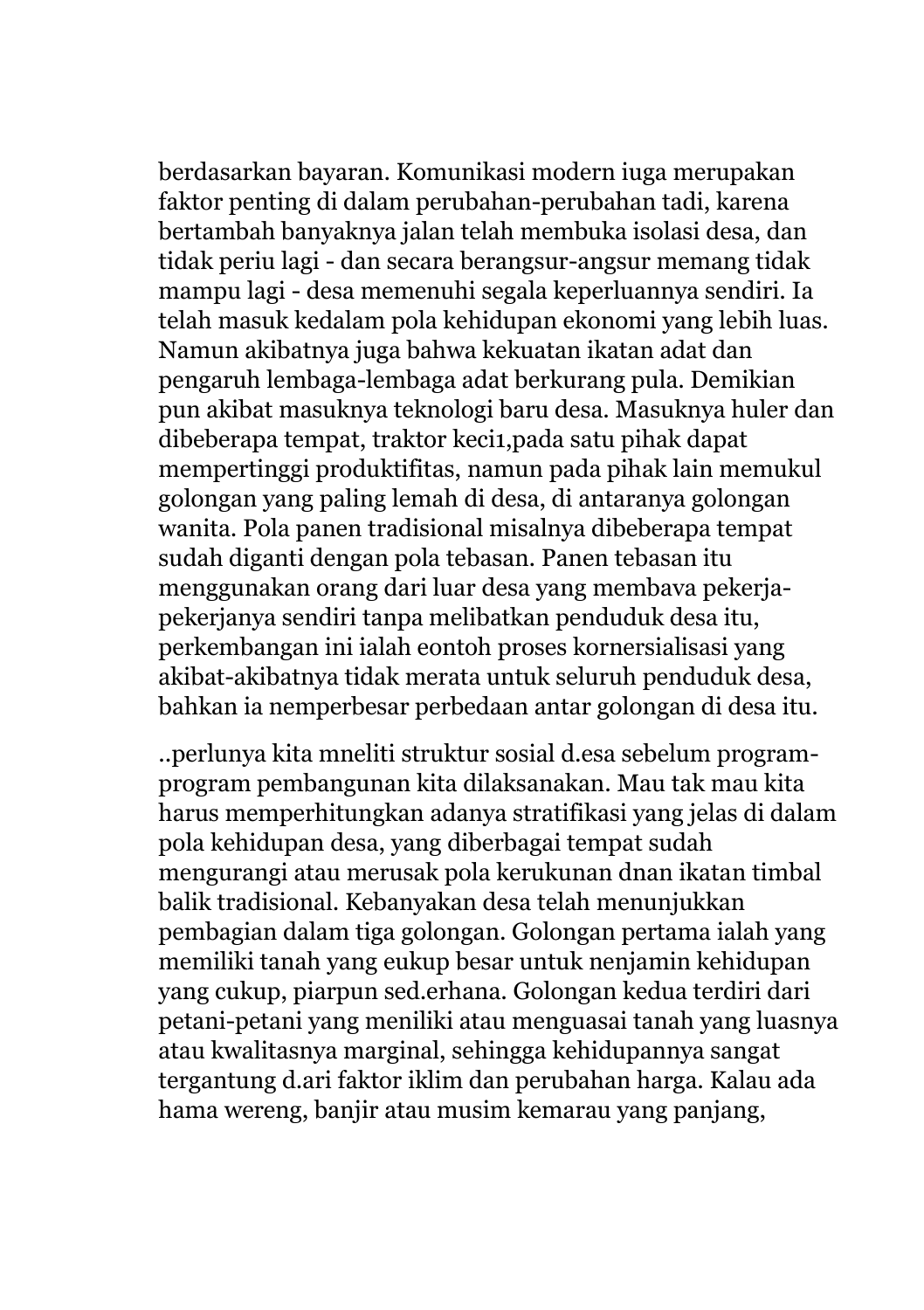tingkat kehidupan mereka langsung terpukut. Golongan ketiga ialah mereka yang sama sekali tidak mempunyai tanah. Kehidupannya seluruhnya tergantung dari upahnya sebagai penggarap tanah, dan dari penghasilannya dan kel-uarganya dari bermacam-macam pekerjaan tambahan yang sangat rendah produktifitas dan penghasilannya, tapi yang memerlukan dia dan keluarganya bekerja sepanjang hari seeara terus menerus.

Stratfikasi ini yang terutama ditentukan oleh faktor pemilikan atau penguasaan tanah, ternyata, juga tercermin dalam kggupan masing-masing golongan untuk memanfaatkan programprogram penerintah.

Berdasarkan pengetahuan kita tentang pola stratifikasi, kita juga dapat mengidentitikasikan dengan lebih jeias kelompokkelompok sasaran yang sampai sekarang sering tidak dicapai, atau yang memerlukan perhatian dan usaha khusus, seperti wanita dan anak-anak

Disinipun po1a. stratifikasi sosial menbantu kita untuk mengidentifikasikan perbed.aanperbed"aan pada tingkat keluarga ini. GoJ.ongan yang paling

lbmah yang d.emikian tergantung dari fluktuasi. harga pangan dan upah pasaran kerja, umumnya hid.up dekat sekali pad,a tingkat minimal yang diperlukan untuk menyambung hid.up ("survivaltt) senata\*mata. Kalau harga pangan naik, mereka tidak bisa

menund.a pembeliannya. Kalau upah menurun dimasa paceklik atau karena sebab-sebab 1ain, mereka tid.ak bisa menolaknya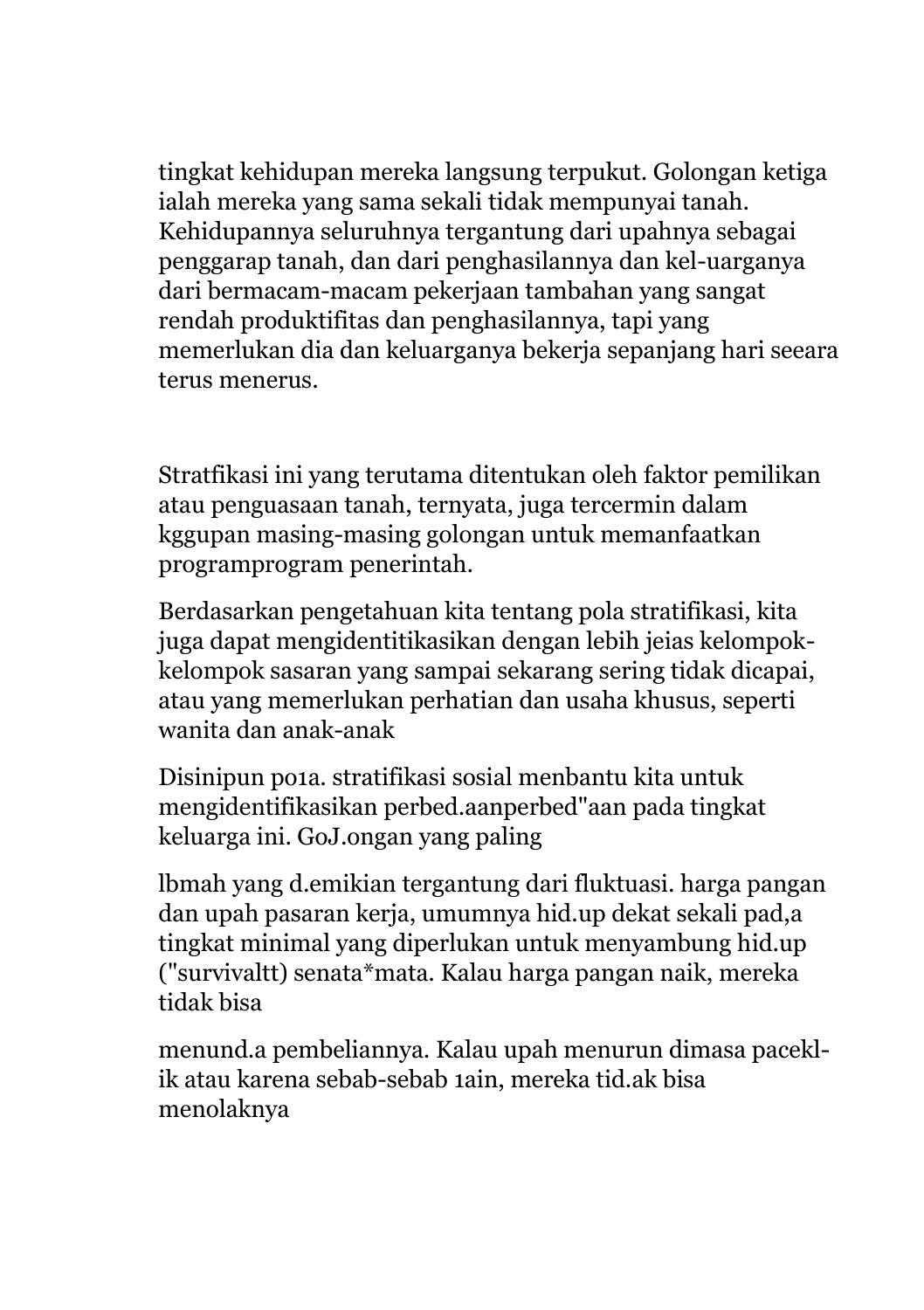Dapatlah d.'i katakan bahva ef f ektif itas semua program pembangunan desa akan banyak tergantung dari pengertian kita tentang kait-mengaitnya usaha mencari nafkah, tingkat harga, adanya atau kurang ad.anya pangan dan air minum serta barangbarang kebutuhan lainnya, tingkat kesehatan, tingkat gizi,

tingkat pendid.ikan, mutu perumahan dan pengaruh kaitankaitan itu atas keluarga sebagai .kesatuan prod.uksi.

Perlu disebut d.isini satu faktor l-ain yaitu faktor informasi.

Itrnumnya golongan yang paling lemah juga golongan yang informasinya paling langka. Informasi tentang programprogram pemerintah sering tid.ak sanpai kepadanya. Oleh karena itu ia tidak mengetahui peluang-peluang baru yang dibuka oleh programprogram itu, dan d.ia tidak mengetahui hak-haknya di dalam program itu. Akibatnya, juga d.i dalam remhuk desa dia akan bersikap passif. Khususnya golongan wanita yaag nenjadi korban dari keadaan ini. Padahal dalam golongan yang paling 1emah, junlah

wanita yang nenjad.i kepala ke1uarga serimg tinggi, karena perceraian atau karena suaminya meneari pekerjaan di kota.

Sebenarnya jum1ah jebolan sekolah itu dapat dikurangi secara berarti apabila jam sekolah disesuaikan pad.a vaktu beker,ja d.i savah, yaitu jikalau sekol ah dimulai setelah orano selesai bekerja di sawah pada pagi hari dan sebelum pekerjaan sarrah di sore hari muIai. Sebaliknya waktu yang paling tepat bagi si anak itu untuk bersekolah tergantung dari type keaktipan ekonomi desa keseluruhannyaryang berbeda-beda.

elemi untuk mencapai semua warganegaranya, ilan khususnya golongan-golongan yang paling lemah dan memerlukan sejalan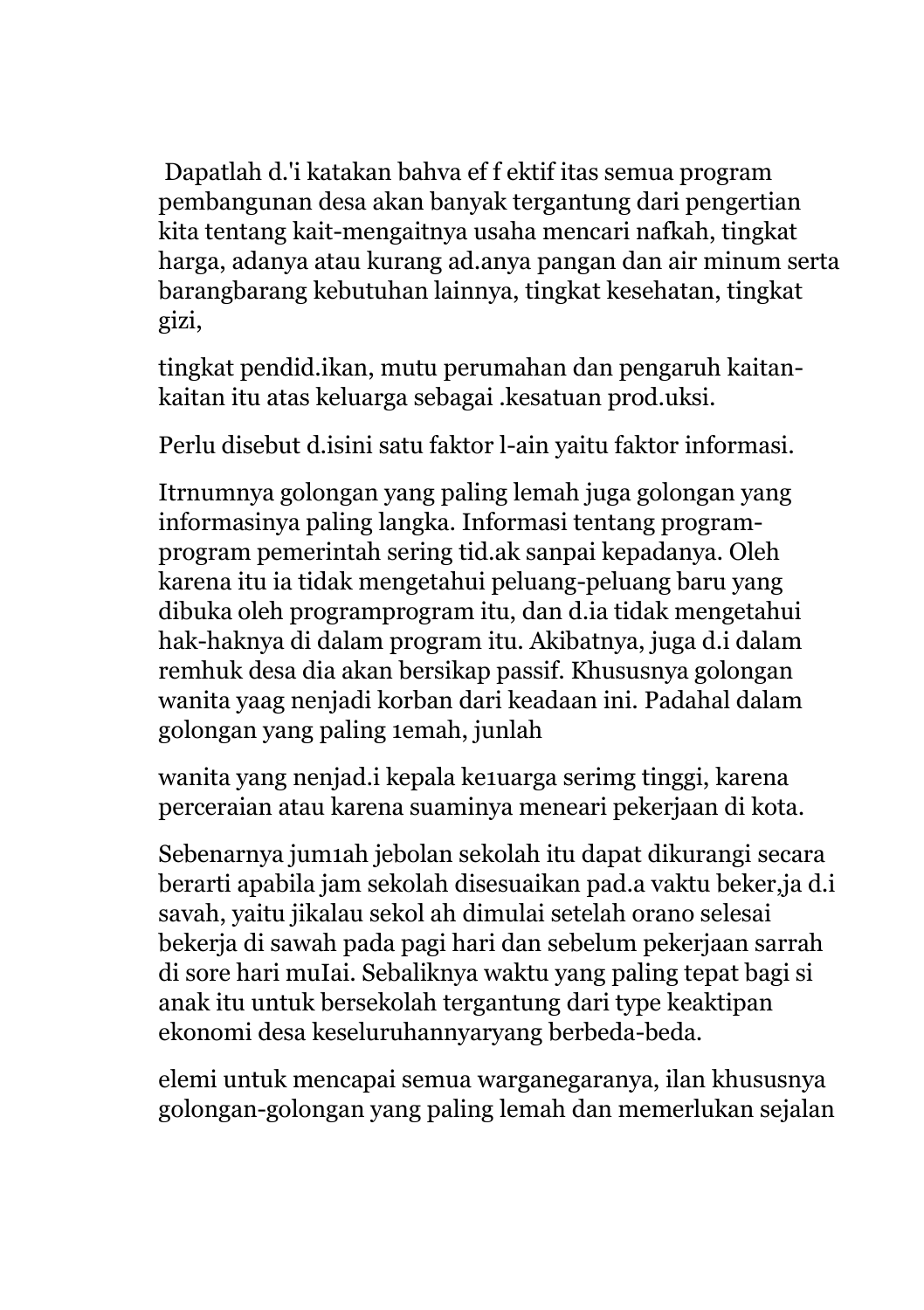dengan Krida Pertama Program Kabinet, perlu pula agaknya para perencana dan pelaksana-pelaksana program-program itu sendiri mengetahui pola stratifikasi ini.Hanya dengan jalan demikian kita dapat mengetahui realitas kehidupan nereka yang menentukan pola perilaku kelompok-kelompok itu . Untuk mengambil contoh dibidang gizi.

Kita d.apat saja mengajarkan kepada vanita desa cara mengolah pangan yang dapat meningkatkan kadar gizi. Tapi wanita itu tidak selalu dapat mene:"apakah cara baru. itu karena kekurangan dana atau kekurangan waktu. Maka tanpa pengertian yang lebih dalam tentang realitas sosial yang rneliagkupi wanita itu, dan tentang pengetrapan program program lain yang dapat turu merubah realitas sosial itu.

Di Bangladesh saya mengunjungi suatu pusat pengemba4gan daerah pedesaan. tbahanya dimulai dengan suatu klinik yang sederhana. Tempatnya di daerah pedesaan. Salah satu aspek yang sangat menonjol ialah besarnya kepercayaan mereka kepada potensi penduduk pedesaan sebagai kader kesehatan. Mereka telah mendidik kader kesehatan desa yang terdiri d.ari laki-laki dan wanita-wanita desar yang sering tidak selesai sekolah dasar, dalam aspek kesehatan masyarakat desa, termasuk vasectomy dan ligasi tuba. Kedua operasi yang terakhir ini dilakukan setelah mendapat training selama1 bulan, dan dalam pelaksanaan pekerjaan mereka dilakukan pengawasan professional yang sangat ketat.

Mereka kemudian dipersatukan dalam satu ketompok yang biasanya terdiri dari orang, yang masing-masing mempunyai proyek sendiri.Untuk masing-masing proyek itu diberi kredit, namun masing-masing kelompok diberi tanggung jawab kollektif untuk pembayaran kembali kredit itu pada vaktunya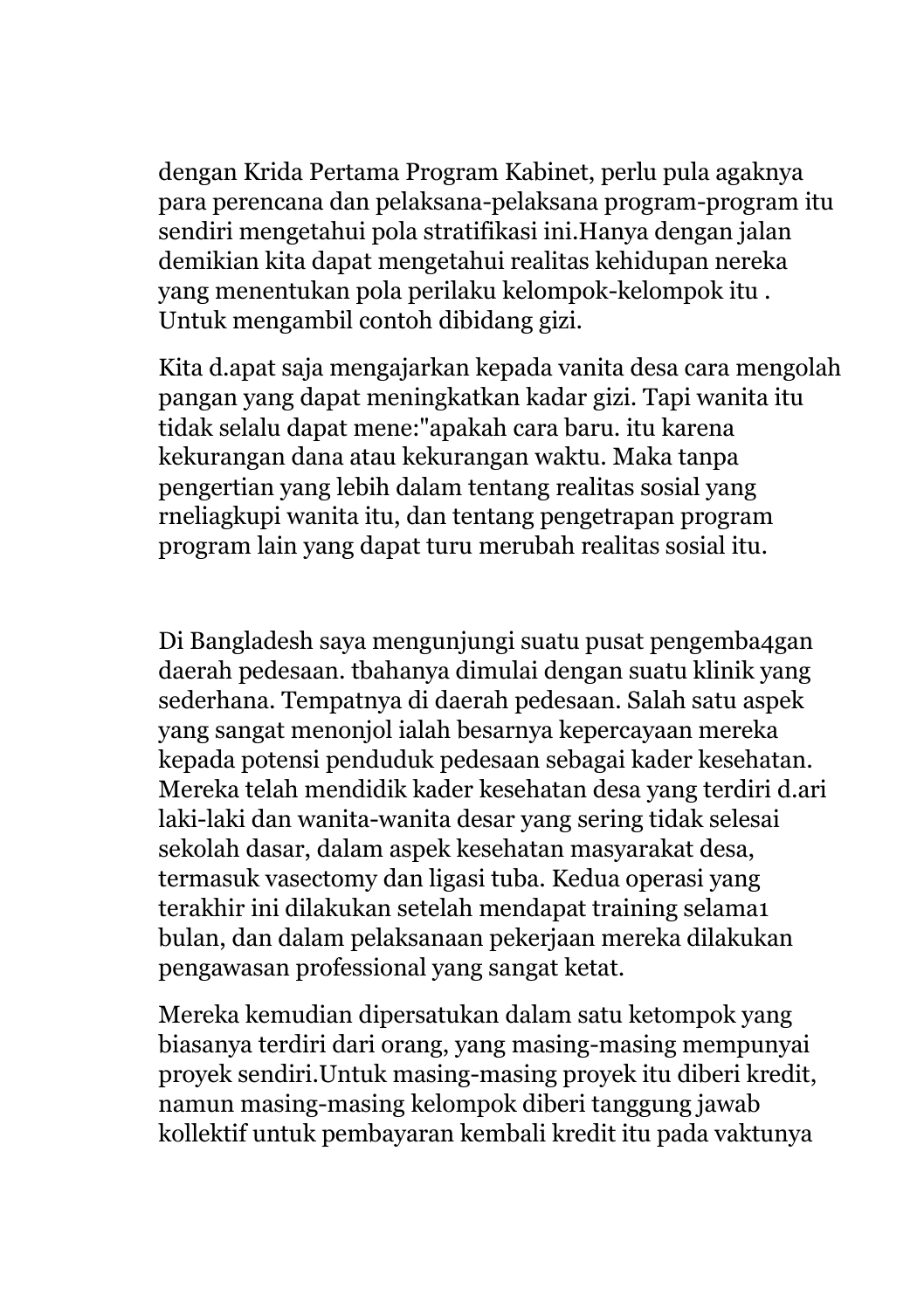oleh masing-masing anggota kelompok. Ternyata apabila pada vaktu pembayarafi kembali ada beberapa anggota kelompok yang tidak mampu, maka anggota kelompok lainnya neneiiti proyek-proyek yang lemah itu dan memberi saran-saran tentang cara memoerbaikinya. Kemudian mereka bersama-Eama membantu anggota-anggota yang lemah itu untuk uembayar keubali hutangnya" Dengan demikian dibina kesatuan-kesatuan yang renudian dapat berkembang sebagai kooperasi usaha atar; sebagai "credit union". Kunci keberhasilanusaha ini saya kira terletak parla rnctivasi para kader'

Disamping pusat ini yang bernama Gono Shasthaya Kendra,saya juga. mengunjungi beberapa pusat lain di Bangladesh.BRAC berpangkal tol-ak bukan dari sudut kesehatan, melainkan dari sudut melek huruf fungsionil ("functiona]. Iiteracy" ) ;ada juga yang berpangkal tolak dari organisasi desa d.an kooperasi pengairan, diantaranya pusat pembangunan daerah pedesaan terpadu yang termasyur diC ni11a. Di.tempat yang terakhir ini saya bertemu d.engan anggota-anggota kooperasi vanita desa. Seperti dietahui , kehi dupan wanita Bangladesh dikuasai oleh prinsip purdha. Setelah perkawinan mereka hanya hidup di dalam Iingkr:ngan keluarga. Belan j apun ddilakukan oleh suami .

Jelas sekali betapa kooperasinya telah m.embangkitkan gairah dan- kepercayaan pada diri sendiri wnita.-.wanita yang sangat miskin ini. Sekarang masing-masing uempanyai uang d Bank, dan hal- itu telah merubah juga kedudukanya didalam keluarga. Statusnya lebih terhormat, dan sekarang raereka diikut sertakan dalam keputusan-keputusan mengenai urusan keluarga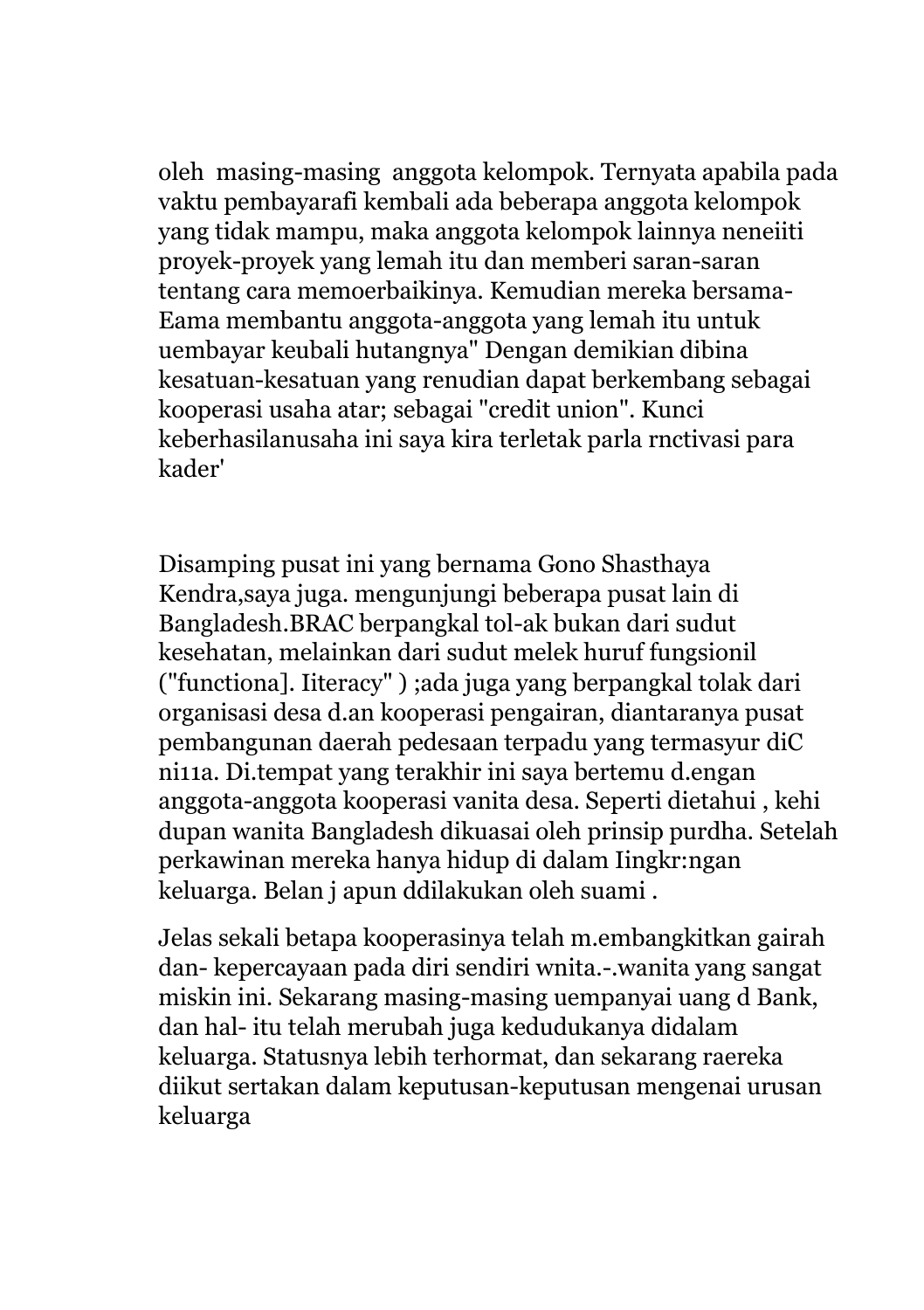Pertama dalam usaha pembangunan daerah pedesaan yang terpadu terpenting usaha mana yang nenjadi pangkal tolaknya. Fangkal- tolak itu dapat berupa program kesehatan, gizi, functional literacy" atau organisasi yang penting ialah bahva setel-ah kepercayaan masyarakat dapat dibangkitkan usahausaha itu diperluas ke bidang-bidang lain,Pelajaran kedua yang dapat ditarik agaknya, adalah bahva proses penggairahan desa dan usaha pembangunan dari bawah harus melalui mata rantai: motivasi kader - bangkitnya kepercayaan masyarakat kepada kader pengembangan organisasi kelompok sasaran kepercaya kelompok sasaran pada diri sendiri sehingga bergerak sendiri.

(Naskah ceramah pada Rapat Kerja PKMD Departemen KesehatanNovember 1978)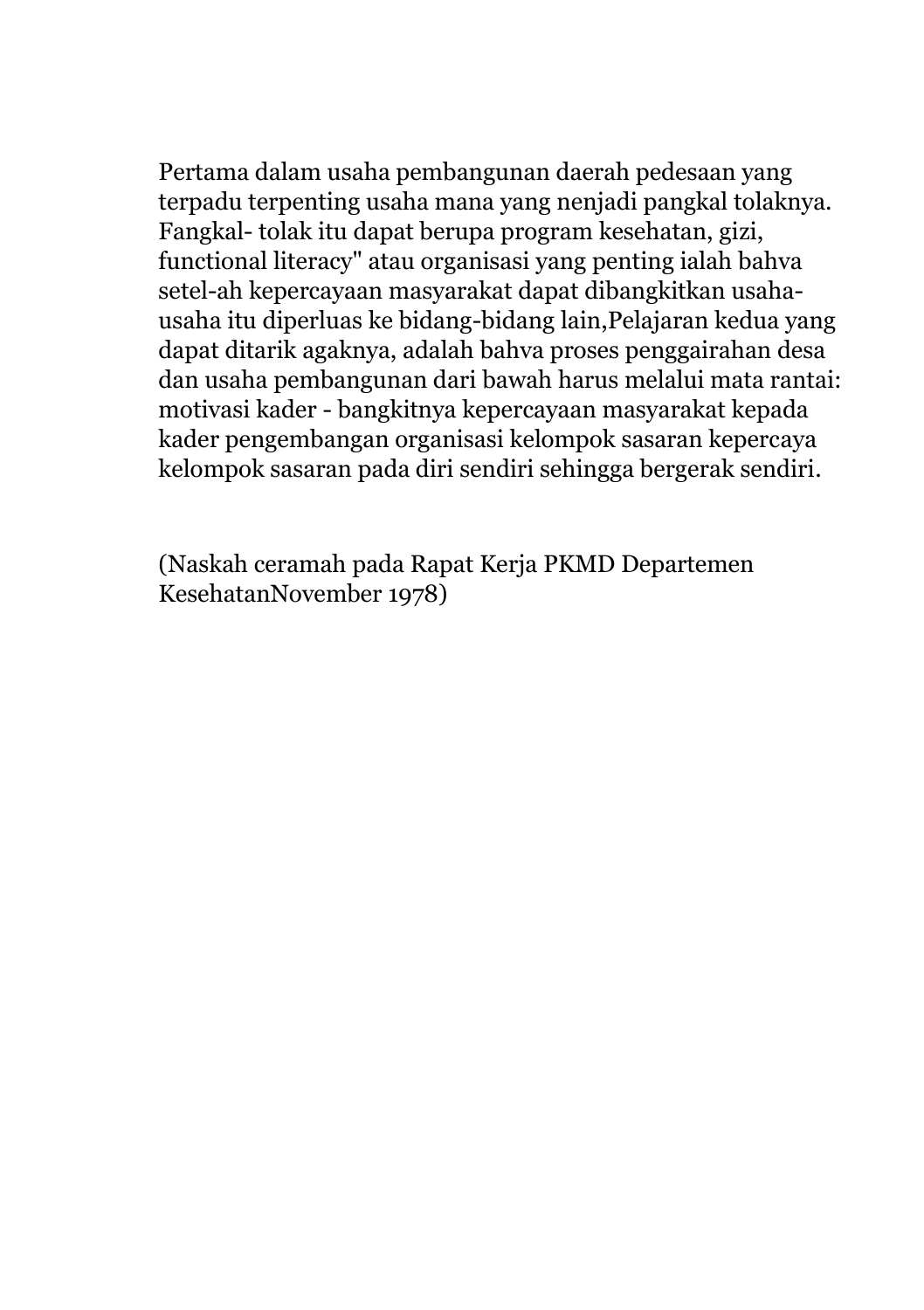#### **Anak dalam Pembangunan**

..arti penting dan mendesaknya usaha memenuhi kebutuhan2 anak yang beradal dalam keadaan miskin mutlak sebagai sasaran penting tersendiri.keberhaasilan dan kegagalan kita dalam menanganii kebutuhan anak, terutama di kalangan paling miskin, akan menentukan apakah secara permanen kita akan mempunyai satu kelas kolong terdiri dari warga-warga kelasa dua yang tidak pernah dan tidak mungkin tidak akan mendapat kesempatan untuk mengembangkan secara pentuh potensi manusiawinya.

..seperempat sampai seperlima dari anak2 tidak mencapai usia 5 tahun.

status gizi wanita buruk, sebagian besar karena konsumsi makanan yang rendah dan kehamilan berkali-kali. Wanita sering mendapat bagian paling sedikit dalam pembagian makanan untuk keluarga. Pendapat perkapita rendah dan kurang pengetahuan tentang gizi ibu, termasuk kepercayaankepercayaan tradisionail yang salah tentang hubungan antara jenis-jenis makanan dengan kehamilan adalah diantara sebabsebabnya.

Kalau ia lelaki, ia mulai membawa makanan kepada ayah atau ibunya di ladang, atau mengurus ternak mengumpulkan kau akar kemudian memabbantu ayahnya di ladang, kalau ia perempuan ia akan dipercayai untukmengurus adik-adikna, menyapu rumah dan pekerangan, membantu ibu mempersiapkan makanan dan mengambil air. Pada akhir masa itulah, kalau anak tersebut bersekkolah, ia mulai tidak masuk sekolah lagi. Anak-anak di melakukan apa yang disebut "kerja yang menopang"-enable work- yaitu kerja yang memungkinan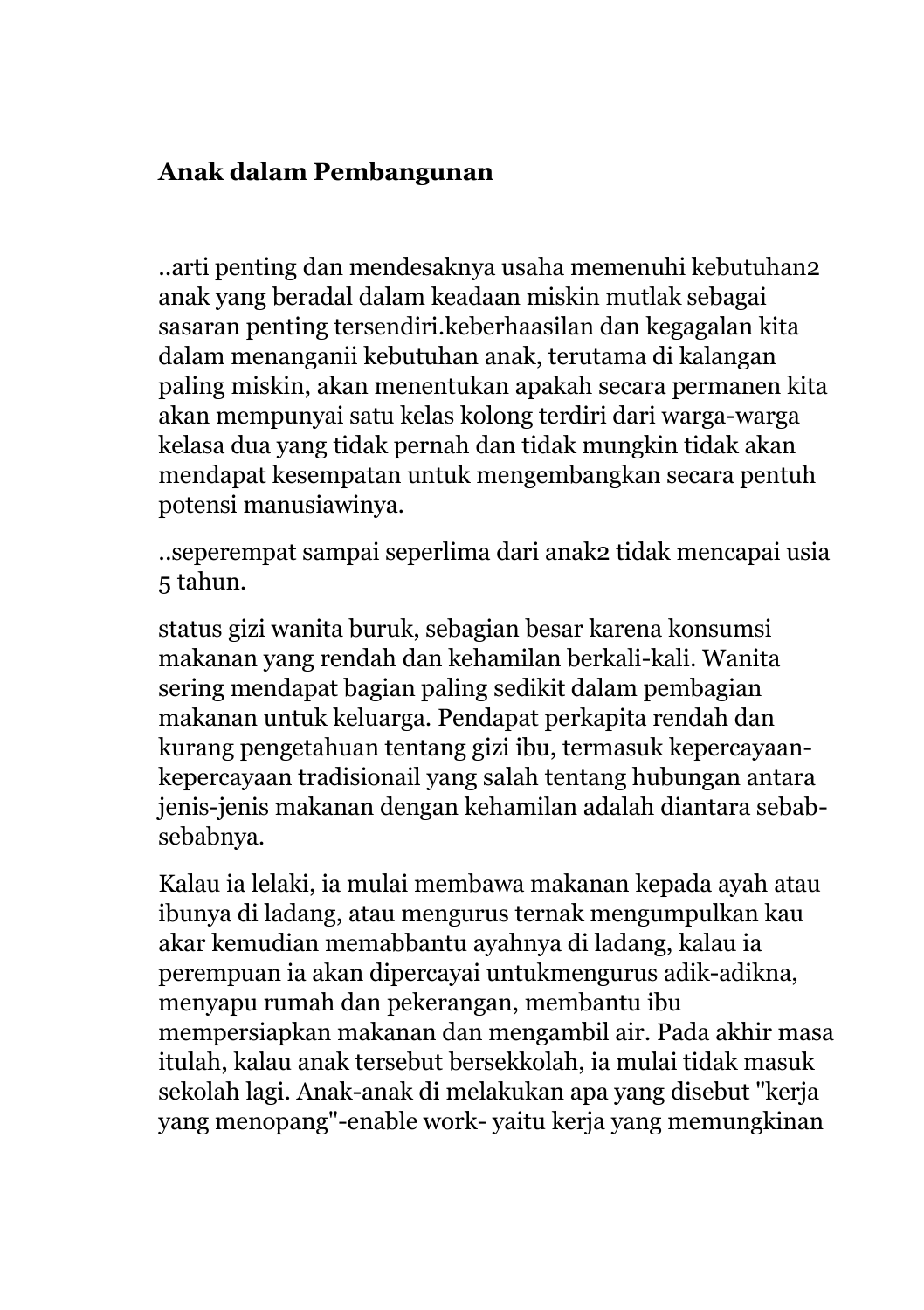para orang tuanya memusatkan perhatian pada kegiatankegiatan utama mereka--kepada pekerjaan yang produktif dan menghasilkan uang.

Kerangka Kebiajaksanaan Makro

-pendekatan pelayanan gotongroyong

- pendekatan kebutuhan-kebutuhan dasar

harus meliputi kesempatan kerja dan pemerataan sebagai sasaran-saran pembangunan. sasaran pertumbuhan serba aneka, komitmen pembangunan dari bawah ke atas.

> Mencakup perpindahan secara besar-besaran sumber daya pembangunan ke daerah-daerah pedesaan, terutama yang paling miskin diantaranya meliputi kebijaksaan Land reform, kebijaksanaan harga untuk baan makanan menjurus ke peningkatan produksi sekaligus menjamin konsumsi kalori dan protein bagi anak2 golongan paling miskin di kota dan di desa.

> kebutuhan transpormasi dari masyarakat tradisionil menjadi msyarakat INFORMSI yang mampu bertindak dan menanggapi secara kreatif informasi penting yang sampai kepada dan juga mampu mencari informasi yang diperlukannya lagi

#### FOKUS PADA ANAK

#### Fokus 15 tahun

mengembangkan secara konsekwen pelayanan gotong royong dibidang perawaan kesehatan dantambahan gizi guna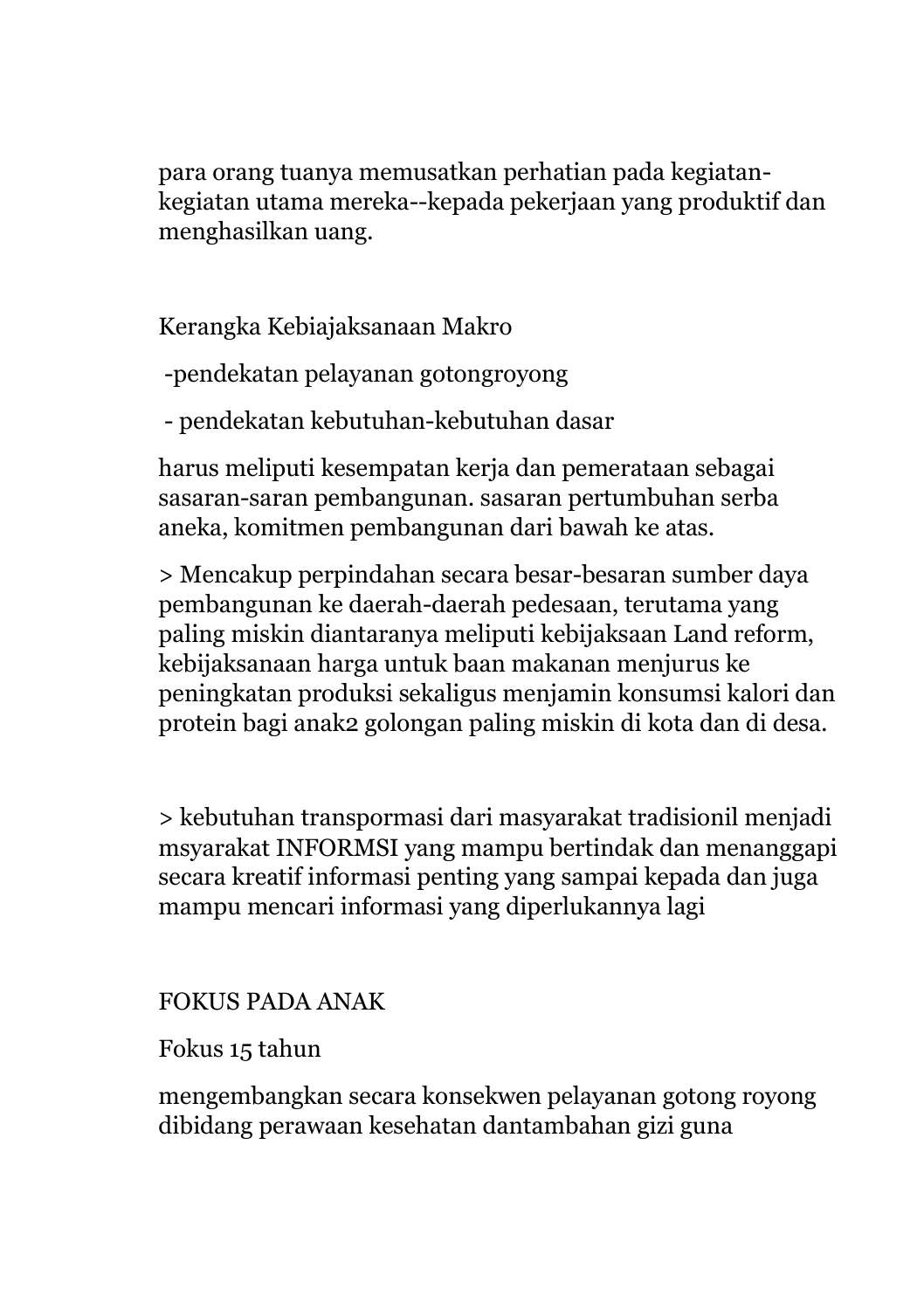membanu menurunkan angka kematian anak-anak dan untuk menurunkan incidence-- kurang kalori dan protein yang parah menganngu pertumbuhan sistem syaraf, kekurangan zat besi mungkin menjadi sebagab utama dari kemampuan rendah anak..

berdasarkan bukti2 sementara bahwa pusat-pusat perawatan anak yang diselenggaran oleh swaaya dan bukan pemerintah pada tingkat mikro ternyta agak berhasil.

beberapa analis memandang ibu sebagai faktor utama dalam merangsang anak untuk ingin maju didalam masyarakat Pandangan2 seperti ini menimmbulkan pertanyaan apakah ada sistem intervensi pendidikan awal yang ebih efektif dan lebih murah daripada program2 yang diarahkan pada kaum ibu.

misalnya pengembangan cara persiapan makan dan menghemat tenaga dan cara2 yang lebih produkif dalam melakukan tugas2 rumah tangga.

dapat juga membantu ialah pembuatan sebuah buku atau kaset pedoman pengasuhan anak yang sederhana yang dapat membantu memerangi kebiasaan2 tradisional yang merugikan, disamping meperkuat tradisi2 kebudayaan yang bermanfaat sementara memberi petunjuk tentang cara2 para orang tua memberi rangsangan awal ke arah pertumbuhan mental dan sosial anak.

jakarta 29 mei 1978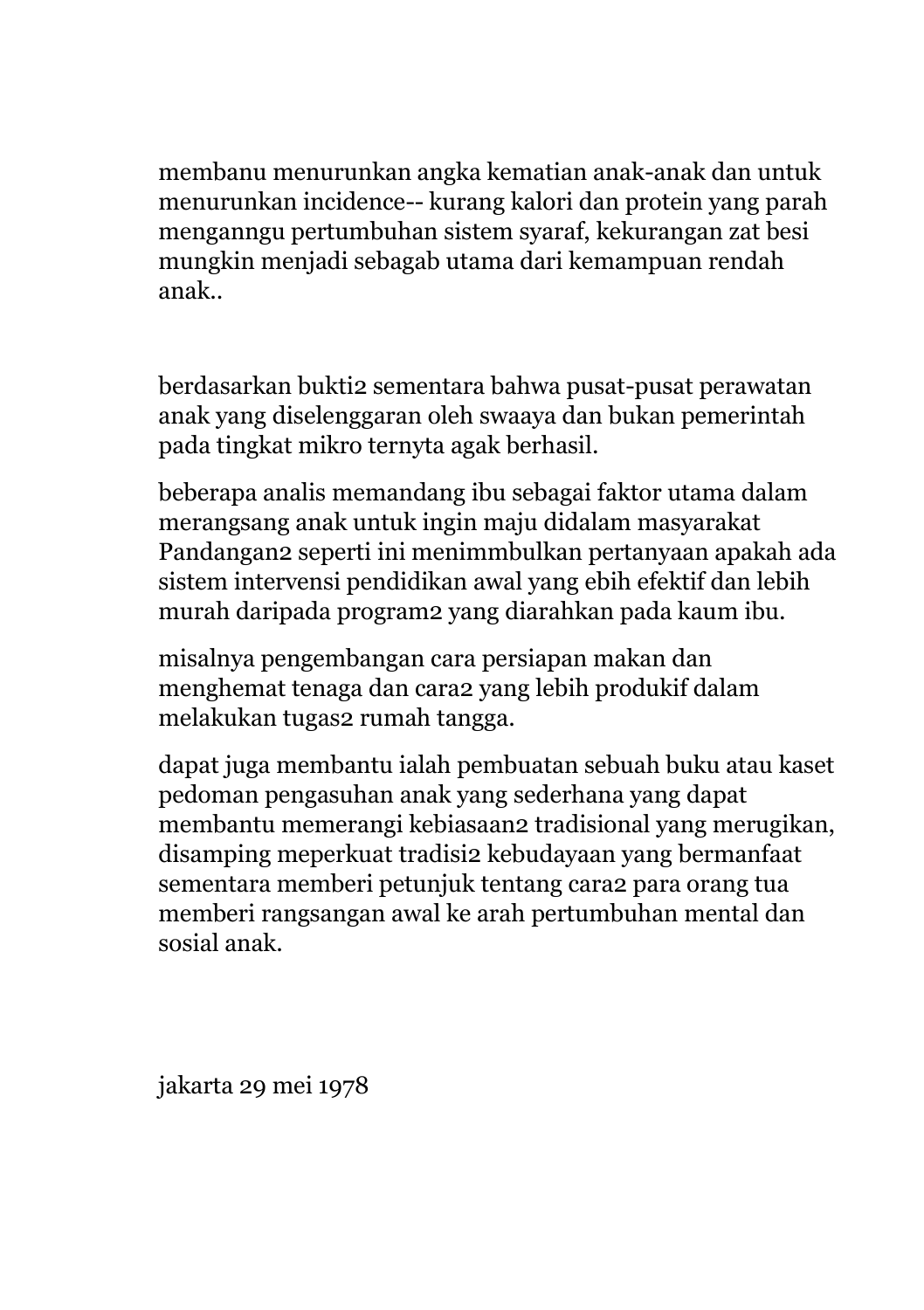## **Kebudayaan Nasional dan Mobilisasi mental 1960**

Begitulah kita telah mmenghaapi , setelah hancurnya negara KMB dengan sistim demokrasi parlementernya soal bentuk peerintahan. Begitupun telah timbul pada kita kesadaran dan pengertian bahwa nasionalisme yag telah membawa kita pada pintu gerbang kemerdekaan, tidak akan dapat membawaw kita lebih jauh, tanpa penyusunan kembali ekonomi kita secara sosialis.

Lapangan ketiga, yang memerlukan kita mengorientasi diri kembali kepada tujuan dan arah revolusi kita ialah lapangan kebudayaan. Perlunya menegaskan kembali kedudukan serta fungsi kebudayaan, baik didalam usaha menyelesaikan revolusi kita pada khususnya agar dijadikan patokan dalam menghadapi permasalahan kini.

Permasalahan ditentukan oleh dua soal pokok: yaitu pertama, soal kepribadian bangsa kita dalam menghadapi pengaruh2 kebudayaan asing, dan kedua soal kebudayaan kita dalam rangka usaha menyelesaikan revolusi kita.

Sejarah telah membuktikan bersarnya pengaruh2 asing atas kehidupan kita, tetapi juga telah membuktikan betapa kuat daya bangsa Indonesia, untuk memasak dan mencernakan unsur2 asing itu, sehingga kebudayaan yang berkembang sabagai jawaban bangsa Indonesia atas pengaruh2 itu, tetap kita rasakan sebagai perkembangan asli daripada bangsa2 Indonesia tadi.

Bahwa dengan cara manapun juga, dengan alat komunikasi dan interdependenctie sekarang ini, tak ada satu bangsapun yang dapat menutup pintu untuk hubungan dengan kebudayaan2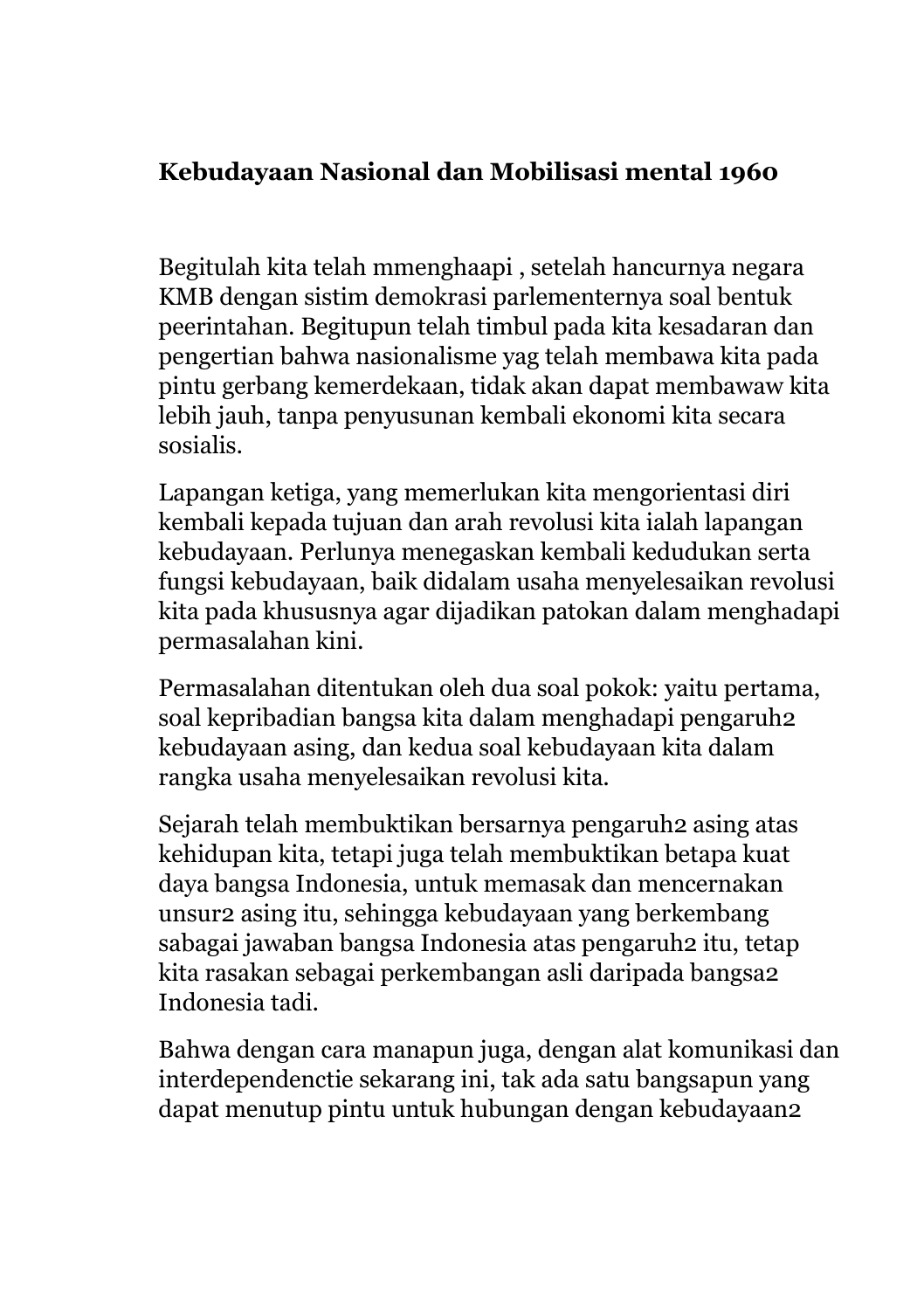lain. Tak perlulah agakanya terlalu dibesar2kan bahaya manisfestasi kemabokan ini, dan tidak pula terlalu banyak tenaga untuk dihabiskan untk mencegah gelombang2 ini. sebab ternyata juga betapa cepat gelombang ini hilang dengan hampir tak berbekas.

Selain dari itu, pengaruh craze seperti rock and roll and cha-cha atau top hits atas wujud kebudayan atau pribadi kita sebagai bangsa tak seberapa. Kita nanti akan melihat faktor2 yang jauh lebih strategis dan menentukan pengaruhnya.

... tradisi bagaia bangsa yang vital itu bukan sesuatu yang beku. Baginya ia bukan kulit kosong yang telah membantu: baginya tradisi itu tak lain merupakan warisan yang berharga daripada pengalaman2 yang penting dalam sejarahnya, yang senantiasa perlu dicari dan ditentukan kembali makna dan artinya didalam rangka persoalanw baru yang dihadapinya sekarang ini.

Vitalitet suatu bangsaa juga dapat diukur pada kemampuannya untuk senantiasa menginterpretasikan tradisinya dalam memberi arti dan makna baru pengalam2 lama sesuatu dengan keperluannya yang baru.

Pribadi bangsa bukanlah suauyang statis melainkan dalam continueitet sejarahnya, dinamis sifatnya senantiasa berobah dan berkembang sesuai keperluannya bangsa itu serta vitaliteitnya. ..jangan sampai tersesat dalam enggunakan pengertian pribadi bangsa sebagai pedoman menghadapi permasalahan..

sifat yang tercitak dalam pembeberan bangsa Indonesia yaitu Toleransi rasa relativitet dari segala2 yang ada di dalam dunia yang fana ini. Sikap toleransi sebagai unsur pribadi bangsa,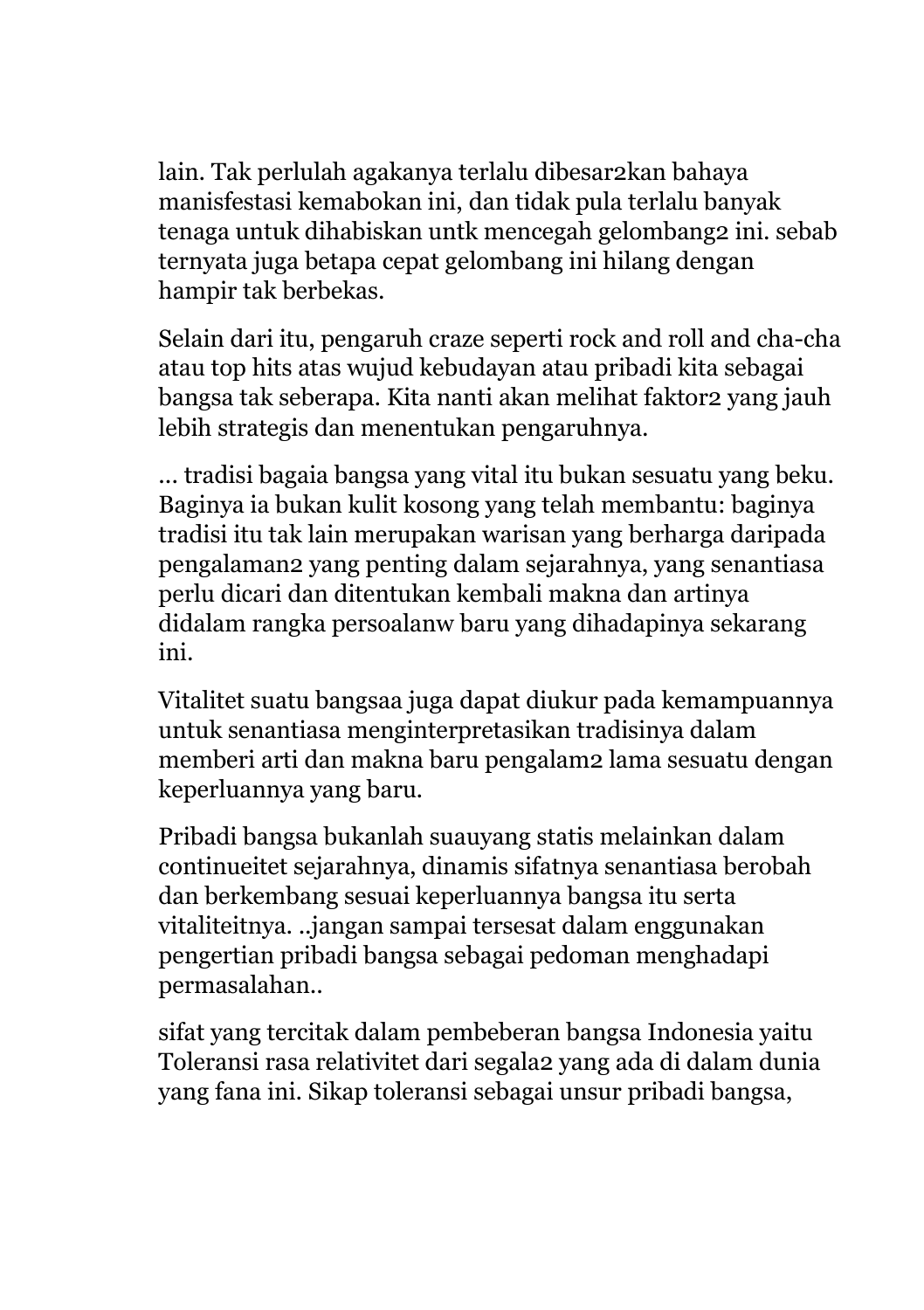dalam menghadapi perbedaan di antara kita juga di antara kita dengan dunia luar.

#### **Pidato Saudara Soedjatmoko**

#### **Dalam Sidang Panitya Persiapan Konstituante didalam**

#### **Gedung Konstituante pada tgl. 30 Maret 1957 (rapat tertutup)**

Dan memang, juga dalam pembicaraan mengenai sistematik Konstituante, kita tidak dapat melepaskan diri dari realitet politik didalam negeri pada waktu ini. Uraian saya mencoba menempatkan soal politik didalam rangka kenyataan politik tadi.

...

Betapa eratnya hubungan antara pekerjaan kita disini dan realitet politik itu sudah tidak perlu dibuktikan lagi. Apa yang dinamakan Konsepsi Seoekarno sudah menjadi pertanda yang cukup jelas.

Konsepsi itu, seperti saudara Ketua mengetahui, bermaksud untuk "merombak susunan negara kita, sampai pada fundamen2nya". Bahwa pernyataan itu sekarang sudah disusuli pernyataan lain, yaitu waktu Presiden Soekarno mengumumkan S.O.B untuk seluruh wilayah Indonesia, dimana beliau menganjurkan supaya jangan merusak institut2 negara atau membentuk institut2 baru menurut kehendak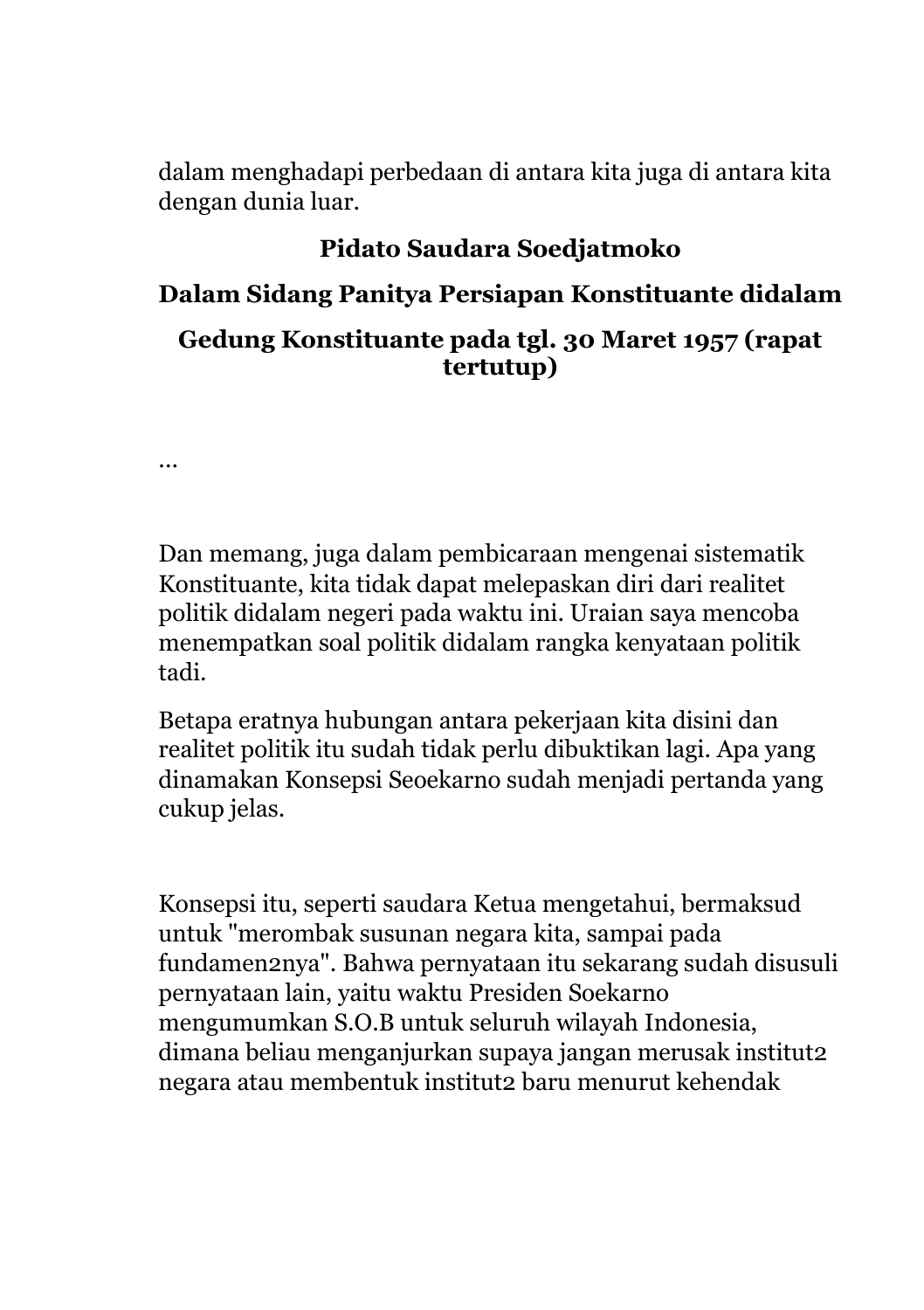sendiri, hal itu tidak mengurangi arti daripada apa yang ingin saya tekankan disini.

Secara sepintas lalu cukup apabila disadari disini bahwa Konsepsi Presiden itu agak melemahkan juga argmen2 mereka yang didalam ruangan Konstituante ini beberapa waktu yang lalu telah membela mati2an, perlunya kita, dalam merumuskan Konstitusi baru, setia kepada U.U.D Sementara. Akan tetapi, bagaimanapun juga yang penting didalam pembicaraan kita ini ialah bawha adanya Konsepsi Presiden itu, mau tak mau ada pengaruh yang langsung atau pekerjaan kita disini, bahkan untuk sebagian penting ia menentukannya.

Begitu saya rasa, saudara Ketua, bahwa lepas dari Konsepsi Presiden, cara kita mengatasi kritis politik yang meliputi seluruh Negara kita sekarang ini pada umumnya akan menentukan batas2 daripada usaha kita dalam menyusun Konstituante. Lebih lagi penyelesaian krisis negara kitaini, akan menentukan sebagian daripada prinsip2 yang mau tak mau akan harus menjadi sendi Konstituante tadi. Maka realitik poliltik di luar Gedung Konstiuante kita ini langsung hubungannnya dengan pekerjaan kita, malahan, dipandang dari sudut formil, akan memprojudisier pekerjaan kita.

Bukankah kewajiban kita sekrangpun juga, mengingat hubungan yang langsung itu, nmenyumbangkan pikiran kita untuk nmemudahkan penyelesaian tadi dengan mengusulkan suatu rangka dasar institusionil yang dapat menampung sebagian penting dari keberatan2 yang dirasakan di daerah2 luar Jawa, atau lebih tepat daerah luar Jakarta. Sebabm saudara Ketua saya rasa tak ada seseorang diantara kita yang tidak menginsyafi bahwa diperlukan perubahan2 institusionil, disampingnya pemberesan politik pada umumnya, untuk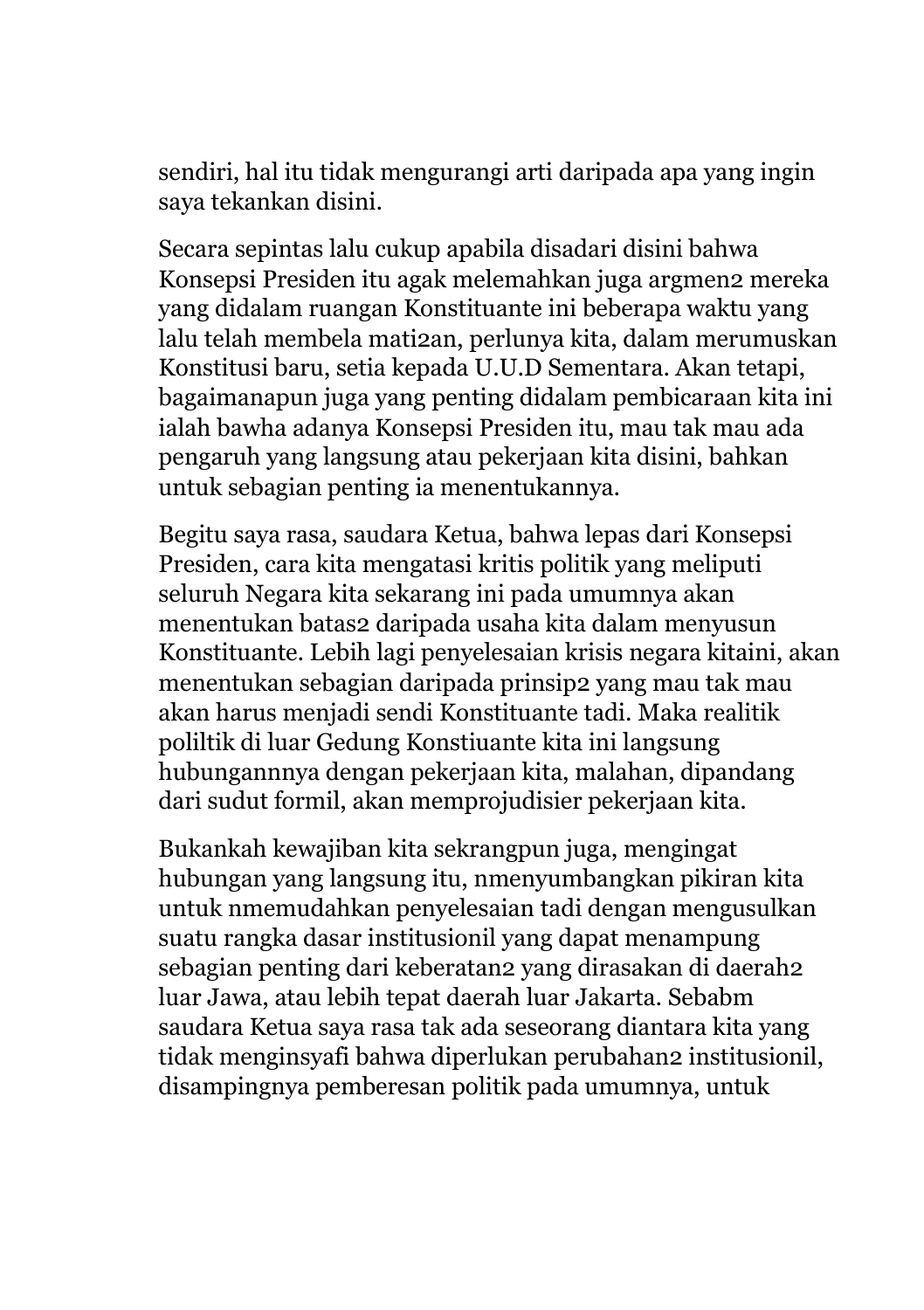mengatasi krisis negara kita ini dan untuk mencegah berulangnya kembali krisis semacam ini.

Jikalau keperluan ini memang dirasakan dalam gedung ini, apa tidak perlukah kita robah procedur dan cara bekerja kita, sehingga kita dapat memusatkan segala perhatian pada bagian2 daripada pekerjaan kita yang langsung berhubungan dengan krisis negara kita. Sasya yakin bahwa usaha semacam ininsebagai suatu badan yang dipilih langsung oleh rakyat, kita berhak menempuh jalan ini-, yakin saudara Ketua, bahwa jalan ini akan memperkuat autoritet, kewibawaan politik dan moril Dewan Konstituante. Sebagai tidak dapat disangsikan bahwa autoritet itu turun juga sebagai akibat daripada lambatnya cara bekerja kita didalam mata orang2 yang mengingini "alle hens aan dek", suatu usaha gotong royong untuk atas kritis itu juga kita tidak boleh melupakan bahwa krisis negara itu juga mengenai kita.

Sebab sejauh perkembangan2 didalam rangka krisis negara ini, merupakan kritik dan koreksi atau partai2 plitik, kitapun terasangkut didalam krisis negara ini.

Bukan tempat dan wakutnya sekarang, saudara Ketua, untuk meninjau hal ini secara lebih dalam, maka cukuplah saya kemukakan bahwa, hanya jikalau kita dapat membuktikan dengan tindakan2 yang nyata, bahwa kita tidak turut dalam ketularan kelumpuhan partai2 politik, melainkan bahwa kita dengan tegas2 dapat menghadapi polik persoalan krisis negara secara ini kita dapat mampu mempulihkan kewibawaan kita sebagai Dewan Konstituante. Jikalau tidak, maka baiklah kita ingat bukan suatu yang baru didalam sejarah pembuatan Konstitusi, sdr.Ketua, bahwa Konstituante keinggalan sejarah, dan disuruh pulang saja, sebab, seperti di Pakistan, ia sudah dianggap "kehilangan kepercayaan rakyat", atau, seperti di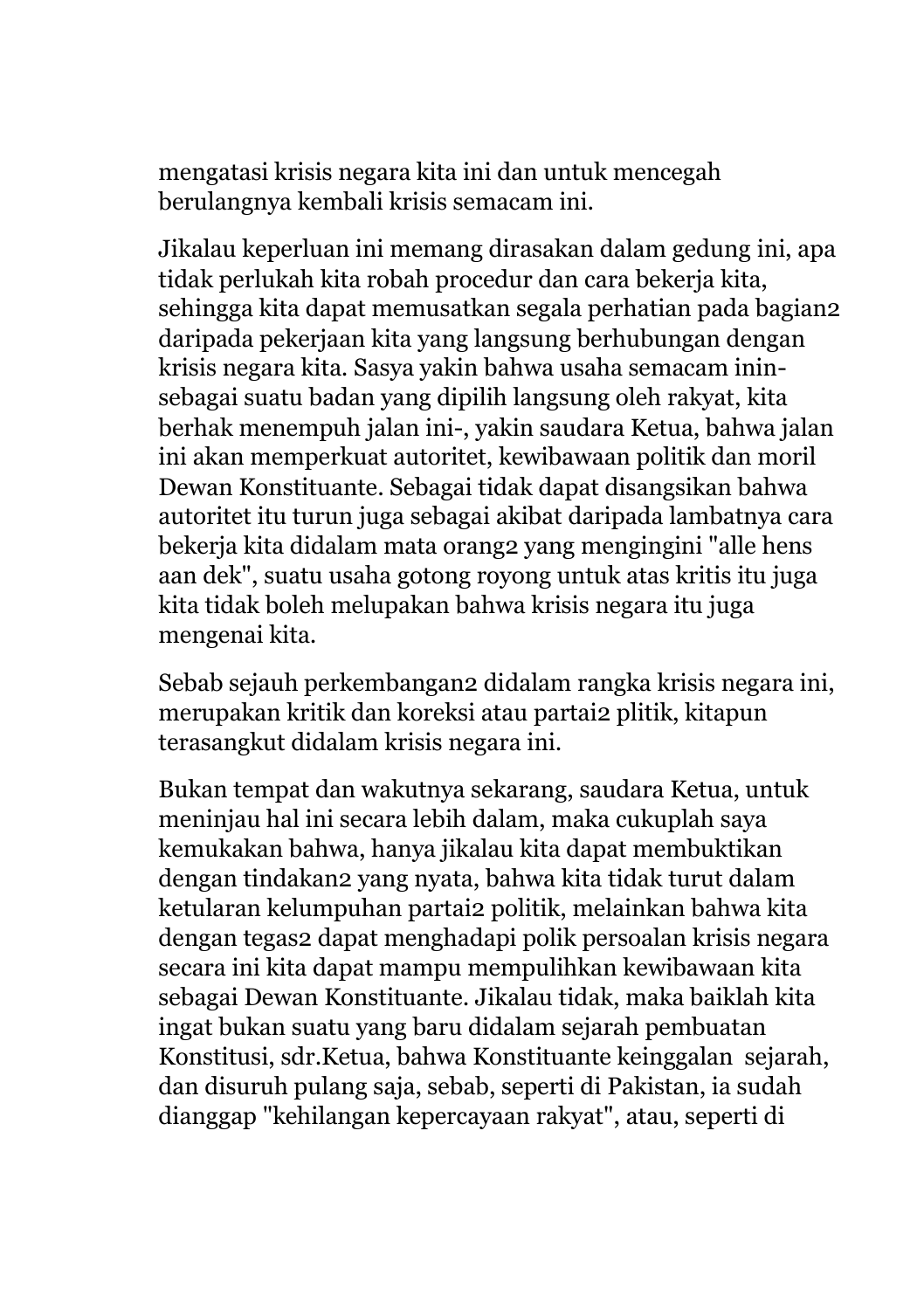Perancis, ia didesavoueer dengan ditolaknya Rencana UUD yang dibuatnya dalam suatu plebesit. ..dapat dikatakan di sini untuk Indonesia: Ataupun kita campur tangan dengan krisis negar, atau krisis negara akan campur tangan kita.

Bukan maksud saya atau fraksi saya, untuk mengajukan suatu mosi yang formi, supaya kita merenanakan saja untuk waktu yang tidak tertentu sidang Konstituante ini, atau untuk mengusulkan supaya kita merobah cara bekerja kita dangan menghadapi soal2 yang benar2 pokok. Inisiatif semacam itu sebaiknya tidak datang dari suatu fraksi yang sekecil kami

Maksud aya, saudara Ketua, terutama ialah untuk sekedar menyumbangkan renungan yang menggambarkan eratnya hubungan pekerjaan kita disiini dengan realitet politik di luar gedung ini, juga apabila seperti sekarang ini, sedang sedang membicarakan systematik

Sebab tak mungkinkah kita secara sungguh2 bicarakan susunan dan sistemik Konstitusi sebagai suatu yang dirumuskan in abetracto, tak mungkin kita menentukan pilihan kita mengeneai sendi2 negara ini in vacuo, lepas dari politik disekitar kita.

..mengapa suatu pembahasan Konstitusi, baik mengenai bentuk ,susunan dan sistematiknya, m aupun mengenai materienis, secara abstrak, tidak ada arti Kedua alasan itu berkakar pada realitet politik itu juga.

Pertama ialah, hubungan antara isi dan bentuk Konstitusi, dengan pembagian kekuasasaan raael didalam suatu negara. Biasanya suatu Konstitusi dirumuskan sesudah persengketaan serta persaingan kekuasaan politik didalam negara yang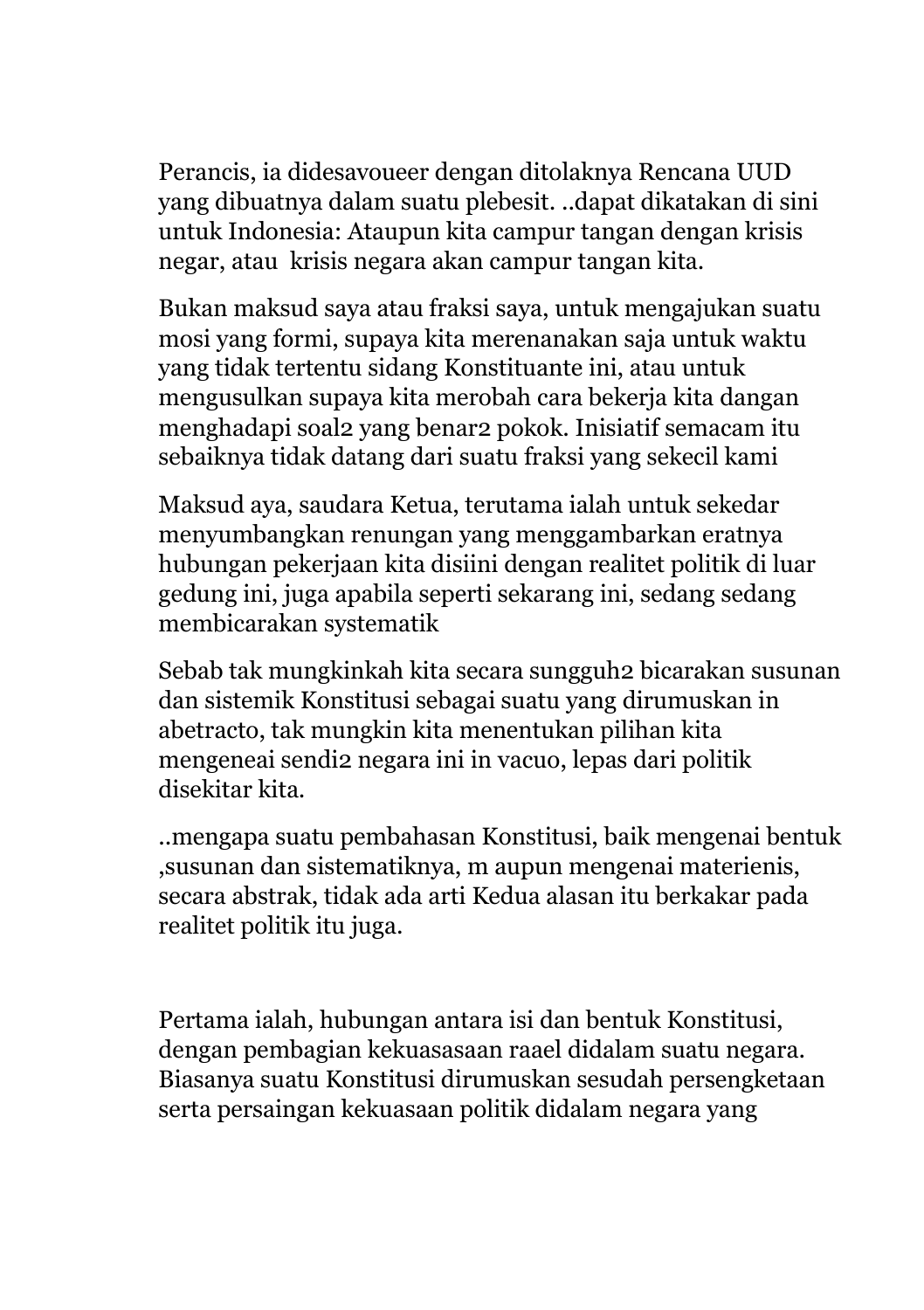bersangkutan selesai, artinya sesudah menjadi terang bagi umum, dimana kekuasaan politik itu dan siapa atau golongan mana yang memegangnya. Jikalau pusat kekuasaan itu bukan satu, melainkan kekuasaan politik itu dibagi anatara dua atau lebih banyak pusat kekuasaan, oleh sebab pusat yang satu tidak dapat menaklukan pusat2 yang lain, maka Konstitusi yang dibuat itu akan merupakan kompromis antara pusat2 kekuasaan tadi. Bagaimanapun juaga, umumnya, sesudah kristalisasi susunan dan imbangan kekuasaan itu, baru diadakan Konstitusi

Kedua ialah, tempat dan peranan Konstitusi dalam suatu negara yang sedang mengalami masa perubahan yang mendalam.

Di Indonesia lian halnya. Kita belum sampai pada kristalisasi imbangan kekuasaan reel yang baru. Kekuasaan real, yang pada suatu ketika sudah kelihatan mulai mengkristalisasi itu, telah menadi cari kembali Kekuasaan raeel sekarang terpancar secara difuus, dibagi2 secara tidak terang, antara pusat dan daerah, antara sipil dan militer.

Maka teranglah bahwa pembuatan UUD didalam keadaan semacam ini lebih sulit daripada biasa. Pembuatan UUD kita ini tidak mungkin hanya mereupakan pengesahan dari pada suatu sususan kekuasaan yang sudah ada. Malahan sebaiknya, kalau benar2 kita ingin menunaikan kewajiban kita yang patriotis itu, pembuatan UUD ini harus merupakan tindakan yangn politik kreatif, een politiek archepende handaling, yang harus dapat menyumbangkan pada penciptaan sususan kekuasaan yang tegas dan adil, dari kekaburan kekuasaan sekarang ini, yang harus dapat memulihkan kembali keutuhan negara kita.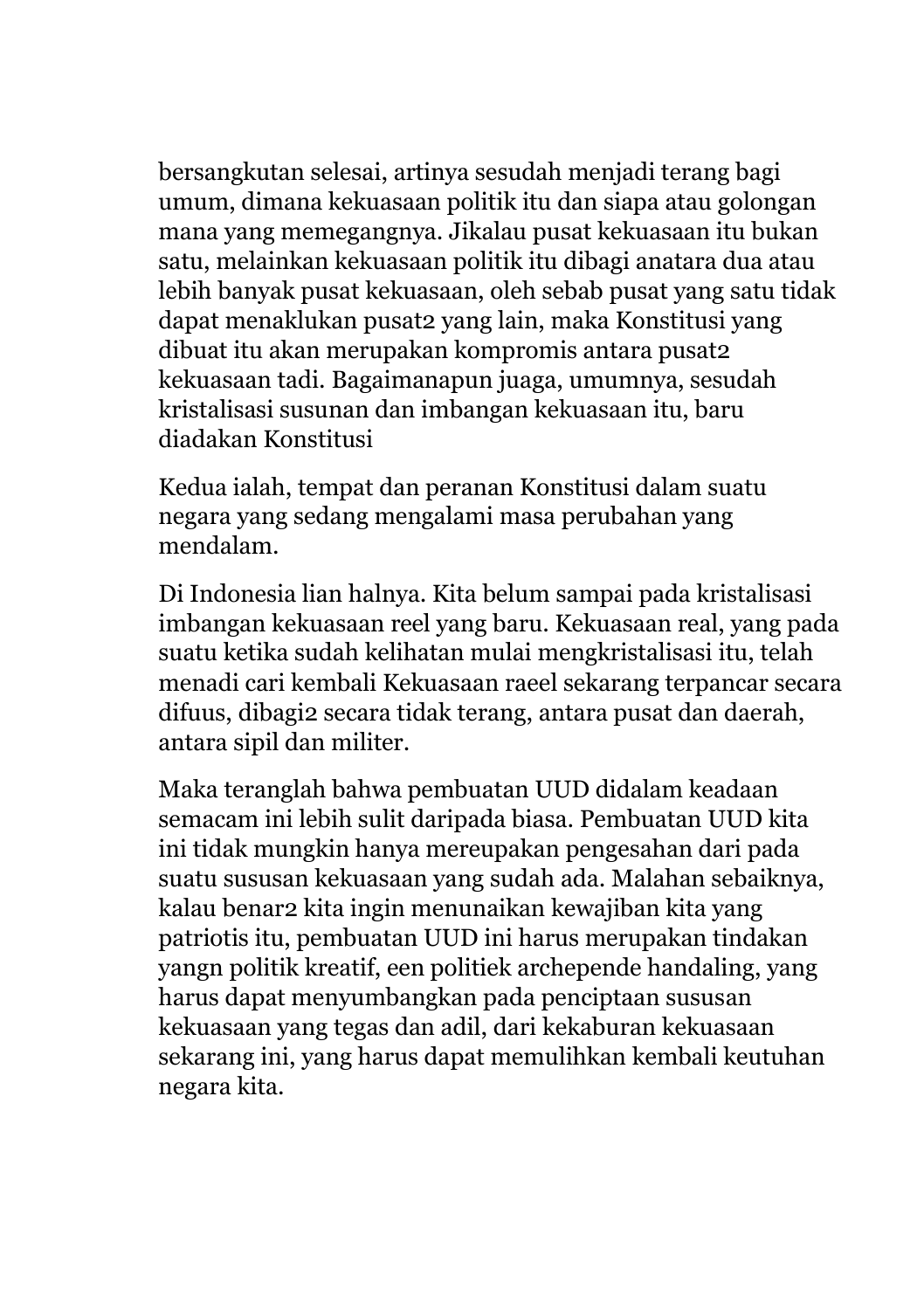Dan hal ini saudara Ketua, mustahilah jikalau kita menghadapi tugas kita secara abstrak dan formalitas.

Alasan kedua, ada satu sifat atau ciri yang pokok, yang boleh dikatakan menguasai seluruh keadaan Negara dan masyarakat pada tingkat sejrahnya sekaran ini, yaitu sifat perubahan. Sifat pertumbuhan dan perubahan didalam susunan sosialnya didalam susunan dan imbangan kekuatan2 ekonominya, didalam bertambahnya kesadaran kolektifnya mengenai sifat dan tujuan revolusi kita, dan oleh sebab itu pertumbuhan dan perubahan didalam susunan serta bentuk politiknya. Perubahan dapat dikatakan essentis daripada tingkat sejarah kita sekarang. Bahkan, stabilitas politik didalam proses penyesuaian kita pada dunia abad ke 20 ini, tidak akan tercapai tanpa perubahan dan ekspansi sosial dan ekonomis secara mendalam.

Dapatkah kita mendahului semua perubahan ini bersama dengan bentuk2 kristalisassi politiknya, dan menempatkannya didalam suatu UUD? Dapatkah kita mengejar hari depan kita dan menangkapnya didalam ruangan ini, dengan memaksakan keurslijf fasal2 dan bab2 suatu konstitusi. Saya rasa tidak.

Jadi jikalau kita hendak menghindari keadaan dimana, pada setiap titik perkiraan sejarah, kita harus membuang UUD yang ada, dan menggantikannya dengan yang mbaru..dan saudara Ketua, didalam sejarah kita yang pendek ini, kita sudah menghabiskan 3 UUD,- kita harus menghadapi tugas kita dengan hati yang rendah. Apa yang harus dan dapat kita perbuat?

Pertama kita tidak mencoba menyusun suatu UUD yang lengkap, melainkan membatasi pada UUD kecil atau pokok, yang hanya meliputi soal2 yang diperlukan untuk berlangsung kehidupan politik kita, dan yang memastikan arah tujuan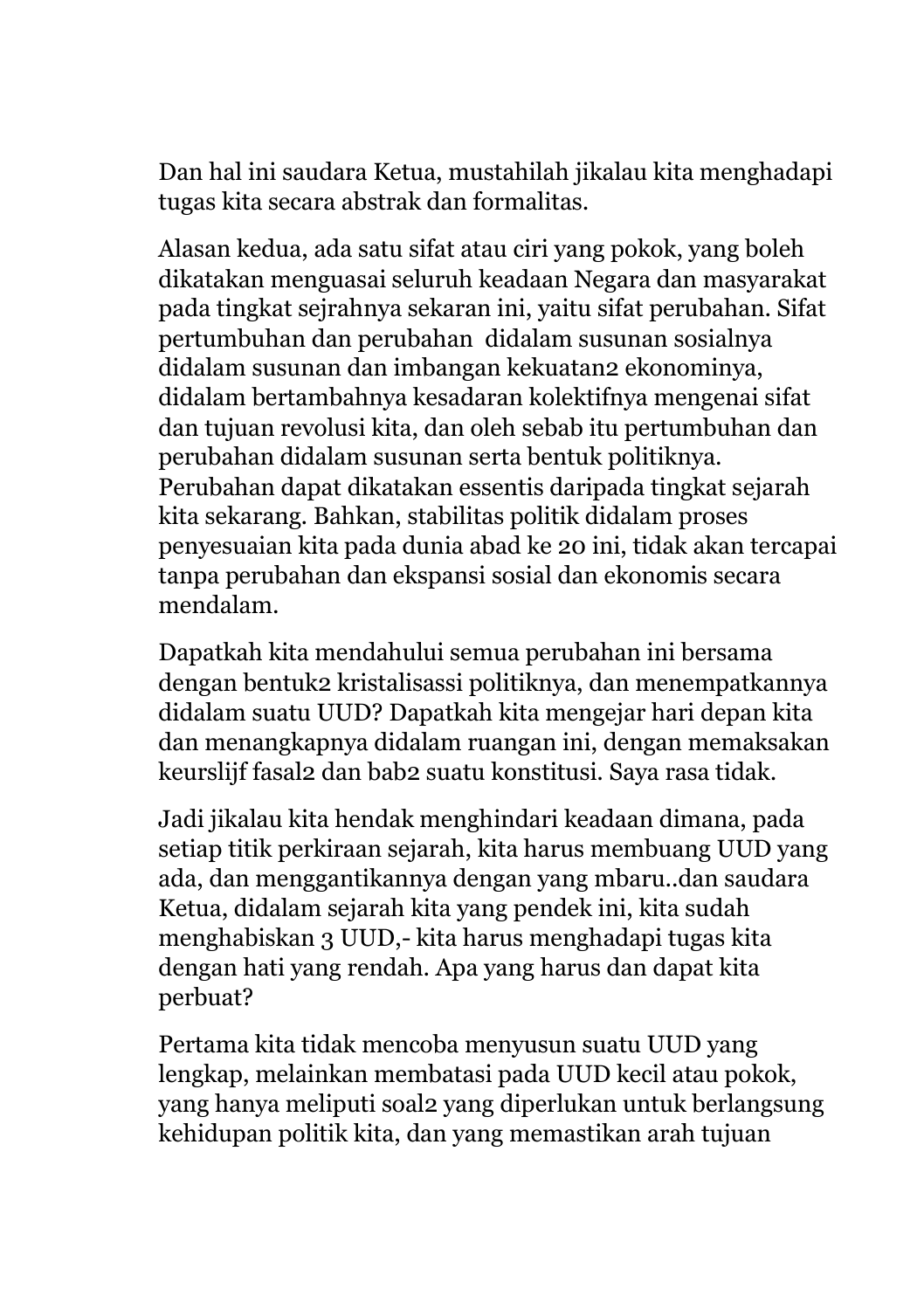pertumbuhan kita. Kedua, kita membuat suatu UUD pokok yang fleksibel

Oleh sebab itu, saudara Ketua, yang sangat penting dalam sistematik UUD pokok itu, ialah bab mengenai hak2 dasar Manusia, serta perlindungan hak2 itu terhadap kekuasaan politik yang tak terkendali.

Ada tiga jalan untuk menjamin fleksibilitas dalam UUD. Yaitu, Pertama mencantumkan sesgala hal yang tidak dapat ditangkap dan dirumuskan dalam bentuk2 juridis sebagai pasal2 UUD, ke dalam Mukadimah. Kedua mencantumkan hal2 sebagai Petunjuk2 Politik Negara (directive of statepolicy), yang merupakan bagian resmi dari UUD, seperti yang terdapat dalam Konstitusi Pakistan misalnya. Petunjuk politik negara ini tidak sema kekuatan hukumnya seperti undang2, akan tetapi merupakan tugas yang harus dilaksanakan oleh setiap kabinet, dan menadi pedoman bagi pengadilan2 dalam mengambil keputusan.

Jalan ketiga untuk menjamin fleksibilitas itu ialah, dalam menentukan cara merobah atau mengamandeer Konstitusi.

Selama kita belum memutuskan negara apa yang kita kehendaki ini, bahkan sebelum kita putuskan apa yang menjadi tujuan2 pekerjaan kita, ita belum dapat memutuskan sistemtik Undang-undang dasarnya Sistemik adalah kulitnya Prinsip2 sendi negara aialah isinya Isi inilah yang menentukan bentuk kulitnya Maka seperti sudah saya katakan tadi, bagi kami immaterrilah soal ini. Asal saja didalam tingkat pembicaraan kita sekarang ini jangan kita bekukan sistematik yang sementara kita gunakan

Juga potensi2 yang terkadung daidalam suatu Kabinet Gotong Royong didalam Konsepsi Presiden, tidak dapat sepenuhnya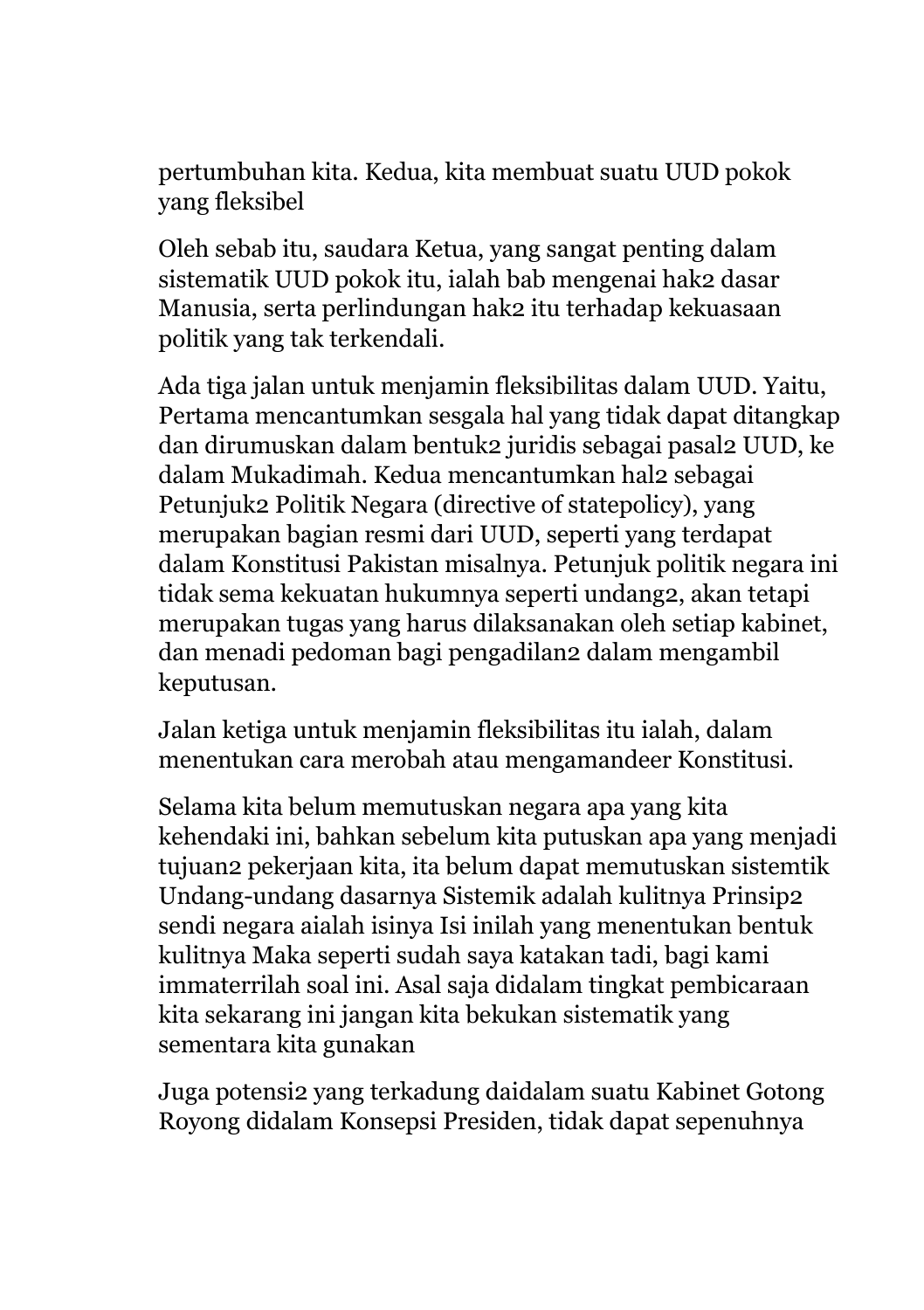diselami, jikalau kita tidak melihat kepada usaha untuk menyalurkan oposisi seperti terdapat didalam Konstitusi Jerman Timur, dimana semua partai yang mempunyai anggota didalam perwakilan rakyat lebih dari 40, harus masuk dalam kabinet. Disini pun , kita harus berpedoman pada hubungan timbal balik antara bentuk itu, dengan susunan dan pembagian kekuasaan reel didalam negeri.

-0-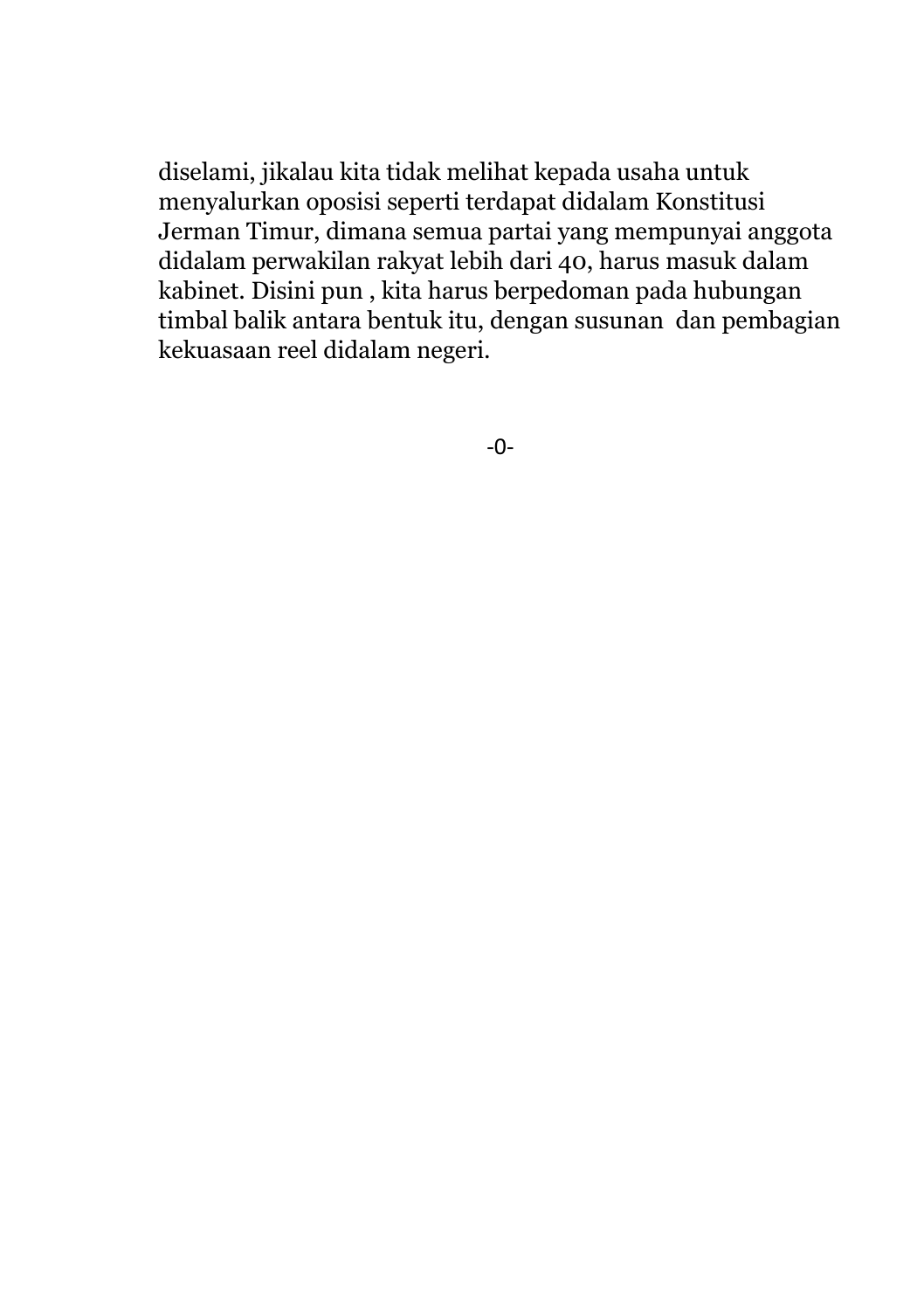# **Pembangunan Ekonomi sebagai Masalah Kebudayaan (Konfrontasi September Oktober 1954)**

Susunan masyarakat yang tertutup tidak dapat bertahan menghadapi masuknya kedhiupan ekonomi modern. Lingkungan desa tiak lagi dapat memberi jaminan hidup yang cukup dan suasana kehiudpan ini dirasakan sebagai kungkungan. Akibatnya ialah runtuhnya susunan sosial yang lama, pemboyongan ke kota2, keinginan pada petani untuk mencoba cara2 yang baru, atau untuk bertindak sendiri untuk memperbaiki nasibnya diantaranya dengan turut gerombolan2. Dipandang dari sudut ini, maka masalah kemerdekaan serta pembangunan negara yang merdeka, tidaka lain daripada menyusun kembali masyarakat kita atas tingkat produksi yang elbih tinggi dengan pembagian hasil yang lebih merata. ..ini hanya susunan masyarakat serta sistem politik negara itulah yang akan dapat mengatasi masalah kemelaratan di negeri kita. Maka sebenarnyalah cara2 kita membangun ekonomi kita akan menentukan bentuk serta sifat negara kita, dan akan menentukan isi kemerdekaan kita.

Apabila kita meninjau kedudukan negara kita didunia internasional maka terlihatlah bahwa pada tingkat kehidupan ekonomi kita sekaran nasib kita sebagai bangsa untuk sebagian besar masih ditentukan sebagai objek oleh faktor2 diluar kekuasaan kita. Selama demikian halnya maka sebenarnya azas menentukan nasib sendiri itu tidak lain daripada suatu pengertian yang hampa bagi kita. Jaminan yang mutlak daripada menentukan nasib kita sendiri terletak pada kekuatan ekonomi yang lebih besar.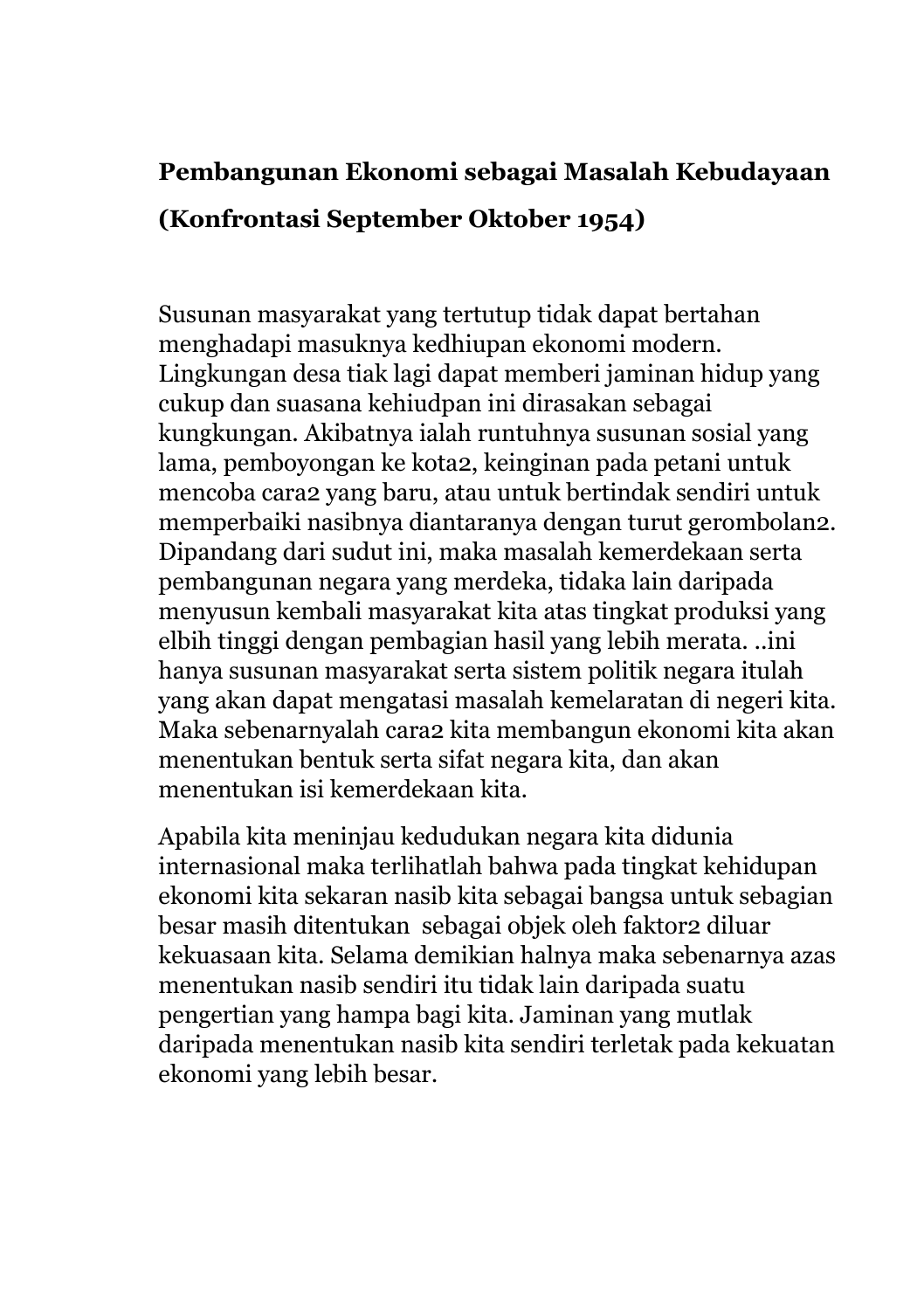...laporan Biro Perancang Negara beberapa bulan yang lalu telah menunjukkan bahwa kita belum berhasil mencapai kembali atau melebihi penghasilan nasional sebelum peperangan, malahan angka2nya membuktikan bahwwa kita tidak berhasil menahan mundurnya tingkat kehidupan yang sudah mulai merosot sebelum pepeperangan. ...bahwa negara2 yang terbelakang ekonominya ini makin lama makin ketinggalan dan relatif makin lemah bukan suatu omong kosong.

Dalam menghadapi keadaan Indonesia sekarang, percarutan partai didahulukan dan pembangunan ekonomi seoalah-olah dikesampingkan sebagai suatu yang kurang urgensinya. Maka tidak mengherankanlah bahwa juga dikhalangan khalayak ramai tidak ada bayangan nyang terang tentang apa yang dimaksud pembangunan ekonomi, dan apa yang harus dikerjakannya sebagai sumbangan untuk pembangunan ekonomi itu....

...timbul kesan umum bahwa pembangunan ekonomi kita seolah-olah saja dikerakan, seperti tidak dapat berangkat dari macet. Pada pembangunan ekonomi itu seharusnya merupakan suatu penjelmaan daripada suatu pergerakan rakyat yang dibimbing secara sadar oleh Pemerintah.

Bahwa pembangunan ekonomi bukanlah suatu masalah ekonomi semata-mata, sudah dapat dibayangkan apabila kita mengingat bahwa tujuan suatu rencana pembangunan ekonomi, sifat2nya, perbandingan antara penanaman modal untuk pembuataan barang2 modal dengan penamaman modal pembuatan barang2 konsumsi, ditentukan berdasarkan suatu keputusan politik, jadi oleh suatu keputusan yang bukan bersifat ekonomis. Begitupun keputusan mengenai cara2 penghlaksaann suatu program pembangunan ekonomi,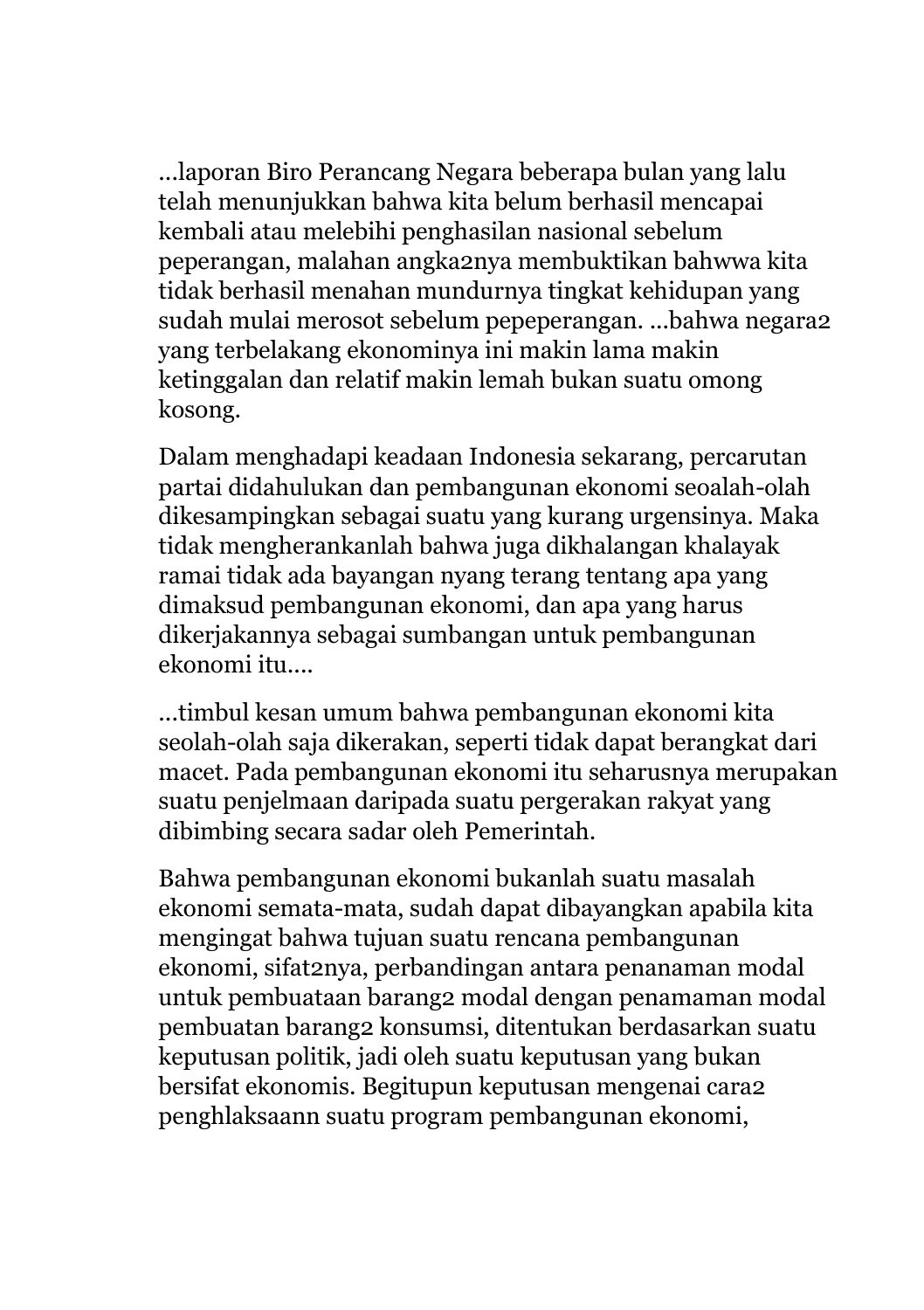misalnya sentralisasi dan desentralisasi, apakah rencana pembangunan ekoknomi itu harus dilaksanakan dengan menggunakan aparatur negara saja atau dengan mengajak rakyat untuk turut serta aktif; tempat dan penghargaan yang diberikan kepada inisiatif sendiri didalam perumusan serta penghlaksaannya, dan kebebasasn pribadi dididalamnya, semuanya itu merupakan keputusan yang sangat erat terjalin didalam maksud tujuan sesuatu masyarakat atau dalam perkataan,ia mengenai dasar kebudayaannya.

#### Pembangunan ekonomi sebagai Perubahan sosial

...pemasukan mesin2 hanya merupakan permulaan daripada proses perubahan sosial dan tanggapan jiwa bangsa kita. Baru sesudah kita menyesuaikan cara2 organisasi kerja, disiplin kera, kecepatan hidup kita dsb, disamping kecakapan kita untuk menggunakan mesin itu, dapat kita katakan bahwa mesin itu sudah menjadi barang yang hidup didalam masyarakat kita. Nyatalah bahwa mesin itu hanya pernyataan dan alat suatu masyarakat untuk mencapai tujuan2nya. ita tidak dapat melepaskan mesin itu serta teknologi umumnya dari nilai2 suatu masyarakat, dari segala sesuau yang dianggap penting oleh masyarakat itu. Dalam perkataan lain mesin serta teknologi merupakan penelamaan daripada kebudayaan suatu masyarakat dan ia tidak dapat dipisahkan dari kebudayaan yang menciptakannya itu. Jadi jikalau kita menghadapi masalah industrialisasi di negeri kita, kita menghadapi suatuproses perubahan sosial, suatu peroses perubahan tanggapan jiwa kita, suatu proses kreatif daripada kebudayaan kita.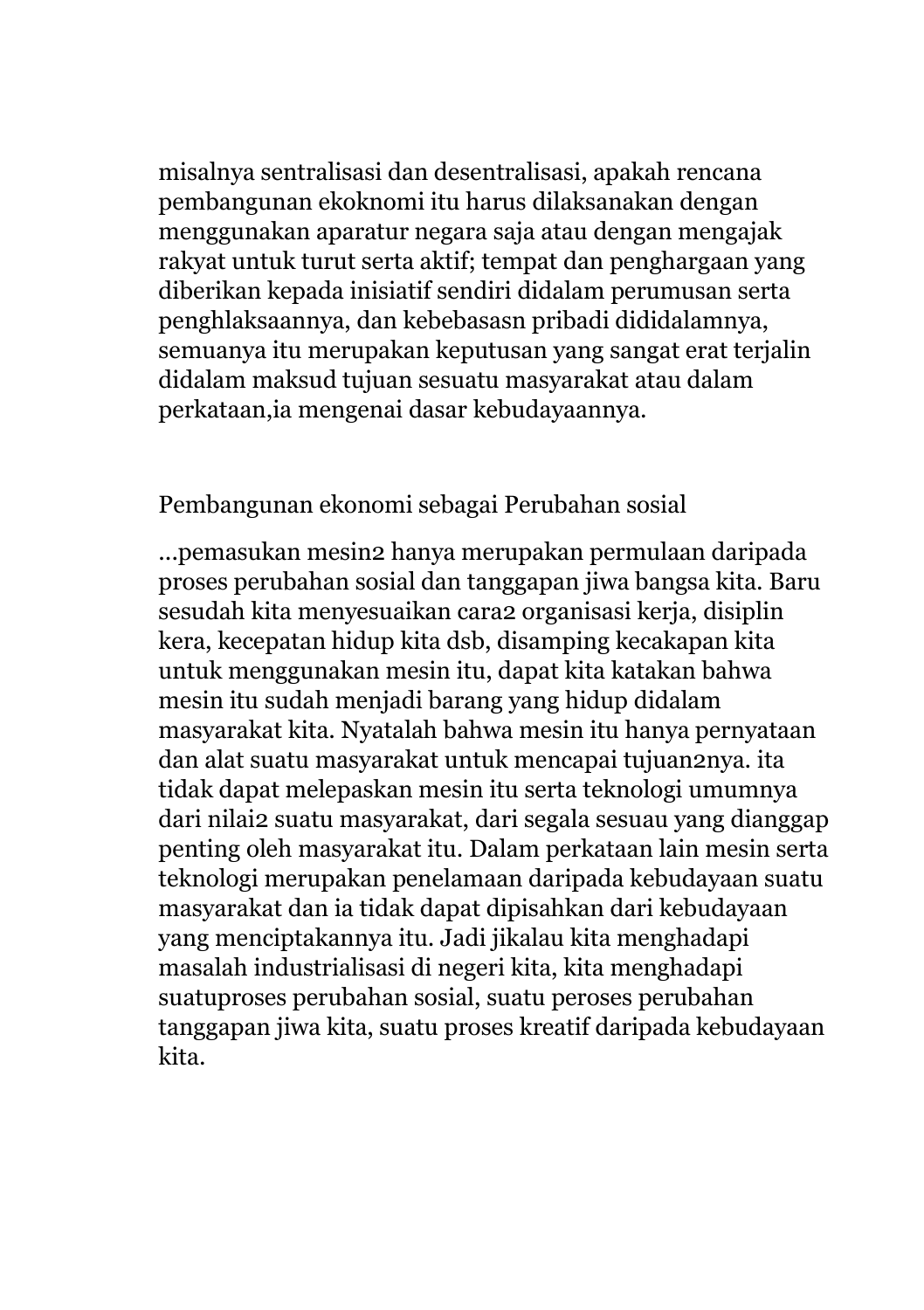Daya ke arah perubahan dan daya penentang perubahan, Pembangunan ekonomi akan membwa kita melalui suatu taraf perkembangann yang amamt sukar, oleh sebab runtuhnya kepastian2 hidup yang lama dengan menghadapi untuk membentuk kepastian2 serta nilai2 yang baru.

-0-